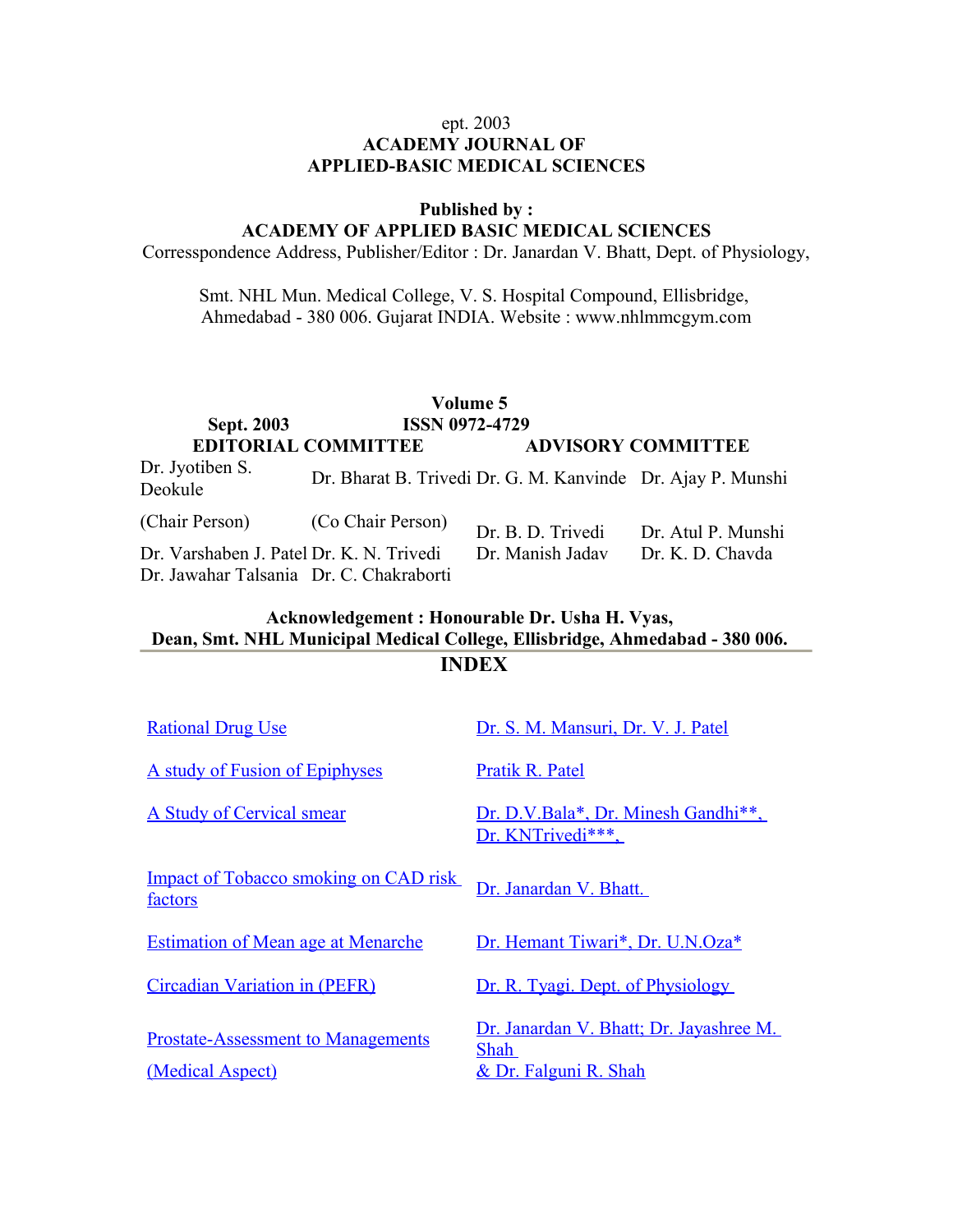| <b>Sterilization and Disinfection</b>    | Dr. Jyoti S. Deokule                                    |
|------------------------------------------|---------------------------------------------------------|
| <b>Malaria Vaccine</b>                   | Dr. Naresh R. Patel                                     |
| Interesting facts about Amygdala circuit | Dr. Anita Verma, Dr. Neeraj Mahajan,                    |
| <b>Clinical Tips for HIV</b>             | Dr. Atul Munshi Dr. Sanjay Munshi                       |
| Diabetes and Infection                   | Dr. Bharat B. Trivedi                                   |
| <b>World Health Organization - 2003</b>  | Dr. Jay K. Sheth                                        |
| <b>EPILEPSY: Management Aspects</b>      | Dr. Pranav Joshi                                        |
| <b>New Drugs</b>                         | Dr. Randhirsinh V. Solanki, Dr. S. M.<br><b>Mansuri</b> |

# *ATIONAL DRUG USE* **Dr. S. M. Mansuri, Assoc. Prof. and Dr. V. J. Patel, Prof & Head Department of Pharmacology, NHL Municipal Medical College, Ahmedabad.**

Rational prescribing is appropriate prescribing. Appropriate prescribing is that which bases the choice of a drug on its effectiveness, safety and convenience relative to other drugs and takes cost into account only when those criteria for choice have been satisfied. When all these criteria are met with, it would be an ideal situation of 'Rational Drug Therapy'. But what is the scenario at present? About 75% of world's total consumption of drugs is in developed countries where 3/4th of world's population lives. Millions of people suffer from lack of medicine and other millions use too many drugs. In developing countries, drug distribution system is not effective. Also there is a problem with use of drugs, both in writing a prescription and its compliance. Self-medication is also common. Prescribers are not utilizing drugs rationally and irrational drug use is far common than rational one.

Hence, knowing about 'Rational Drug Therapy' has become all the more important for medical practioners.

# **v The five major questions for the Rational Use of Drugs are the following:**

1) What is it? 2) Why is it important? 3) Who are responsible?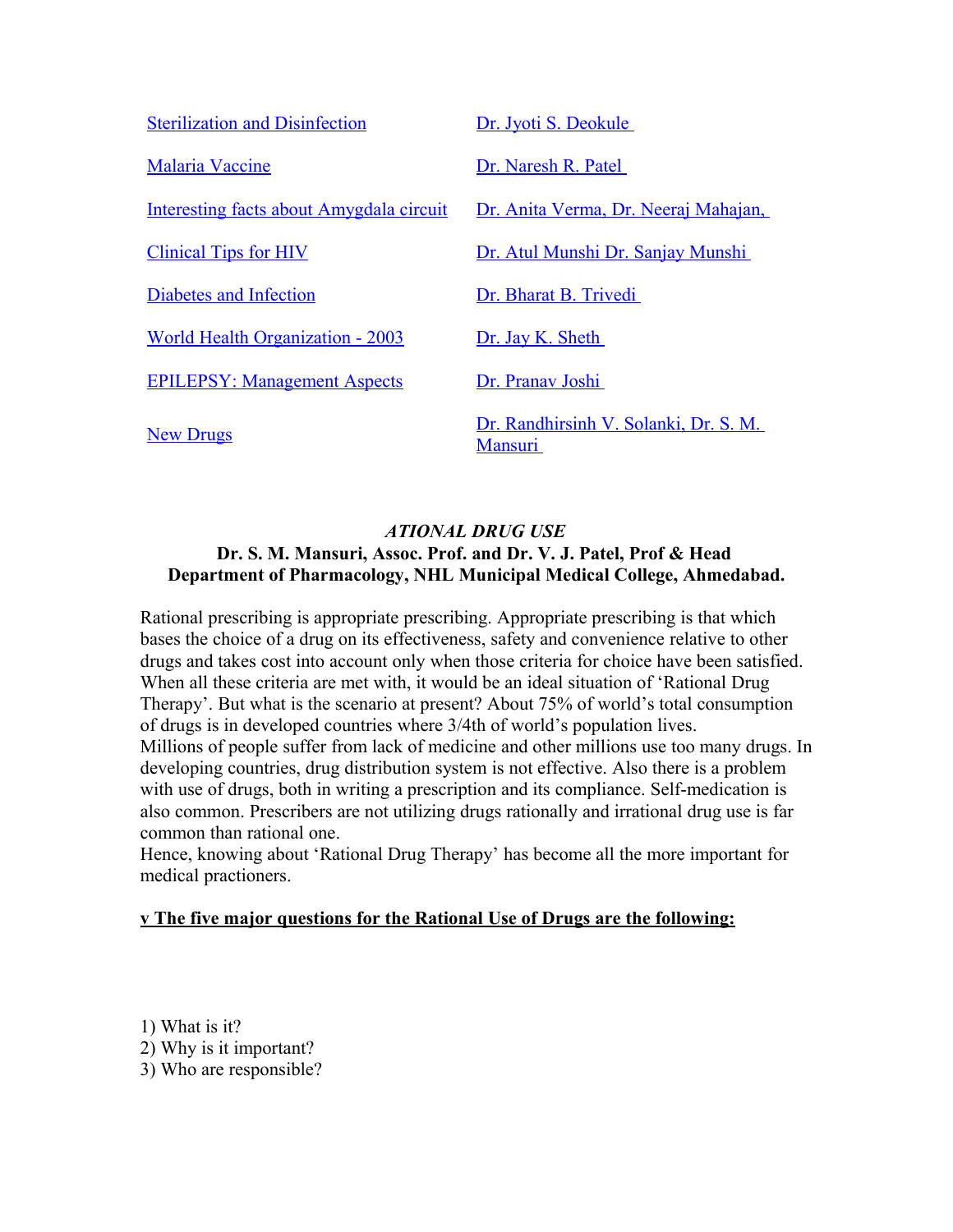- 4) How does irrationality occur?
- 5) What is the remedy?

# **1) What is it?**

Rational Drug Therapy means the use of right medicine in the right manner (dose, route and frequency of administration, duration of therapy, etc.) in right type of patient at a right cost, i.e. the rule of 'Right'. Rational Drug Therapy also means using the drug when necessary (e.g. nitroglycerine in angina pectoris) and importantly, not using it when unnecessary (e.g. expectorant mixture in common cold). Hence the appropriate drug should be effective, safe and of acceptable quality and cost.

# **2) Why is it important?**

All of us presume that, prescribers having learnt 'Pharmacology' during their M.B.B.S. course would be rational in selection and use of drugs during their practice. But, the reality is different. Irrational drug use is much more common than what we expect. Especially in third world countries like India, there are thousands of drug formulations available. There are many other factors also which account for irrationalities in the use of drugs.

To tackle this worldwide problem, 'WHO' (1985) held a meeting of experts and the problem of irrational drug use was discussed and corrective measures were suggested.

# **3) Who are responsible?**

I) The prescriber I) The producer III) The controller IV) The consumer

# **4) How does irrationality occur?**

# **I) The Prescriber-**

- A) Overprescribing
- B) Underprescribing
- C) Incorrect prescribing
- D) Irrational combinations
- E) Improper diagnosis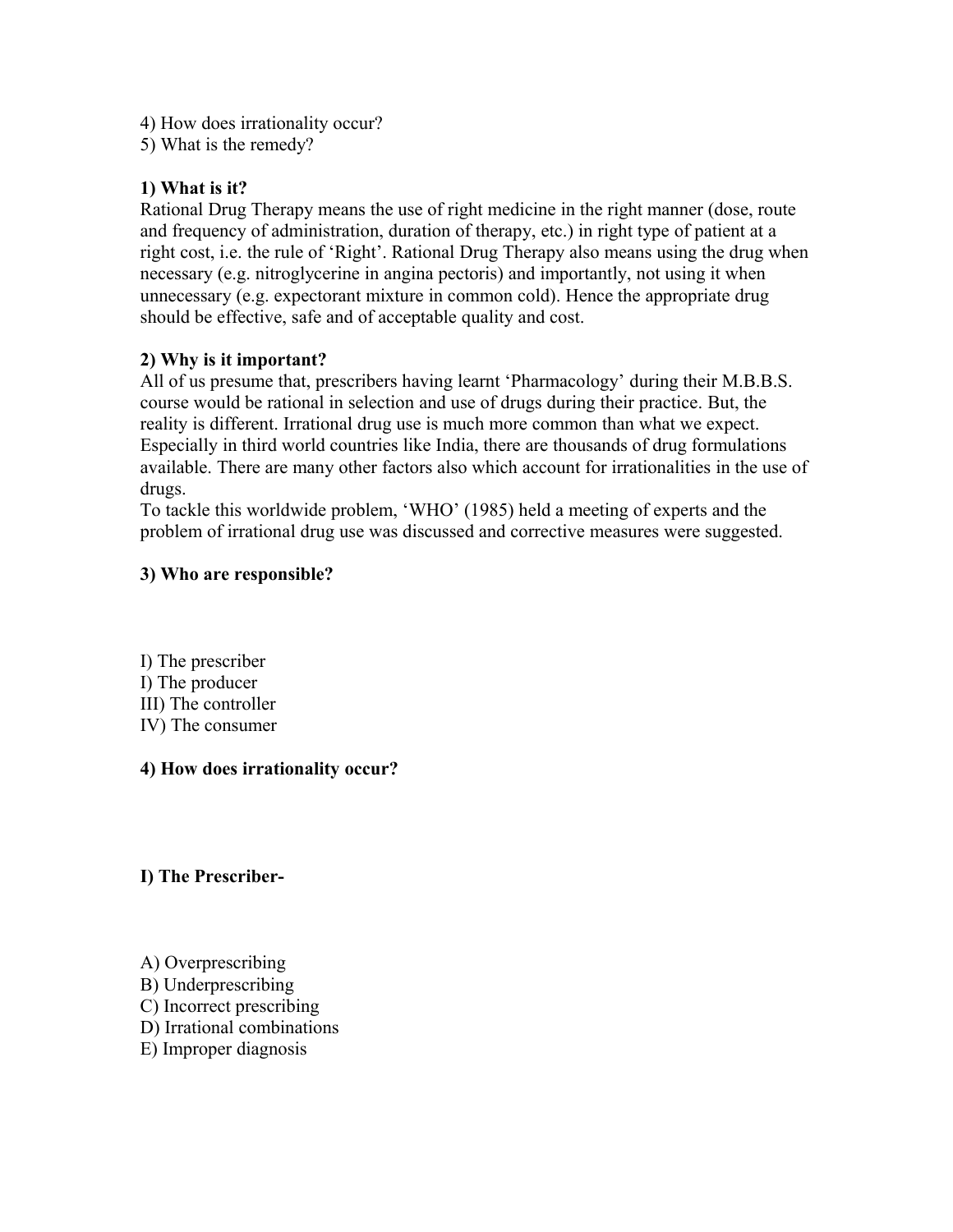**A) Overprescribing:** This includes prescribing more number of drugs than necessary or prescribing for longer duration or in dose higher than necessary. Polypharmacy or prescribing too many drugs is a very common practice. **Drug categories commonly Overprescribed are:**

| Hematinics             |
|------------------------|
|                        |
| Antispasmodics         |
| Antidiarrhoeals        |
| Expectorants           |
| Cold remedies          |
| Steroids               |
| <b>Bronchodilators</b> |
| Sedative               |
| & hypnotics            |
|                        |

#### **Reasons for Overprescribing –**

Lack of unbiased drug information No reorientation Shortage of time & staff Misguidance by industry Fancy for "New Drugs" Lure from Pharma Companies to prescribers. Dictation by patients Unethical practice and unhealthy competition

#### **Problems related to Overprescribing:**

- 1. Increased cost of therapy.
- 2. Poor compliance.
- 3. Emergence of resistant microorganisms.
- 4. Increased chances of drug interaction and adverse drug reaction.

**B) Underprescribing:** In developing countries this is due to nonavailability of drugs or due to inadequate stock of medicines. Hence prescriber is likely to give too little medicine and for shorter duration than necessary to each patient.

## **Problems related to Underprescribing**: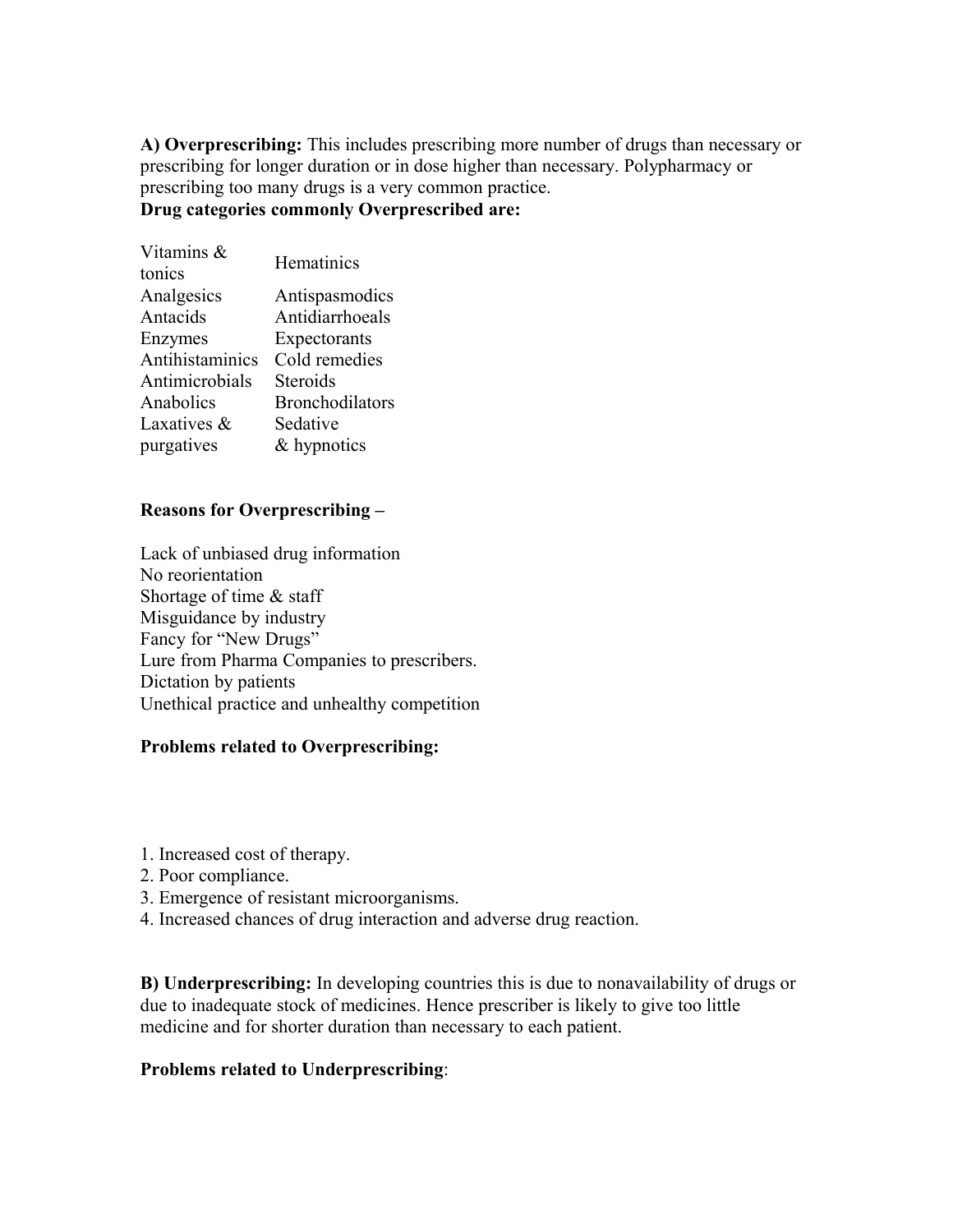1. Ineffectiveness of treatment. 2. Development of resistance to antimicrobials making it necessary to select second line drugs, which are expensive, thus increasing the cost of therapy.

**C) Incorrect prescribing:** Commonest types of incorrect prescribing are:

- 1. Drug is ineffective or doubtfully effective e.g. antimicrobials in sore throat (70-90 % of viral origin).
- 2. Drug is active but is administered in unsuitable circumstances. Given when not needed.

 Antimicrobials, vitamins and tonics are amongst the most misused drugs, but other drugs also are misused in this way.

### **D) Irrational combinations:**

In the 12th list of essential drugs by WHO published in the year 2000, out of total 306 drugs, 'Fixed Dose Combinations' (FDCs) were only 21, while the picture is totally reversed when we look at the available market preparations. FDCs constitute 63% of drug formulations advertised in MIMS, India – March 2002. Obviously all these FDCs are not expected to be rational but are still being prescribed by the practitioners. Cough mixtures, multivitamins and analgesic mixtures are a few examples. Although correctly formulated FDCs have advantages in form of improved patient compliance (usual) improved efficacy and safety, there are many disadvantages also.

# **Disadvantages of FDCs:**

- 1. FDCs lead to polypharmacy if all the ingredients are not necessary. This leads to increase in cost of therapy.
- 2. Alteration of dose of one of the active ingredients is not possible without alteration of dose of other drugs.
- 3. Pharmacokinetics of constituent drugs may differ which can pose the problem of frequency of administration of the formulation.
- 4. If 'Adverse Drug Reaction' (ADR) occurs, it is difficult to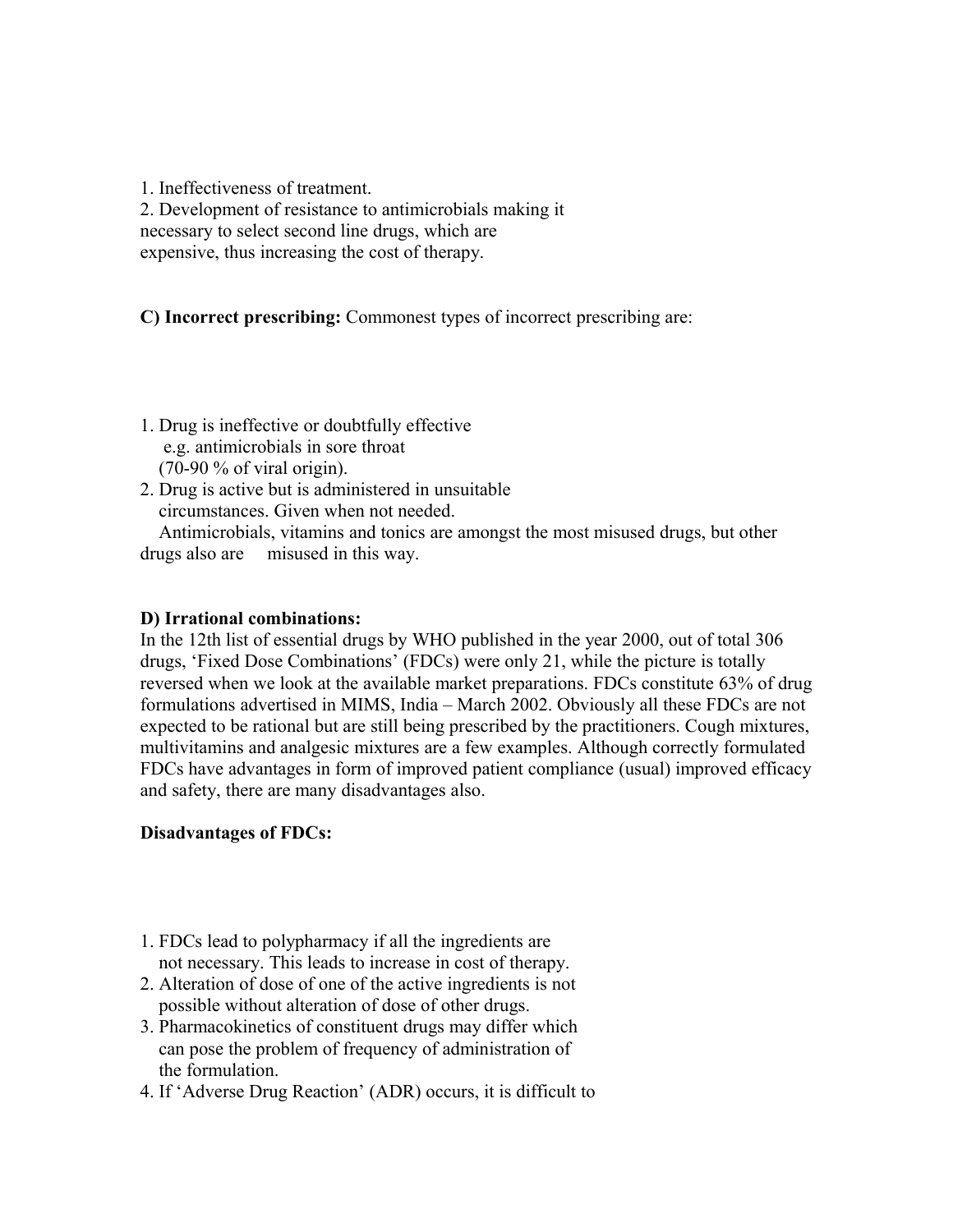withdraw the suspected drug alone. Sometimes the pre scriber may not be aware of all the active ingredients present in the formulation he is prescribing, which may make the situation worse.

**II) The Producer** — There is a great competition among the pharmaceutical industries for promotional activities. Drugs are promoted aggressively by many methods. There is a use of proprietary names. Inadequate quality control creates disasters; medical representatives may be giving half-correct information especially on toxicity and side effects. They give impressive handouts and persuade them. Free samples, gifts and even commissions are some of the few tactics used to allure doctors. Advertisements in journals also play an important part in prescribing as they influence the selection of drug which otherwise should be on rational basis.

**III) The Controller** — Both the introduction of new drugs and rational use of drugs are regulated by Government agencies, Drug Controller's Office in India and Medical Council of India. But because of very poor organization and poor control over the industry, this cannot be efficiently carried out. Also there is no system of CME ('Continuous Medical Education') to educate the doctors.

**IV) The Consumer** – There are various demands of society and also of patients for a quick cure. Prescribing has a powerful placebo effect. It is prescribing which makes a clinical situation relatively medical. Health education of the consumer is poor. He has wrong beliefs that prevention can be achieved by drugs like tonics, vitamins, etc. These all are examples of plain irrationality. Because of free availability of over the counter (OTC) drugs and overpopularity of alternative medicine, self-medication with these drugs is common. There might be misinterpretation of information, which can lead to disastrous consequences.

Polypharmacy is a way of assuring that everything possible has been done. There might be a problem of communication between the patient and the prescriber or other health staff. All drugs prescribed may not be consumed and there may be poor compliance. With growth of pharmaceutical industry and availability of large numbers of drugs having powerful effect, people throughout the world have great expectations for "**magic bullets**" or they expect "**a pill for every ill**". More the drugs, more is their misuse-which is greater in developed countries.

The main reasons of irrational prescription due to consumer factor are illiteracy, poverty, superstitious beliefs and unwanted priorities being given to useless factors.

### **5) What is the Remedy?**

**Regulation Education Voluntary agencies**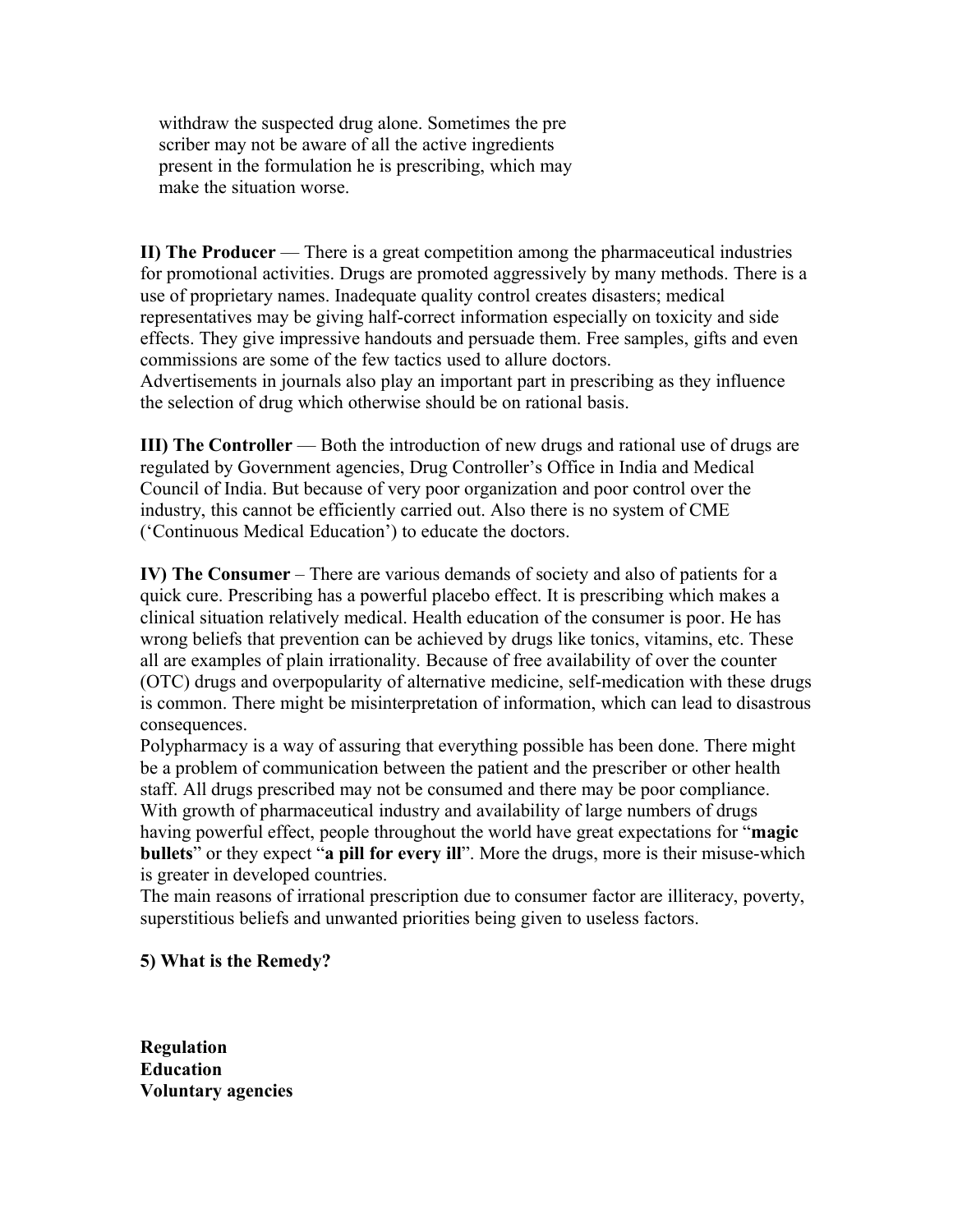### **Ø REGULATION :**

Strict Statutory measures should be followed for malpractice. Basic condition of safety and efficacy must be fulfilled. Reregistration for practitioners should be introduced. CME ('Continuous Medical Education') is essential. Many of the drugs the practitioner prescribes were not available when he/she was as medical college student (failure of the doctor to keep up to date leads to inappropriate drug therapy). Moreover, blindly following the prescribing practices of teachers or colleagues continues this vicious circle of irrational prescribing. Hence, unbiased information about new drugs is essential to ensure their rational use. This can be in form of textbooks, drug bulletins, etc. CME programmes in form of seminars, conferences, workshops, educational TV programmes, etc. also help. With availability of computers, unbiased drug information can be available to practitioners on CD-ROM in all hospitals by a central drug information system. Prescription audit should be done. There should be a specific drug policy for achieving quality of prescriptions and marketing of drugs. Reimbursement of only the essential drugs may be carried out.

**Prescribing generic drugs:** Generic products are far cheaper than branded products. If policy of prescribing quality generic drugs is introduced at hospitals catering to poor patients, cost of therapy can be cut down drastically. Freedom of prescribing 'favoured brand' can restrict the way to generic prescribing.

**Prescribing essential drugs:** In a Report of World Health Assembly of 1975, the Director General reviewed the main drug problems facing the developing countries, to outline the possible new drug policies. The implementation of concept and use of essential drugs was one of the policies suggested to extend the accessibility and rational use of the most necessary drugs to populations, whose basic health needs could not be met by the existing supply system.

The essential drugs are those that satisfy the health care needs of the majority of the population; they should therefore be available at all times in adequate amounts and in appropriate dosage forms. The selection of essential drugs would depend on the health needs and the on the structure and development of the health services of each country. Essential drug list can be drawn up locally and periodically updated with the advice of experts. WHO has published Model List of Essential Drugs, which has been revised several times over the last 20 years. The concept ensures both economy and rationality in the use of drugs.

# **Ø EDUCATION** -

All of us know that training in pharmacology should ensure rational use of drugs in clinical practice. In addition to many factors mentioned earlier, training in pharmacology is also to some extent responsible because of its outdated nature, merely relying on rote memory and not including the training in the logical process of drug selection, the outcome of training in pharmacology is far from satisfactory. Hence, the doctor trained in this education system may not be in a position to practise rational drug therapy. This needs to change in form of change in emphasis from basic facts only to therapeutic aspects, which includes process of drug selection, rational prescribing including instructions to the patient, etc. Experts all over the world and country have made efforts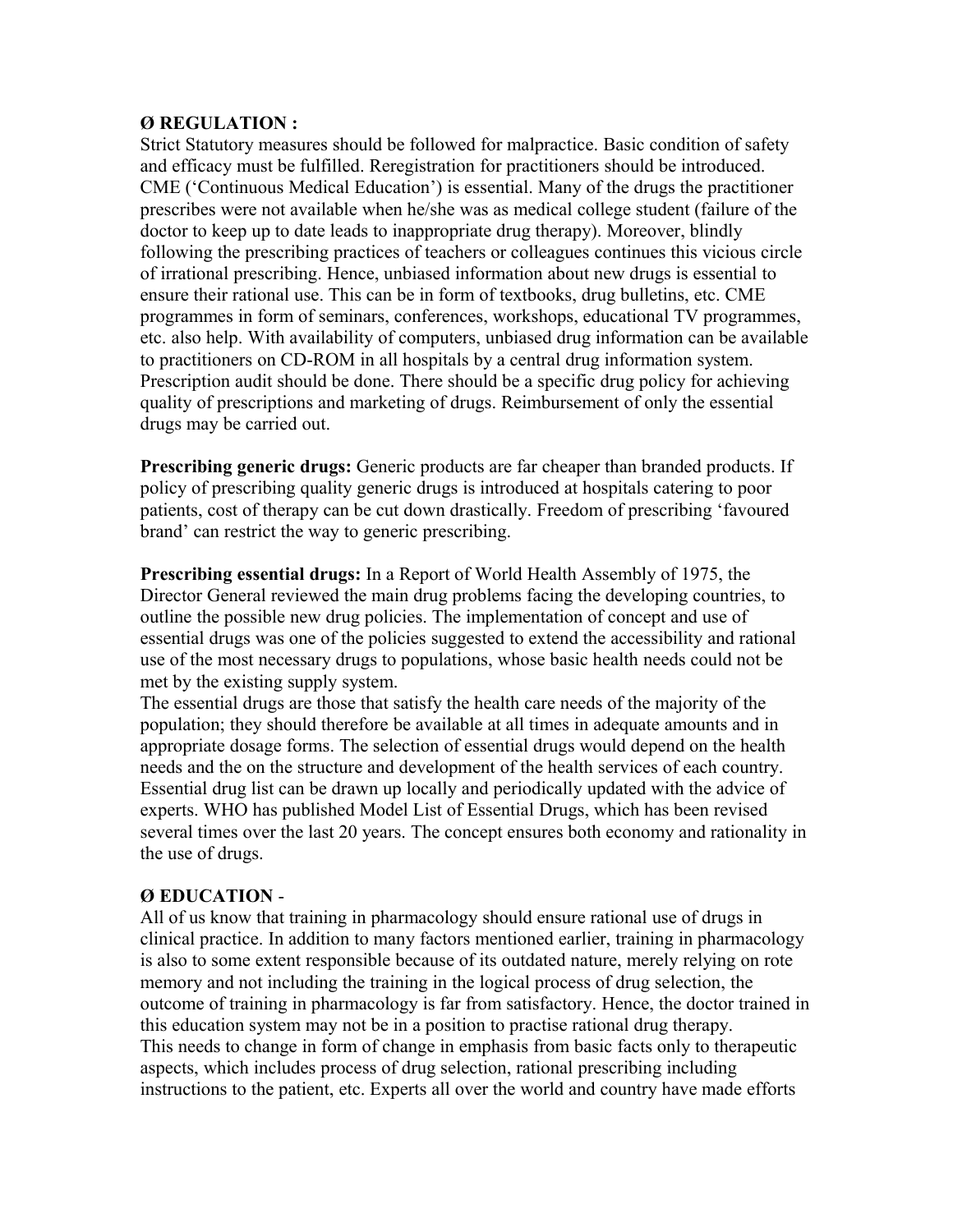in this direction. WHO has published "Guide to Good Prescribing" which is based on concept of 'P' Drugs. 'P' drugs are 'Personal' drugs somewhat similar to Essential Drugs at national/state level. This book describes the complete process of drug selection and prescribing in a logical manner. Teaching on these lines has started in many medical colleges, paving a way towards making future doctors who would be rational prescribers.

## **Ø VOLUNTARY AGENCIES:**

Voluntary agencies can also play a role by organizing various movements by their Associations for use of rational drug therapy.

### **To conclude,**

"Practicing rational pharmacotherapeutics is a part of what '**Good Doctoring**' is all about". This can be ensured by following the basic principles of 'Rational Drug Therapy' rather than deviating from them due to any reasons. **References:**

- 1) The Use of essential drugs. Eighth report of the WHO Expert Committee. Geneva, World Health Organiza tion, 1997 (WHO Technical Report Series, No. 882).
- 2) 'Guide to Good Prescribing' published by WHO 1995.
- 3) Laurence DR, et al. Clinical Pharmacology; 8th edition.

# *A STUDY OF FUSION OF EPIPHYSES* **OF ISCHIAL TUBEROSITY IN RELATION WITH AGE.**

PRATIK R. PATEL, Asso.professor, FM dept., NHLMun.Med.College

# **INTRODUCTION :**

Various works have been carried out to estimate the age from study of ossification centers and epiphyseal union in various bones, dentition etc. in India as well as in different parts of world. Very little work in this regard has been carried out in Gujarat State. Estimating age of a person, living or dead or of a bone, is a difficult, critical but important and crucial study required in various criminal and civil cases. The present study is an attempt to fill the gape in this field and provides some information about the ossification and epiphyseal union among the natives of Gujarat State.

The aims were to study the progress of union of epiphyses of Ischial Tuberosity in natives of Gujarat state of Hindu community of either sex, to study the progress of union of this epiphyses in relation to age, sex and physical development, progress of this union in relation with union of epiphyses of iliac crest.

# **MATERIALS AND METHODS:**

Study was carried out at Forensic Medicine B.J.medical College, Ahmedabad. For the study students of first, second and third M.B.B.S. of both sexes were selected out of 17- 18 to 21-22 year's age group.

Subjects were selected of either sex.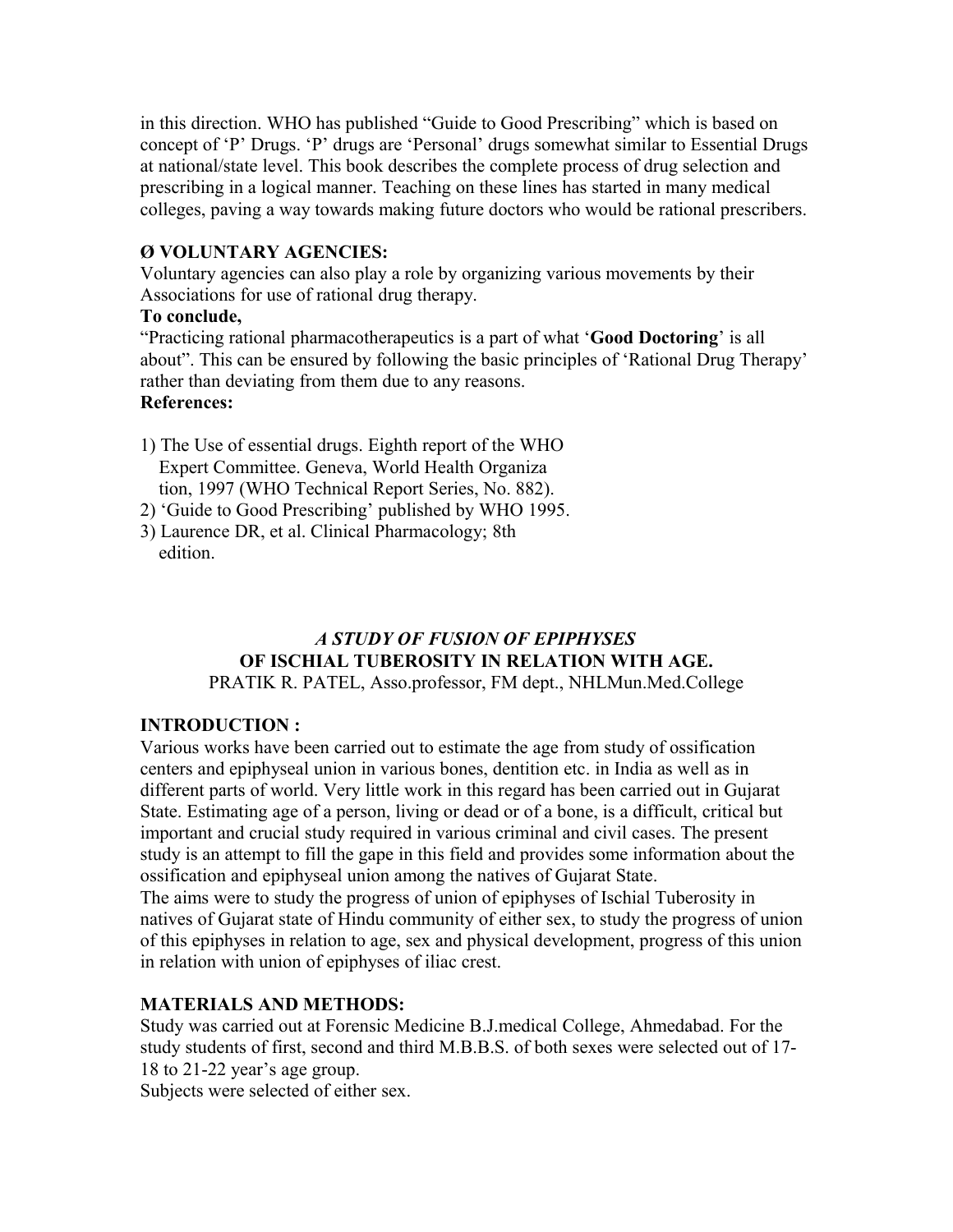Subjects were selected from the Hindu community and as study was aimed to establish the age of epiphyseal union in persons from Gujarat state only those residing in Gujarat state since their birth were selected. For the date of birth of these subjects birth certificates, school leaving certificates or S.S.C. mark-sheets were considered as a documentary proof. Kuppuswamy's scale was considered for categorization of socioeconomical classes.

Subjects selected were x-rayed. Total no. Of 50 students were x-rayed and examined for the study. Radiographs were studied for progress of epiphyseal union of Ischial Tuberosity.

Evaluation of epiphyseal union was carried out as follows.

 $0 =$  nonunion  $+= \frac{1}{4}$  union  $++ = \frac{1}{2}$  union  $+++ = \frac{3}{4}$  union  $++++ = Complete union$ 

# **RESULTS :**

X-rays of 50 students were taken, collected and studied to estimate age from the degree of epiphyseal union of ischial tuberosity.

Table no.1 shows number of students in different known age group. **TABLE: 1**

| Age group No. of |      |                             |
|------------------|------|-----------------------------|
| in years         | boys | No. of girls                |
| $17-18$ yr.      | 3    | $\mathcal{D}_{\mathcal{L}}$ |
| 18-19 yr.        | 6    |                             |
| 19-20 yr.        | 10   | 4                           |
| 20-21 yr.        | 12   | 6                           |
| $21-22$ yr.      | 4    |                             |

**Table no.2** shows degree of fusion of epiphyses of ischial tuberosity in cases studied under different age groups.

\*Here percentages are calculated for specific age group.

| Agegroup<br>in years | No. of<br>cases<br>studied |                |                             | No. of cases showing<br>various degrees of fusion |   |          | $%$ of<br>cases<br>showing<br>$50\%$ or<br>more<br>union * | % of cases<br>showing<br>complete<br>fusion |
|----------------------|----------------------------|----------------|-----------------------------|---------------------------------------------------|---|----------|------------------------------------------------------------|---------------------------------------------|
|                      |                            |                |                             |                                                   |   |          |                                                            |                                             |
| $17 - 18$            | 05                         | $\overline{2}$ | 2                           | $\theta$                                          |   | $\theta$ | 20                                                         | 0                                           |
| 18-19                | 07                         | $\mathfrak{D}$ | $\mathcal{D}_{\mathcal{L}}$ | $\mathcal{D}_{\mathcal{L}}$                       |   | $\theta$ | 42.86                                                      | 0                                           |
| 19-20                | 14                         | 0              |                             | 3                                                 | 6 |          |                                                            |                                             |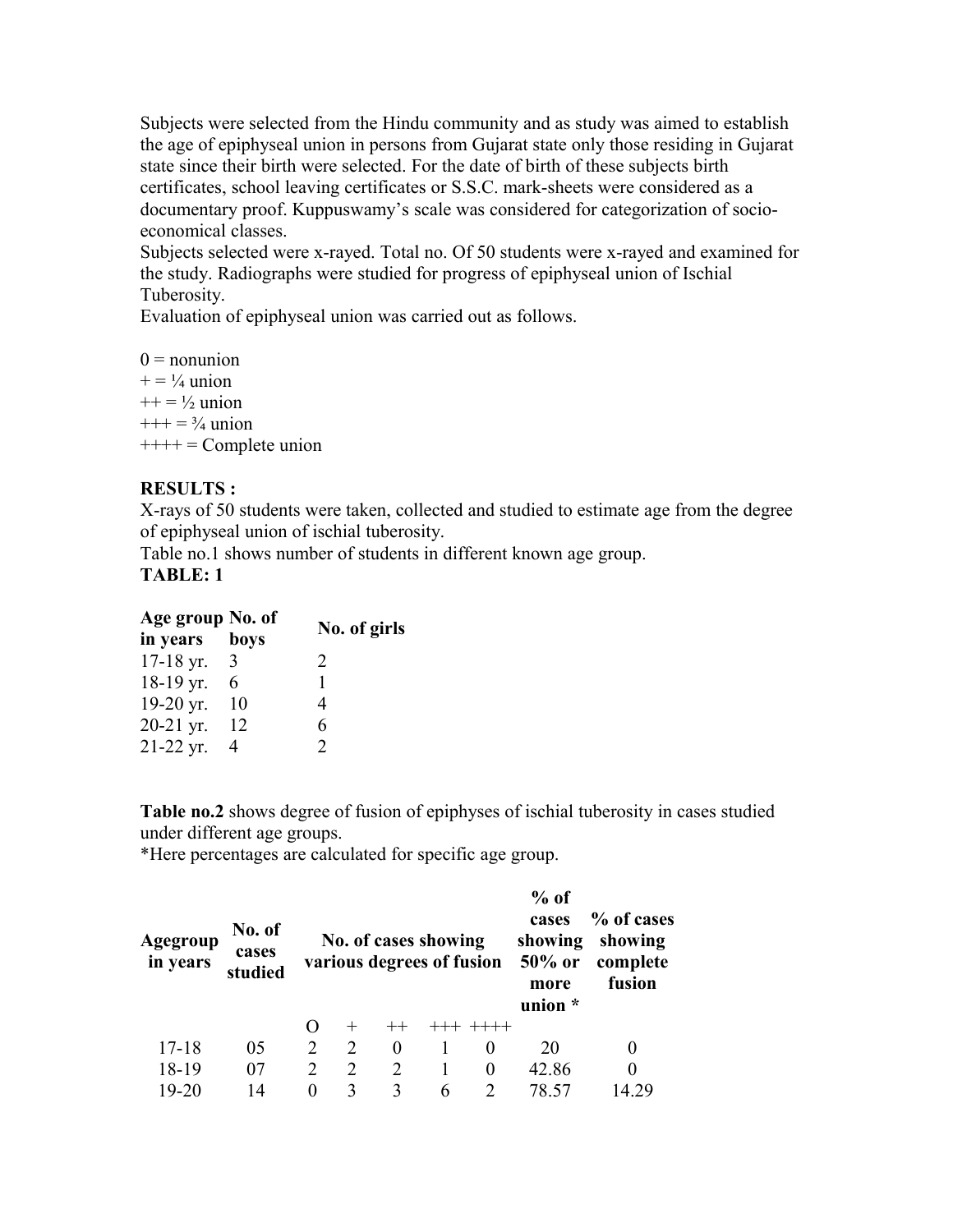| $20 - 21$<br>$21 - 22$ | 18<br>06                         | 0<br>$\theta$ | 0<br>$\theta$                       | 3<br>0                              | 0     | 8<br>6                                                          | 100<br>100 | 44.44<br>100                                                          |
|------------------------|----------------------------------|---------------|-------------------------------------|-------------------------------------|-------|-----------------------------------------------------------------|------------|-----------------------------------------------------------------------|
| Age<br><b>Groups</b>   | <b>Total</b><br>cases<br>studied |               | showing<br>of ischial<br>tuberosity | [A] no. of cases<br>complete fusion | cases | $[B]$ no. of<br>showing<br>complete<br>fusion of<br>iliac crest |            | $[C]\%$ cases showing<br>complete fusion of<br>iliac crest out of [A] |
| $17 - 18$              | 5                                |               |                                     |                                     |       |                                                                 |            |                                                                       |
| 18-19                  |                                  |               |                                     |                                     |       |                                                                 |            |                                                                       |
| $19 - 20$              | 14                               |               | 2                                   |                                     |       | 8                                                               |            | 50%                                                                   |
| $20 - 21$              | 18                               |               | 8                                   |                                     |       | 13                                                              |            | 100%                                                                  |
| $21 - 22$              | 6                                |               | 6                                   |                                     |       | 6                                                               |            | 100%                                                                  |

50% or more union of epiphyses of ischial tuberosity is found in all cases from 20-21 years and 21-22 years age groups.

All cases show complete epiphyseal union at the age group of 21-22 years i.e. 100%, while no case is found showing complete union of epiphyses of ischial tuberosity in age groups of 17-18 years and 18-19 years i.e. 0 %.

**Table no. 3** shows percentages of cases showing complete fusion in both sexes at different age groups.

#### **Age groups in years**

| A | - | 17-18     |
|---|---|-----------|
| R | - | 18-19     |
| € | - | 19-20     |
| Ð | - | $20 - 21$ |

 $E - 21-22$ 

#### **BOYS**

|                                                                 | A    | В     | C  | D   | E   |
|-----------------------------------------------------------------|------|-------|----|-----|-----|
| No. of cases                                                    | 3    | 6     | 10 | 12  | 4   |
| $%$ of<br>cases50%                                              | 0.00 | 33.33 | 70 | 100 | 100 |
| or more<br>union<br>% of cases<br>with<br>with $100\%$<br>union | 0.00 | 0.00  | 10 | 50  | 100 |

### **GIRLS**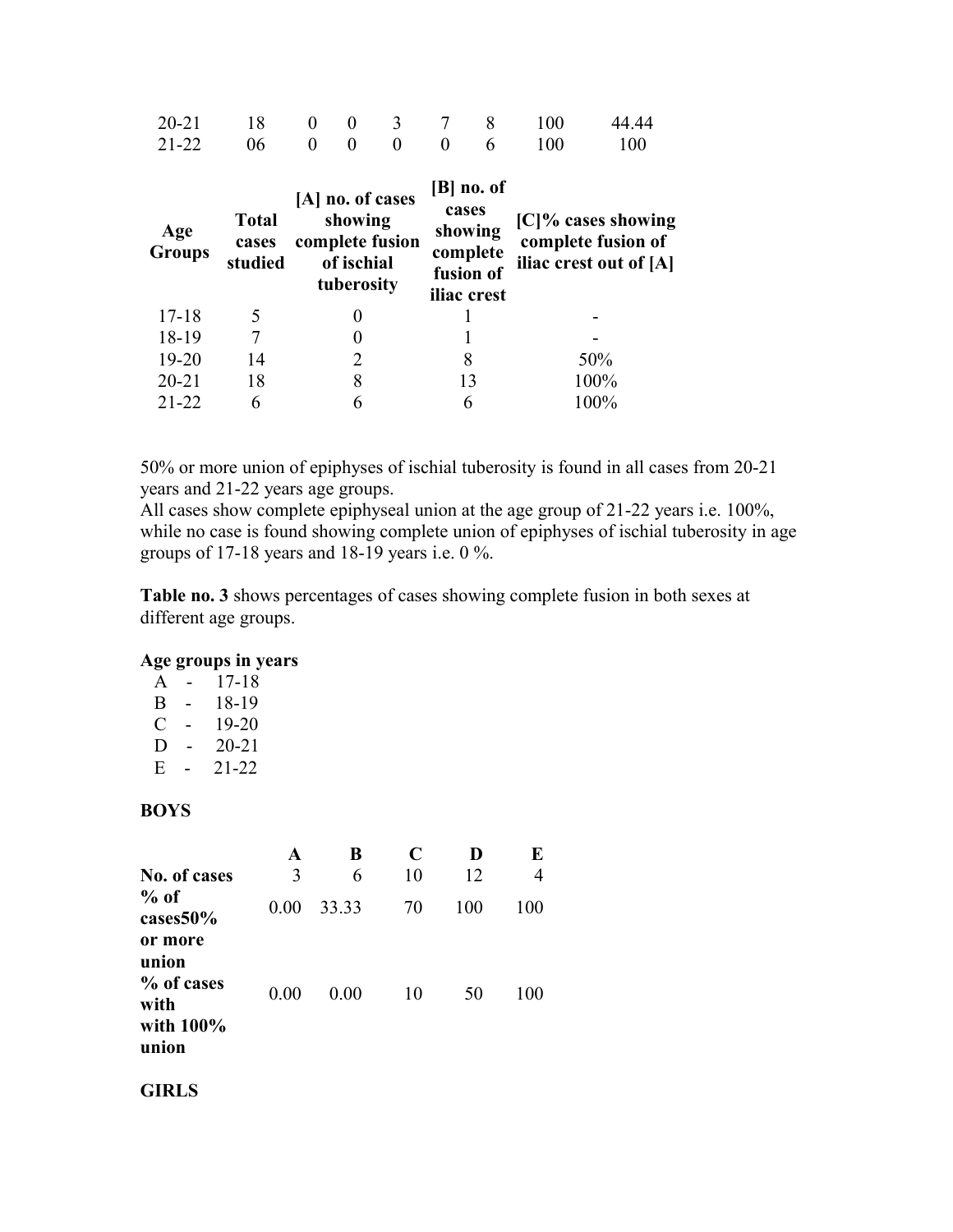|                                                              | A              | B    | C   |       | E   |
|--------------------------------------------------------------|----------------|------|-----|-------|-----|
| No. of cases                                                 | $\overline{2}$ |      | 4   | 6     | 2   |
| $%$ of<br>cases 50%                                          | 50             | 100  | 100 | 100   | 100 |
| or more<br>union<br>% of cases<br>with<br>with 100%<br>union | 0.00           | 0.00 | 25  | 33.33 | 100 |

Here percentages are calculated for specific age group.

None of the cases in age groups of 17-18 and 18-19 years among both sexes show complete union of the epiphyses.

None of the cases in age group of 17-18 years consisting of the boys show 50% or more fusion.

All cases of age groups 20-21 and 21-22 years show 50% or more union in boys. 50% of cases of age group 17-18 years consisting of girls show 50% or more union. All cases of age groups 18-19,19-20,20-21 and 21-22 years among girls show 50% or more union of epiphyses of ischial tuberosity.

The fusion if ischial tuberosity is found to be 100% in age group of 21-22 years.

**Table no.4** shows relation of complete fusion of ischial tuberosity with complete fusion of iliac crest at different age groups.

Out of total 50 cases studied 16 cases show complete fusion of ischial tuberosity and 29 cases show complete

fusion of iliac crest.

15 cases studied for iliac crest fusion out of 16 cases showing complete fusion of ischial tuberosity of 19-20, 20-21, and 21-22 years age groups and it is observed that all 15 cases i.e. 100%, show complete fusion of iliac crest.

# **CONCLUSION:**

1: The epiphyses of ischial tuberosity show complete fusion in cases of age group 21-22 years.

2: The female shows beginning of fusion of these epiphyses earlier than those of males.

3: Complete epiphyseal union has been observed in the same age group in both sexes.

4: As far as bilateral symmetry is concerned epiphyseal union of ischial tuberosity occurs uniformly on both sides in the same individual.

5: The epiphyses of iliac crest show fusion at an earlier stage than that of ischial tuberosity.

6: It is also noted that there is no relation of socioeconomic status, weight, height or type of diet

to the process of fusion of epiphyses.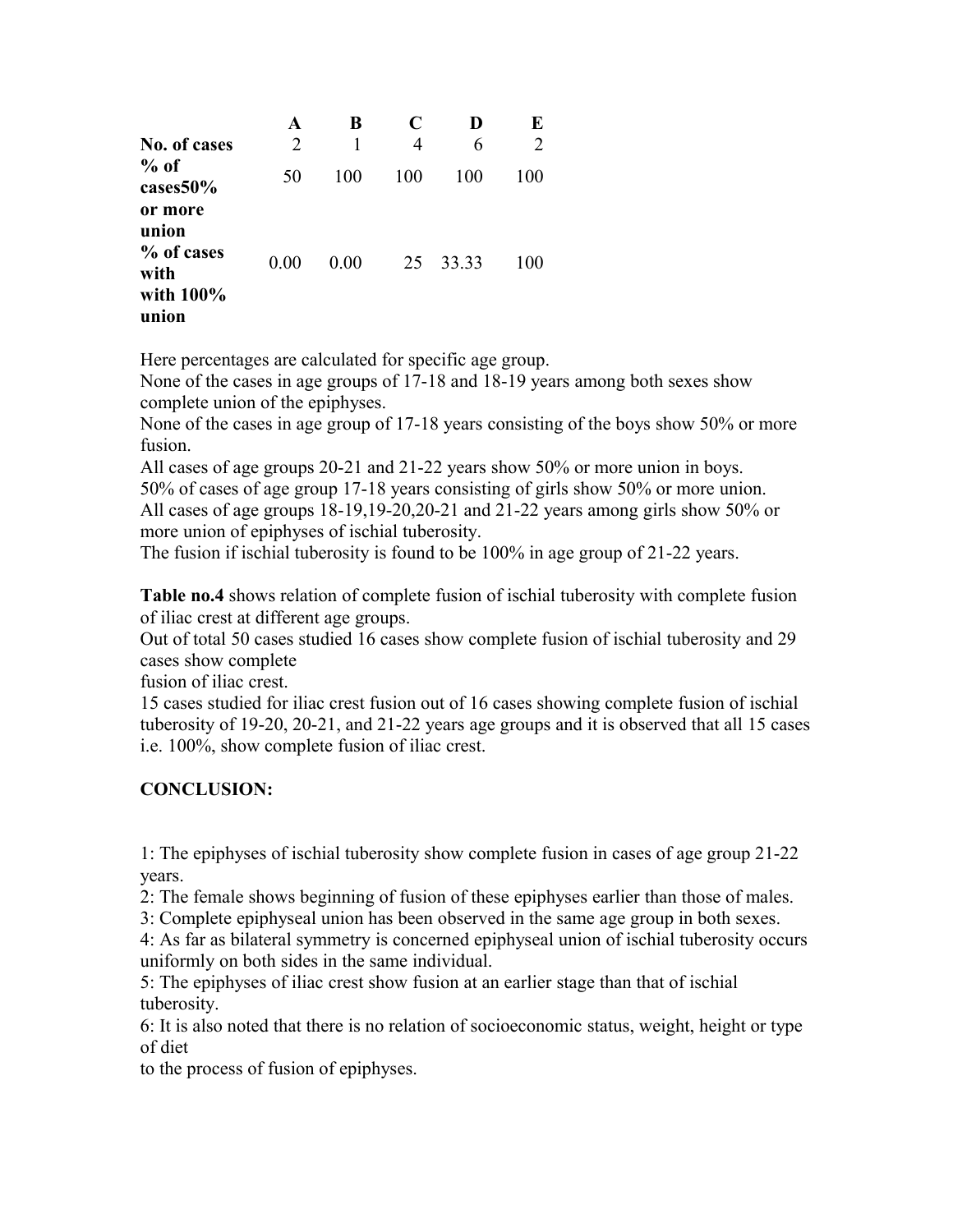#### **REFERENCES:**

[1] Kuppuswamy: Manual of socioeconomic status: 1976

[2] Krogman: The human skeleton in forensic medicine: 2nd edition

# **A Study of Cervical Smear Reports of Patients attending Gynaecology Out- patient Department of Sheth Chenoy Maternity Hospital, V.S.G.H, Ahmedabad**

Dr. D.V.Bala\*, Dr. Minesh Gandhi\*\*,

Dr. KNTrivedi\*\*\*,

\*Associate Professor, Community Medicine \*\* Assistant Professor, Dept. of Pathology \*\*\* Professor & Head of the Dept. , Community Medicine, Smt. NHL MMC, Ahmedabad

**Introduction** : Cervical cancer is the most common cancer in India and ranks second among women worldwide, with almost half a million new cases each year (Ferlay et al 2000). It is the topmost cancer in the women in our country and over one lac new cases are reported annually. Screening with Cervical smear plus adequate follow up therapy can achieve major reductions in both incidence and mortality rates (Miller et al , 1990). The Papanicolou's Smear can reveal cytological abnormalities indicating presence of a pre-cancerous lesion (various grades of dysplasia, or cervical intraepithelial neoplasia), as well as cancer-in-situ or very early invasive cancer. Treatment of these early lesions is highly effective, though far more are diagnosed than will ever progress to invasive cancer if untreated.

Aims and Objectives: The aim of this study was to find out the distribution of the epidemiological factors among the women subjected to Pap smear examination of and determining some important risk factors in this community from the available Pap smear reports.

### **Materials and Methods:**

This is a hospital record based study of distribution and determinants of cervical cytopathological abnormalities by means of examination of cervical smears in the women attending Gynaecology Out- patient Department of Sheth Chenoy Maternity Hospital, VSGH, Ahmedabad during the year 2001 (1st January to 31st December 2001). A total of 662 records of Papanicolou's Smear tests from room number 7 "Colposcopy and Cervical Smear room" of Sheth Chenoy Maternity Hospital were available for scrutiny.

#### **Results and Discussion:**

From a total of 662 records of Pap's Smear tests, 18 smears were found to be either unsatisfatory or inadequate which have been excluded from the analysis.

## **Table1: Distribution of Cervical Cytology Reports :**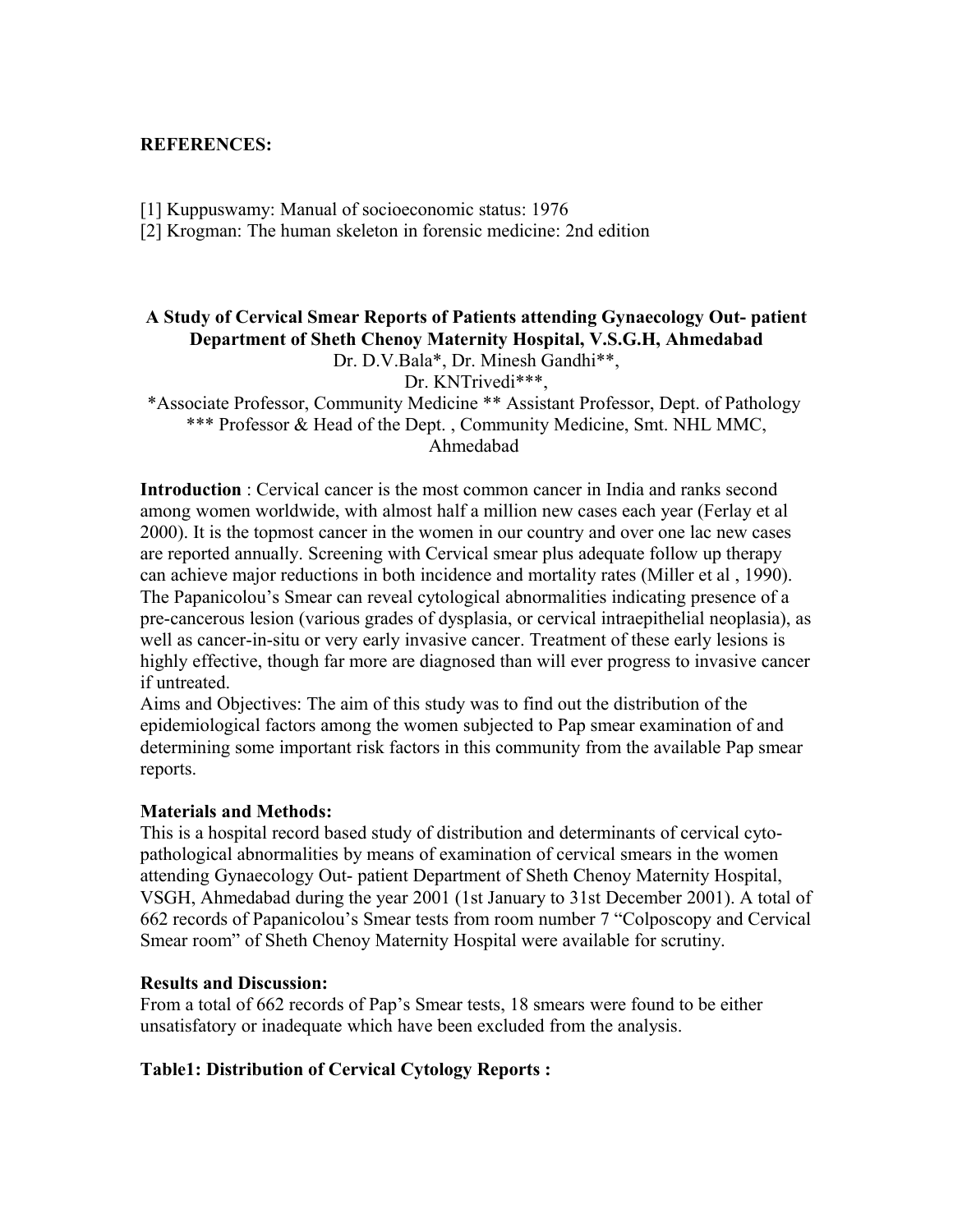| Nr. | <b>LESION</b>                      | No. | $\frac{1}{2}$ |
|-----|------------------------------------|-----|---------------|
|     | 1 Normal                           | 55  | 8.31          |
|     | 2 Inflammatory                     | 43  | 65.26         |
|     | 3 Squamous Metaplasia              | 227 | 4.08          |
|     | 4 Low grade Squamous               | 87  | 13.14         |
|     | Intraepithelial Lesions (L.S.I.L.) |     |               |
|     | 5 High grade Squamous              | 15  | 2 2 7         |
|     | Intraepithelial Lesions (H.S.I.L.) |     |               |
|     | 6 Atrophic                         | 15  | 2.27          |
|     | 7 Carcinoma in situ (C.I.S.)       | 13  | 1.96          |
|     | 8 Unsatisfactory / Inadequate      | 18  | 2.72          |
|     |                                    |     | <b>100.0</b>  |
|     | Total                              | 662 |               |

Since majority (94%) were symptomatic women that come to the OPD for treatment, normal smears were just 8.3%. White discharge and lower pain abdomen together were common to over 50% of all cases. Inflammatory lesions are most common accounting for 65% of total lesions, followed by Low grade Squamous Intraepithelial Lesions (LSIL) which constitute 13%. These were previously called Cervical Intraepithelial Neoplasia grade-I dysplasia (CIN-I) High grade Squamous Intraepithelial Lesions (HSIL) or previously called Cervical Intraepithelial Neoplasia grade-II and III dysplasias (CIN-II and CIN-III) account for 2.27% cases. There was no case of malignancy detected in this sample of 662 smears . Clinical and overt cancer cases are referred to cancer hospital directly. Sometimes, advanced invasive carcinoma may present as inflammation and necrosis cytologically.

The average age of HSIL is 49 years  $+/$ - 7.92 years and that of carcinoma in situ is 48.54+/- 7.18 years in this sample as compared to 43.26 years  $+/- 7.82$  years. This is a significant difference in age  $(p<0.001)$  indicating a latent period for progress of LSIL to HSIL or CIS. Therefore, early detection, prompt and adequate treatment of any lesion is essential for prevention of progress to invasive cervical cancer.

Inflammatory changes and Sq.metaplasia are more common in the relatively younger age groups in . second and third decade of life while LSIL, HSIL and CIS develop in the subsequent years. Use of oral contraceptives and Copper-T are positively associated with inflammatory changes. Atrophic changes are mostly in the post menopausal women due to hormonal deficiency. It has been observed that frequency of dysplasias and CIS significantly increased with higher parity  $(p<0.05)$ . Spontaneous and MTP are significantly associated ( $p<0.05$ ) with inflammatory and dysplastic changes.

**In the Screening programme for Cervical cancer in Panchmahal district of Gujarat under the aegis of National Cancer Control Programme it was aimed to test asymptomatic women. Some 15,236 women were subjected to Pap Smear examination from 1995 to 1997. In this study total 199 (1.31%) cytological abnormalities were detected which included 52 (0.34%) malignancies. LSIL constituted 69 (0.49%) cases. HSIL accounted for 69 (0.49%) cases. Additional 23 invasive cancers were detected by biopsy or clinically. Comparatively, Pap smear reports of high risk women that attended Gujarat Cancer & Research Institute**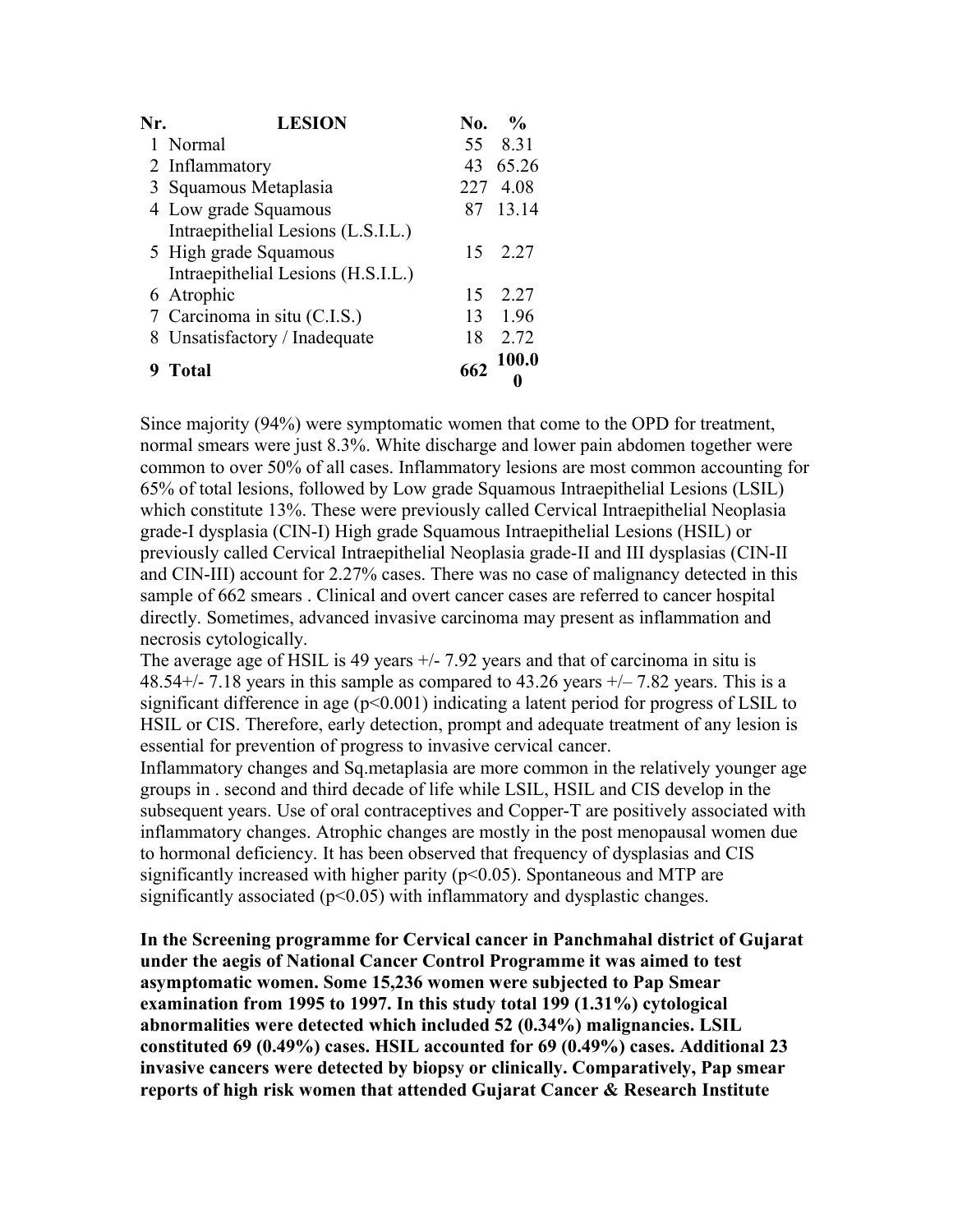**(GCRI) during the same period, showed that all the grades of dysplasia were ten times more common. Similarly cytologically positive cases was also 0.75% in GCRI (over 2 times more) as compared to 0.34% in the district. Atypical and suspicious for malignancy smears were also three times more in GCRI. In ICMR screening study of women over 30 years, it was observed that about 15 smears were cytologically abnormal out of every 1000 female examinees.**

| Years     |                | $\mathbf{A}$        | B                        | $\mathbf C$                 | D                        | E                            | $\mathbf F$                | G                      |
|-----------|----------------|---------------------|--------------------------|-----------------------------|--------------------------|------------------------------|----------------------------|------------------------|
|           | $\#$           | $\% \#$             | $\%$ #                   | $\%$ #                      | $\%$ #                   | $\% \#$                      | $%$ #                      | $\frac{0}{0}$          |
| $15-19$   | $\mathbf{1}$   | 1.8 <sup>3</sup>    | $0.7 \, 0$               | $0.0\,0$                    | $0.0\,0$                 | $0.0\,0$                     | $0.0\,0$                   | 0.0                    |
| $20 - 24$ | $\overline{2}$ | 3.6 31              | 7.2 0                    | $0.0\ 0$                    | $0.0\ 0$                 | $0.0\ 0$                     | 0.00                       | 0.0                    |
| $25-29$   | 6              | 10.954              | 12.5 3                   | 11.13                       | $3.5 \; 0$               | $0.0\ 0$                     | 0.00                       | 0.0                    |
| $30 - 34$ | 6              | 10.976              | 17.63                    | 11.18                       | $9.2 \; 0$               | 0.01                         | 6.70                       | 0.0                    |
| $35 - 39$ | 10             | 18.2 102            | 23.64                    | 14.8 15                     | 17.2 2                   | $0.0\ 0$                     | 0.01                       | 7.7                    |
| 40-44     | 11             | 20.072              | 16.74                    | 14.8 26                     | 29.93                    | 13.30                        | 0.04                       | 30.8                   |
| 45-49     | 6              | 10.941              | 9.5 3                    | 11.1 17                     | 19.53                    | 20.0 1                       | 6.72                       | 15.4                   |
| 50-54     | 6              | 10.925              | 5.8 5                    | 18.5 13                     | 14.93                    | 20.03                        | 20.3<br>$\boldsymbol{0}$   | 23.1                   |
| 55-59     | $\overline{3}$ | $5.5\ 5$            | $1.2 \, 2$               | 7.4 2                       | 2.32                     | 20.02                        | $\frac{13}{3}$ 2           | 15.4                   |
| 60-64     | $\mathbf{1}$   | 1.8 10              | $2.3 \t1$                | 3.7 <sub>2</sub>            | 2.32                     | 13.3 1                       | 6.71                       | 7.7                    |
| 65-69     | $\mathbf{1}$   | 1.8 4               | 0.91                     | 3.71                        | $1.2 \ 0$                | 0.03                         | $^{20}\,$ $_0$<br>$\theta$ | 0.0                    |
| $70+$     | $\overline{2}$ | 3.69                | 2.11                     | $3.7 \, 0$                  | $0.0\,0$                 | 0.04                         | $\frac{26}{7}$ 0           | 0.0                    |
| Total     | 55             | 100.432<br>$\Omega$ | 100.27<br>$\overline{0}$ | $100.$ 87<br>$\overline{0}$ | 100.15<br>$\overline{0}$ | 100.1<br>5<br>$\Omega$       | 10013                      | 100.<br>$\overline{0}$ |
| Mean      |                |                     |                          |                             |                          |                              |                            |                        |
|           | 41.            | 38.1                | 44.8                     | 43.2                        | 49                       | 6                            | 48.5                       |                        |
| age       | 6              | $\overline{2}$      |                          | 6                           |                          | $\boldsymbol{0}$             | $\overline{4}$             |                        |
| <b>SD</b> | 12             | 10.6<br>9           | 11.9<br>5                | 7.82                        | 7.9<br>$\overline{2}$    | $\mathbf{1}$<br>$\mathbf{1}$ | 7.18                       |                        |

The present study of hospital records has a limitation that it cannot be projected to draw any inference to the population as only symptomatic cases are examined here. Acknowledgement: Authors are thankful to Ms. Anushri, Ms. Ruchika, Ms. Sujata, Ms. Nili, Ms.Niharika, Ms. Meharasma and Ms. Chinmayi , students of then VII semester (2002) for assisting in compiling and analysing the data from the hospital records. **References:** 

1. WHO - National Cancer Control Programmes - Policies and managerial guidelines 2nd Edition (2002) 2. A Report on Community Outreach Project on Screening for Cervical Cancer in Panchmahals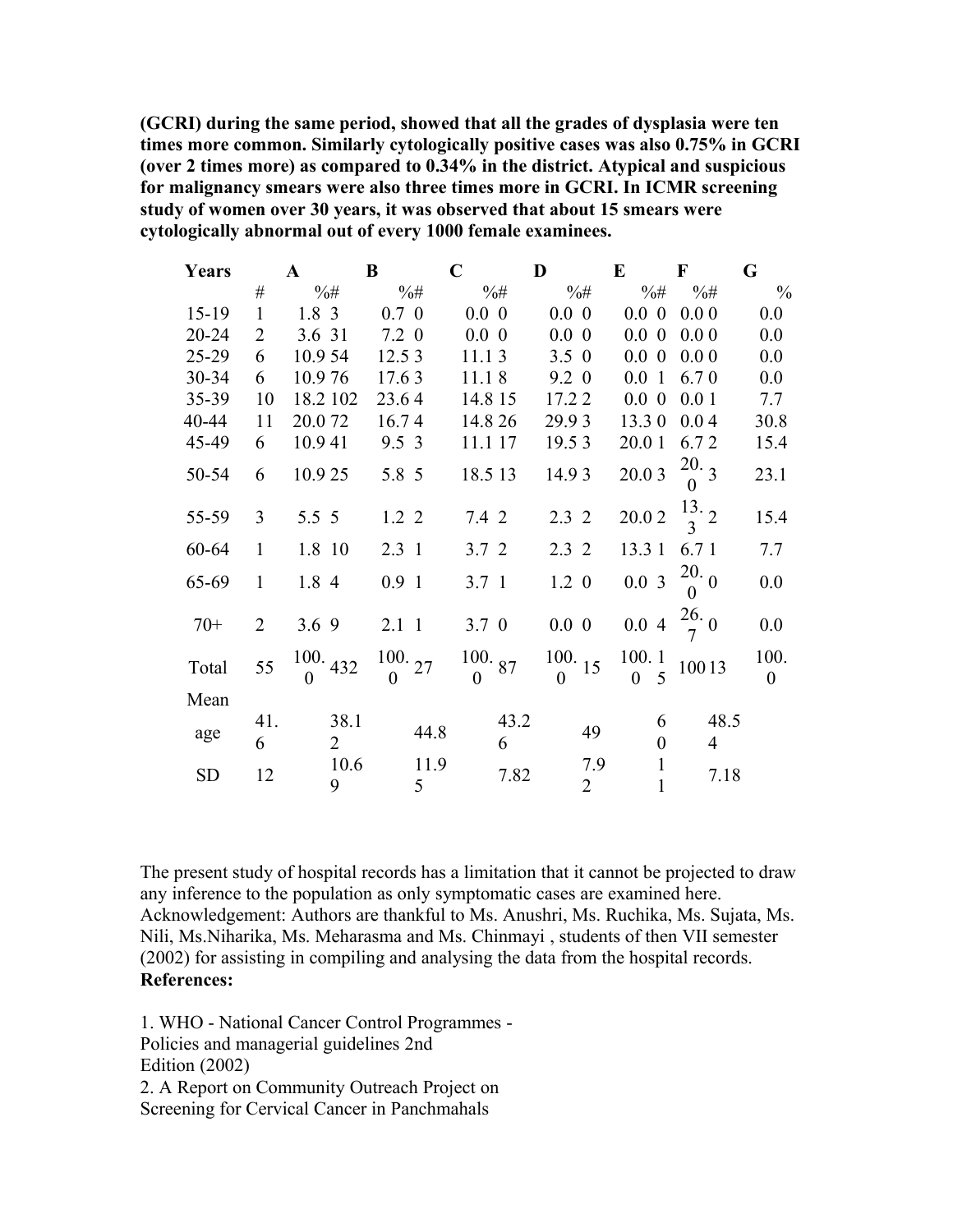### **MPACT OF TOBACCO SMOKING ON CORONARY RISK FACTOR PROFILE**

Dr. Janardan V. Bhatt. Correspondence Address :

M.D. (Medicine), M. D. (Physiology), Ph. D. (Physiology), Associate Prof. Of Physiology Smt. N. H. L. Mun. Medical College, Ahmedabad : 6

## **Abstract :**

(Atherosclerotic coronary artery disease is multifactorial disease. The tobacco smoking is the major risk factor of coronary artery disease (C.A.D.) The present study tried to determine the prevalence of all the known risk factors of C.A.D. among the tobacco smoker and compared them with non smokers. Study was designed in such a way that sixty randomized tobacco smokers who attended the "STOP SMOKING CAMPAIGN AND C.A.D. RISK PREDICTION PROGRAM" in various parts of Ahmedabad were screened from C.A.D. risk point of view. The findings were compared with age, sex, matched sixty non-smokers. The result concluded that the prevalence of all the risk factors of C.A.D. i.e Type-A personality, family history, Altered GTT (Glucose tolerance Test), Hypertriglycerideamia, Hypercholesterolaemia, low level of HDL-C, Low C/HDL-C ratio more than 5, emotional stress etc. were statistically significantly high among tobacco smokers compared to non smokers. So among the tobacco smokers the overall risk of CAD increase manifold. The study strongly emphasized that majority of risk factors are modified by mearly the simple physiological manover i.e. stopping or reduce the tobacco smoking, dietary modification, physical exercise and health education).

# **Keywords :**

Tobacco smoking, Coronary Artery disease, Risk factors, Atherosclerosis.

# **Introduction :**

The Freminghamn study concluded that coronary Artery disease is multifactorial disease. Large number of risk factor play significant role in the development of Atherosclerosis of coronary Artery Disease (C.A.D.) Large number of MULTIPLE RISK FACTOR intervention trial suggest that the tobacco smoking is major and independent risk factor for C.A.D. The tobacco smoking is also responsible for premature development of C.A.D. young, myocardial infarction and sudden cardiac arrest and death. In India, 15.4 to 40.8% population in various parts of country consume tobacco in various forms i.e. in the form of cigarette, bidi, hukka, chilam, pipe etc. The recent study of I.C.M.R. (Indian Council of Medical Research) showed that prevalence of C.A.D. in attribution to tobacco use is significantly increased in India. The present study is designed to study the prevalence of various coronary atherosclerosis risk factors among the tobacco smoker and compared their prevalence among non-tobacco smoker.

# **Method :**

The STOP SMOKING CAMPAIGN AND C.A.D. RISK PREDICTION PROGRAM were arranged with a view to make the tobacco smoker aware about the coronary risk of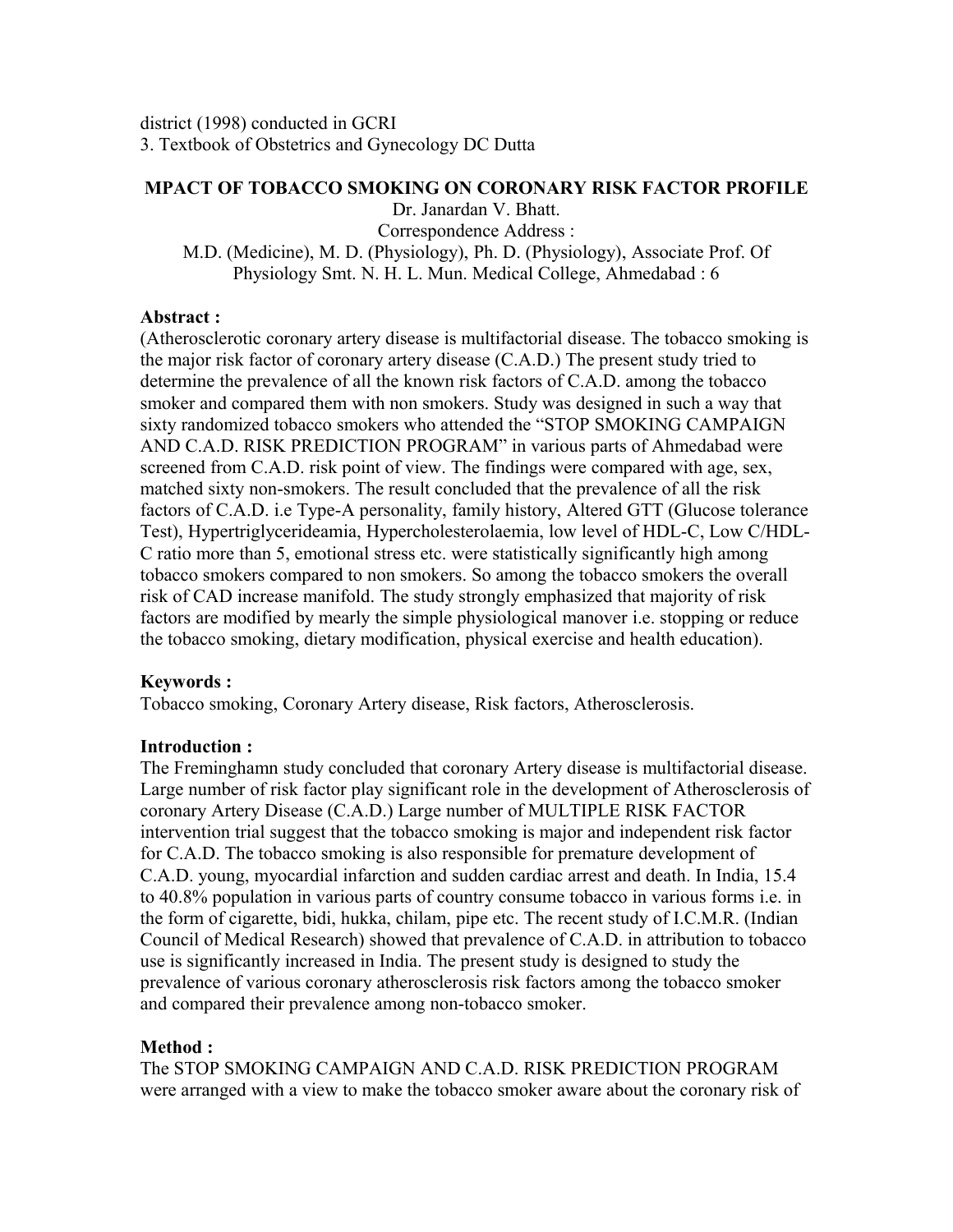tobacco smoking and assess the prevalence of coronary risk factors. The total sixty (60) randomized tobacco smokers and sixty (60) non-tobacco smoker were subjected thorough clinical history & physical examination to assess the coronary artery disease. Personality type A and B was assessed by presence or absence of features like anger aggression, irritability, hurry, impatient, feeling guilty to relax. The sedentary life-style was assessed by asking the level of physical exertion at job, at home & whether the person is doing regular exercise. Emotional stress status was assessed by personal interview and by asking the level of stress at job, at home & other source of stress. Obesity was assessed by measuring body height and weight and reviewing the chart of desired weight of height for adult. Laboratory investigations carried out were, Haemoglobin % (By Sahli's method), total Serum Cholesterol, Serum Triglyceride, HDL - cholesterol, LDL cholesterol, VLDL - cholesterol, (Enzymatic method) and post prandial blood glucose (PPBS) by oxidase method.

## **Statistical test :**

The statistical test carried out here is measuring the standard error of proportion. The null hypothesis was applied and P value was calculated by normal distribution table. If the P valve was less than 0.05, it was considered statistically significant (within 95% confident interval).

# **Result :**

The table No. 1 summarize the prevalence of risk factor among tobacco smoker and age sex match non-smoker. The table shows that all risk factors of coronary Artery disease are statistically significantly high among tobacco smokers compared non-tobacco smokers.

# **TABLE No. 1**

Table Showing the prevalence various risk factors of C.A.D. among tobacco smokers & non-tobacco smokers.

Table shows that all the risk factors for CAD prevaled statistically significantly high among tobacco smokers compared to non-smokers. GTT Glucose Tolerance Test.

| <b>Name of Risk factor</b> | Among tobacco<br>smoker<br>in $\%$ out of 100% | Among non-<br>smoker<br>in % out of<br>100% | P Value                   |
|----------------------------|------------------------------------------------|---------------------------------------------|---------------------------|
| Symptomatic                | 25%                                            | $5\%$                                       | p<0.05                    |
| Positive family<br>history | 20%                                            | 6.6%                                        | p<0.05                    |
| Over weight                | 35%                                            | 15%                                         | p<0.05                    |
| Altered GTT                | 40%                                            | 18.3%                                       | p<0.05                    |
| Hypertension               | 23.3%                                          | 13.3%                                       | <b>Not</b><br>Significant |
| Systolic $B.P > 120$       | 65%                                            | 33.3%                                       | p<0.05                    |
| Sedentary life style       | 46.6%                                          | 40%                                         | p<0.05                    |
| Type-A personality         | 63.3%                                          | 31.6%                                       | p<0.05                    |
| Stressful life             | 85%                                            | 30%                                         | p<0.05                    |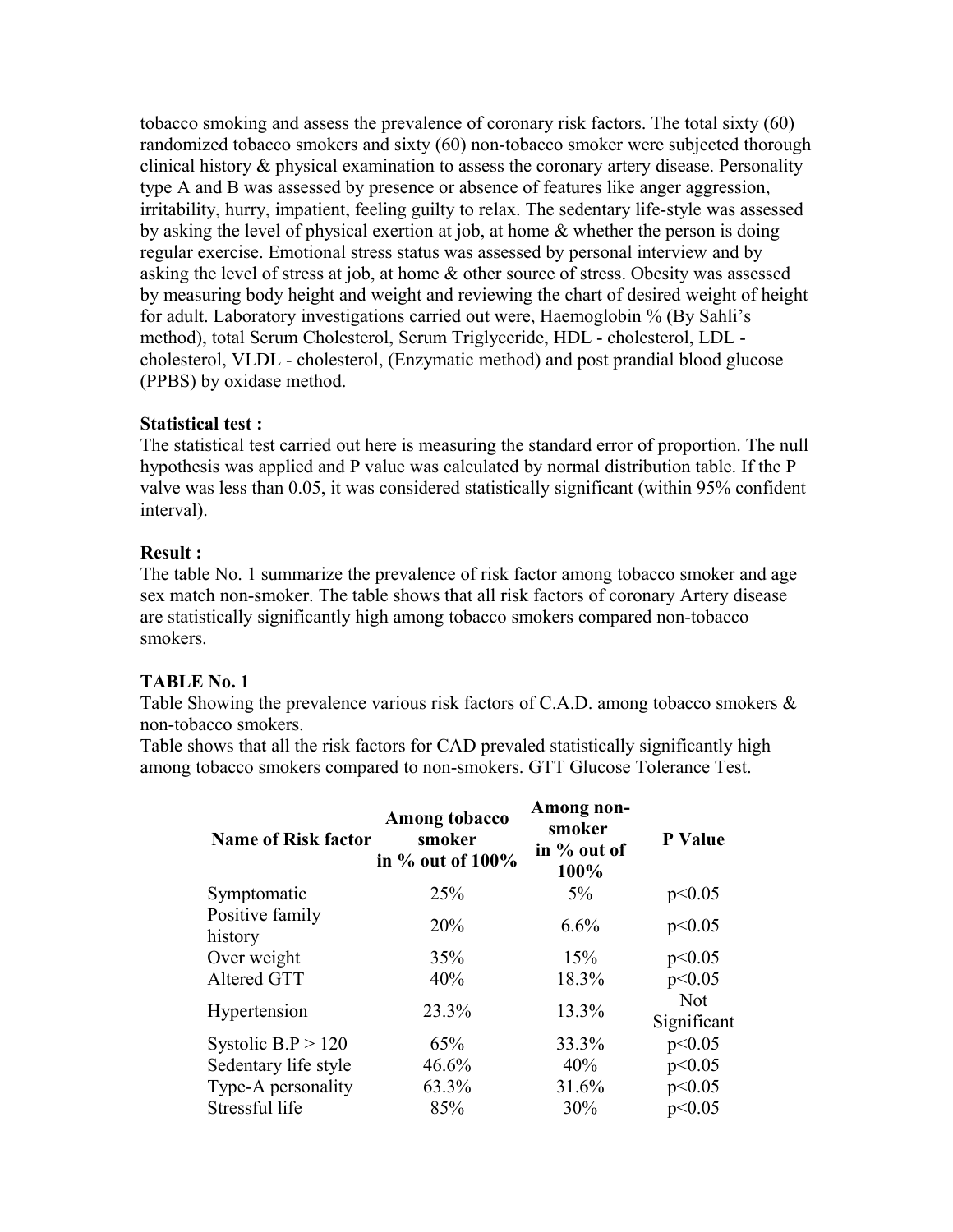| Hypercholesterolemia  | 65%    | 18.3%  | p<0.05 |
|-----------------------|--------|--------|--------|
| Hypertriglyceridemia  | 45%    | 20%    | p<0.05 |
| C / HDL-C Ratio $> 5$ | 40%    | 18.3%  | p<0.05 |
|                       | $n=60$ | $n=60$ |        |

#### **Discussion :**

Study documented the fact that prevalence of C.A.D risk factor were significantly high in tobacco smoker compared to non-smoker. In Freminghamn study, 60% of the patient with C.A.D were tobacco smokers. Tobacco smoking is major independent risk factor for C.A.D. Tobacco smoking interact with other risk factors synergistically and increase the risk of C.A.D. These risk factors are Diabetes Mellitus, Hypertension & low level of HDL-C. Further more, the tobacco smoking is associated with type A personality  $\&$ excess of emotional stress which are also risk factors of C.A.D. Study has also documented the fact that the tobacco smoking is associated with Dyslipidaemia (Increase Triglyceride increase cholesterol and decrease HDL-C level) which is atherogenic in nature. This matter lead to think the potential benefit of knowing the presence of other risk factor which are like tobacco smoking are also modifiable. As tobacco smoking interact with other risk factors, the tobacco smoker get additional benefit if these factors are diagnose and managed adequately. Incidently, many of these risk factors modification require mearly the education regarding the benefit of stopping

the smoking, dietary adjustment & physical exercise. Here it should be emphasized that the tobacco smoking increase the serum cholesterol level. As there is graded relationship between raised cholesterol level  $\&$  premature C.A.D. In this context, lipid lowering agents carries remarkable prospectus in tobacco smokers interact with increased serum colostral. In this context it is further emphasized that stopping of tobacco smoking result in rapid decline in risk of C.A.D. upto 50% & within 1 year the risk equal to non-smoker.

Tobacco smoke contains various substances which are Carcinogens, co-carcinogens, mutagen, toxins, Antigens, pharmacological active agents,. Recently a new group of substances is described which are known as atherogens responsible for Atherosclerosis. These are 1) Carbon Monoxide 2) Nicotine 3) Aryl Hydro Carbons 4) Hydrogen Cyanides, 5) Hydrogen Oxides 6) Antigenic glycoprotein 7) Free radicals. Out of these, carbon monoxide play crucial role in Atherosclerosis of coronary arteries disease. Carbon monoxide has direct toxic effect on endothelial cells. By producing local hypoxia, it increases the permeability of endothelial cells and ultimately the injury of Endothelium. Carbon monoxide also got the adverse effect on platelets function which produces very powerful vaso constrictor and platelets aggregating agent thromboxane A2, which produces coronary artery spasm and angina pectoris. Platelets also produces a growth factor known as Platelets Derived Growth Factor (PDGF) which stimulate the proliferation of smooth muscle cells of media of artery and enhances the migration of smooth muscle cells from media to intima of artery a important step of coronary atherosclerosis.

Nicotine of tobacco smoke has direct toxic effect on endothelial cells by raising Blood Pressure and heart rate. It increases the shear stress on vessel wall and produces the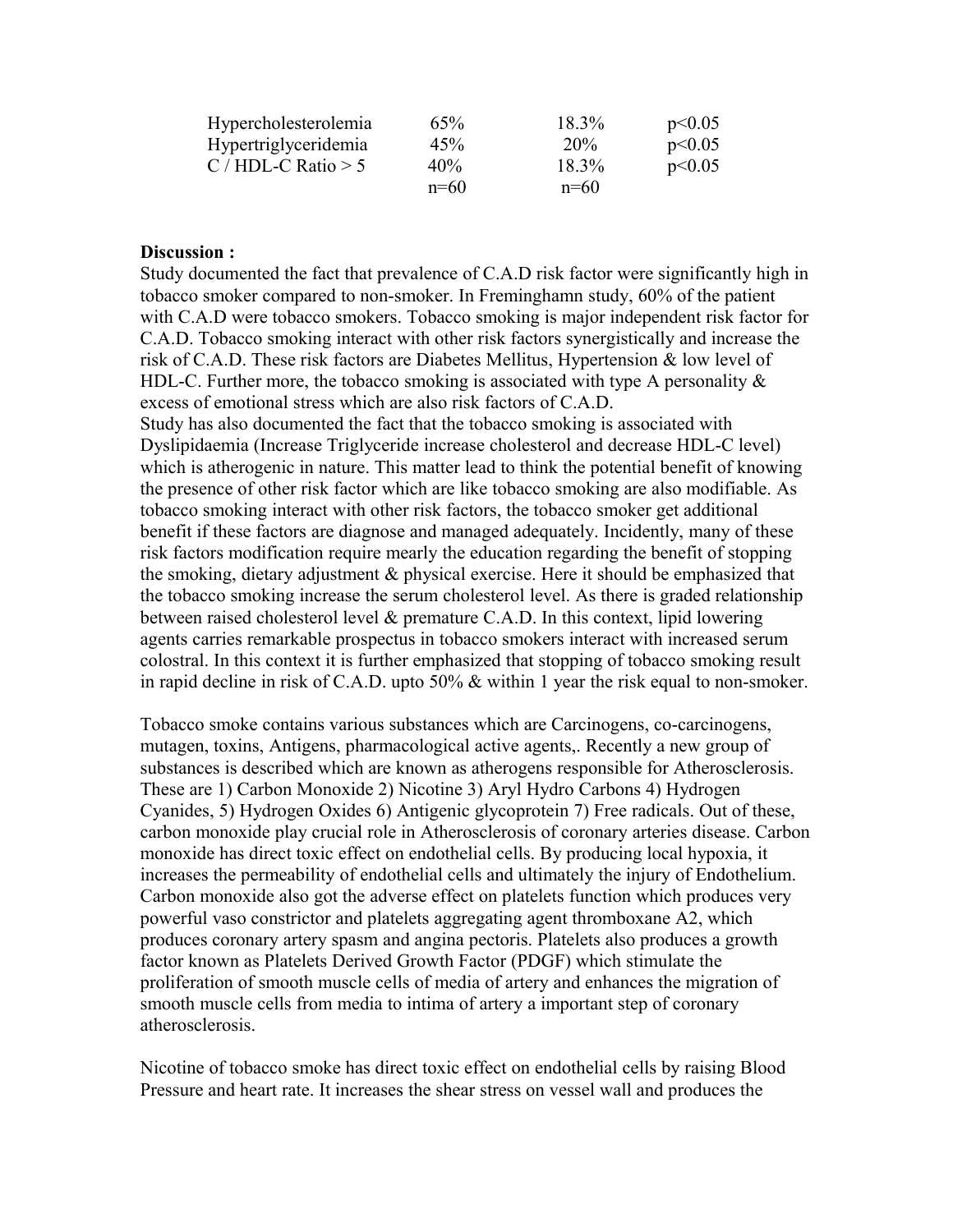mechanical injury to endothelial cells. Brischetto Proposed that Nicotine stimulates the secretion of Adrenaline which leads to Lipolysis by increasing the activity of Lipolytic lipase enzyme in adipose tissue. This leads to increase serum concentration of free fatty acid, Triglycerides, LDL-C, & VLDL-C. Increase LDL-C leads to increase infiltration of lipids in intima of artery. Tobacco smoke also increases the total serum cholesterol level. This raised serum cholesterol can produce direct chemical injury to endothelium. Recently it is postulated that antigenic glycoprotein of tobacco smoke produce immune mediated injury to endothelial cells. Auto antibodies are also postulated to develop against modified LDL-C.

Over all role of tobacco smoking and dyslipidaemia is described by Denial et al is summarized in following diagram.

The studies have shown that the fatty streak lesions which antidate the fibrous plaque and which actually develops under a structurally intact endothelial surface. These fatty streak lesions are precursor of Atheromatous lesions and has been demonstrated in animals (monkey and rabbits) feeding large amount of cholesterol in diet. In animal model and angiographic proved human Atherosclerosis lesions may regress their size to normal if the underlying risk factors i.e. tobacco smoking or other risk factors are removed or modified.

Conclusion & Implications

The study documented the fact that prevalence of all the risk factors of coronary artery disease are significantly high among tobacco smoker compared to non-smoker. One way tobacco smoking itself prevails among mail sex, Type-A personality and emotional stress prone persons, which are also the risk factors for C.A.D. Another way tobacco smoking interact synergistically with other C.A.D. risk factors like Hypertension, Diabetes etc. and thirdly the tobacco smoking itself responsible for dyslipidemic state which is potent Atherogenic in nature. So the overall risk of C.A.D. is increased manifold. C.A.D. risk is still higher in heavy smoker as there is strong dose response relationship. So it is strongly recommended to stop the smoking for the benefit of Cardiac health. By stopping the smoking, the benefit will be immediate one because the tobacco smoking related dyslipideaemia is reversible with stopping the smoking. The synergistic interaction with other risk factor will be stopped. In persons who have already established C.A.D., the benefits of smoking are many. Tobacco smoking itself induces the angina pectoris and stopping the smoking, the frequency of angina will be decreased. As tobacco smoking reduces the threshold of ventricular fibrillation, by stopping the smoking the risk of sudden death will be decrease. It is also recommended that if the person cannot stop smoking completely he/she should be advised to reduce the frequency of smoking, take fewer puff, inhale less smoke, inhale low nicotine cigarette, and leave a longer stub.

The study has also shown that the large number of risk factors are prevaled among tobacco smokers and many of these risk factors are like tobacco smoking are also modifiable by modern medical science. Incidently many of the risk factors are favorable modified by mearly physiological manoevers like dietary advise, physical exercise and health education. It is further emphasis that in all circumstances tobacco smoking is strongly discouraged for the benefit of cardiac health.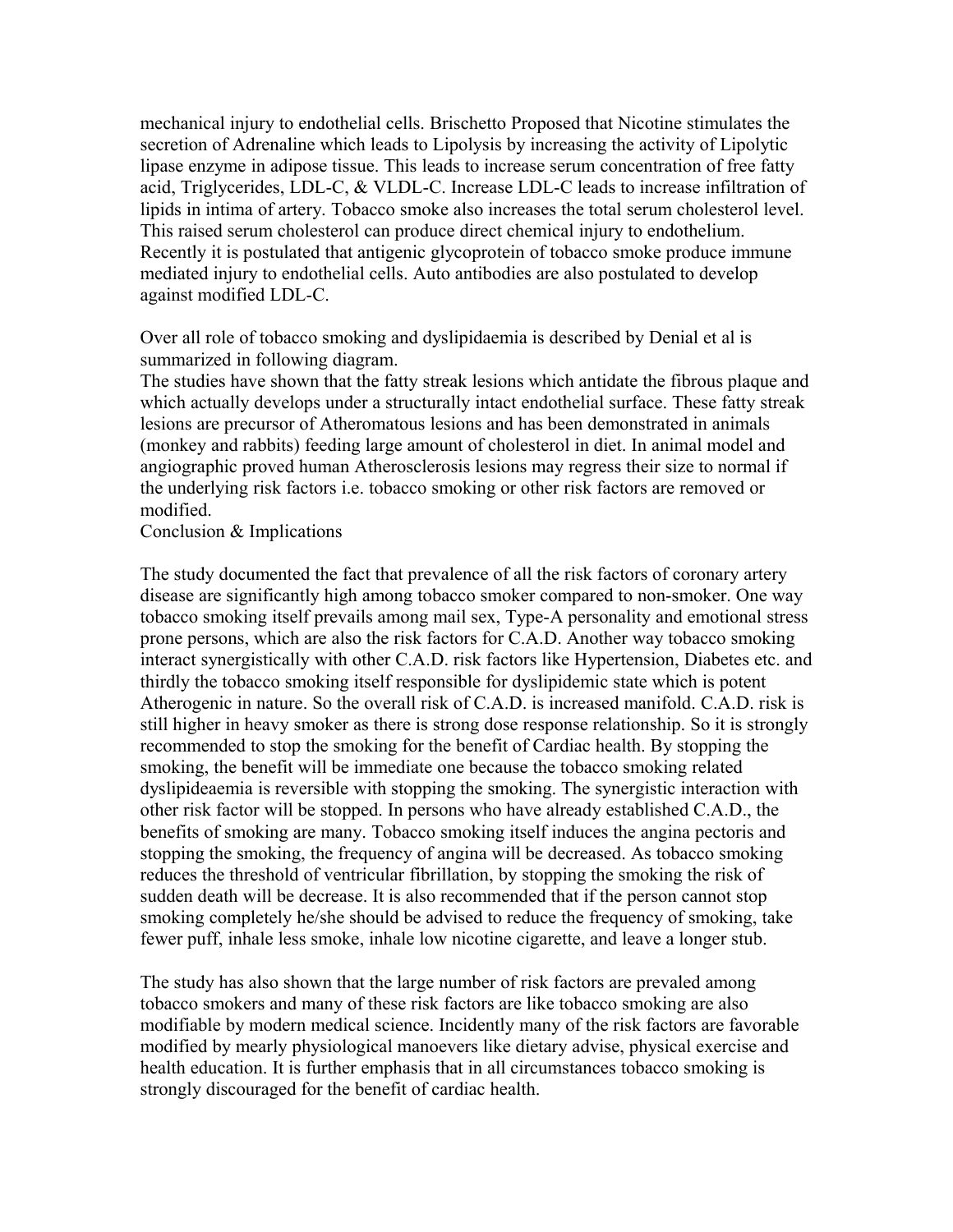## **References**

1) Ananthkirshnan Ramani, - Effects of Cigaratee smoking on Serum Lipids. Indian Journal of Clinical Biochemistry 1991, Vol. 6 Page No. 39-64.

2) A. Culter, G. Fowlar - Prevalence of risk factor for heart disease in OXCHEM trial. British Medical Journal. Volume 302. May 1991 Page No. 1057-1067.

3) Brisecheto C.S. - Effect of Tobacco smoking on Serum Lipids, American Journal of Cardiology, 1983 52, Page. No 678-680.

4) Daniel Steinberg - M. D., Ph. D., Lipo-protien and Athero Geneseas. JAMA, Vol. 264, No. 23 Page No. 3047 - 3051.

5) David S. Siscovick - Lipid Research Laboratory Coronary Primary Prevention program. Journal of internal medicine Vol. 151, Feb. 1991 - Page No. 325 - 328. 6) Gang J. P. - Immediate effect of smoking and Serum Lipids, Indian heart Journal, 1987

March, : 34 (2), Page No. 81 - 83. 7) Gregory P. Vyssoulis - Dyslipidemic effect of Cigaratte smoking - American Journal of Cardiology, May 1991, Page No. 987 -999.

8) Jayant K. C. - Cigaratte smoking and Coronary Heart Disease "World Smoking and Health", 1987, Vol. 8 : 13

9) Kennel W. B. - Multiple risk factory intervention trail (M.R.F.I.T) - Freminghamn Study, American Journal of Cardiology, 1986, 112 : Page No. 825 - 836.

10) Mann. J. - Blood Lipids and other Cardio-vascular risk factor Distribution. B.M.J., 1988, Vol. 296, Page No. 1702.

11) Mathur J. N. - Progress in Cardiovascular disease research in India. I.C.M.R. Bulletine, Vol. 22, No. 4, 1992, Page No.45 - 52.

12) Pooling Project Research Group - Relationship of Blood Pressure Serum Cholesterol, smoking habit, relative weight and ECG Abnormalities, Journal of Chronic Disease, 1978, Vol, 31, Page No. 201 - 206.

13) Rissam H. S. - Sharma A.

Study of Clinical and Risk Factor Profile and latent Ischemic Heart Disease. I.H.J., 1991, Vol. 43, P.217

14) Roy P. K. - Effects of smoking on Heart, Chest and heart Bulleting, 1985, July (9), 112, Page No. 61 - 63.

15) Tom Heller - Coronary Artery Disease Prevention Edition 1989, Page No. 121 - 124.

16) Vijay Lakshman P. - Biochemical Profile of Smoking Indian Journal of Neutrition and Dietetics. 1991. Vol II.

Acknowledgment : Author wish to thank Dr. R. N. Rao Prof. & H.O.D. physiology  $\&$ Dr. S. J. Damani Prof. & H.O.D. Cardiology Smt. N.H.L. MMC for insightful suggestions & comments during the study.

> **Estimation of Mean Age at Menarche using Life table Method** Dr. Hemant Tiwari\*, Dr. U.N.Oza\* \* Assistant Professor, Dept. of P &SM, Smt.NHLMMC,Ahmedabad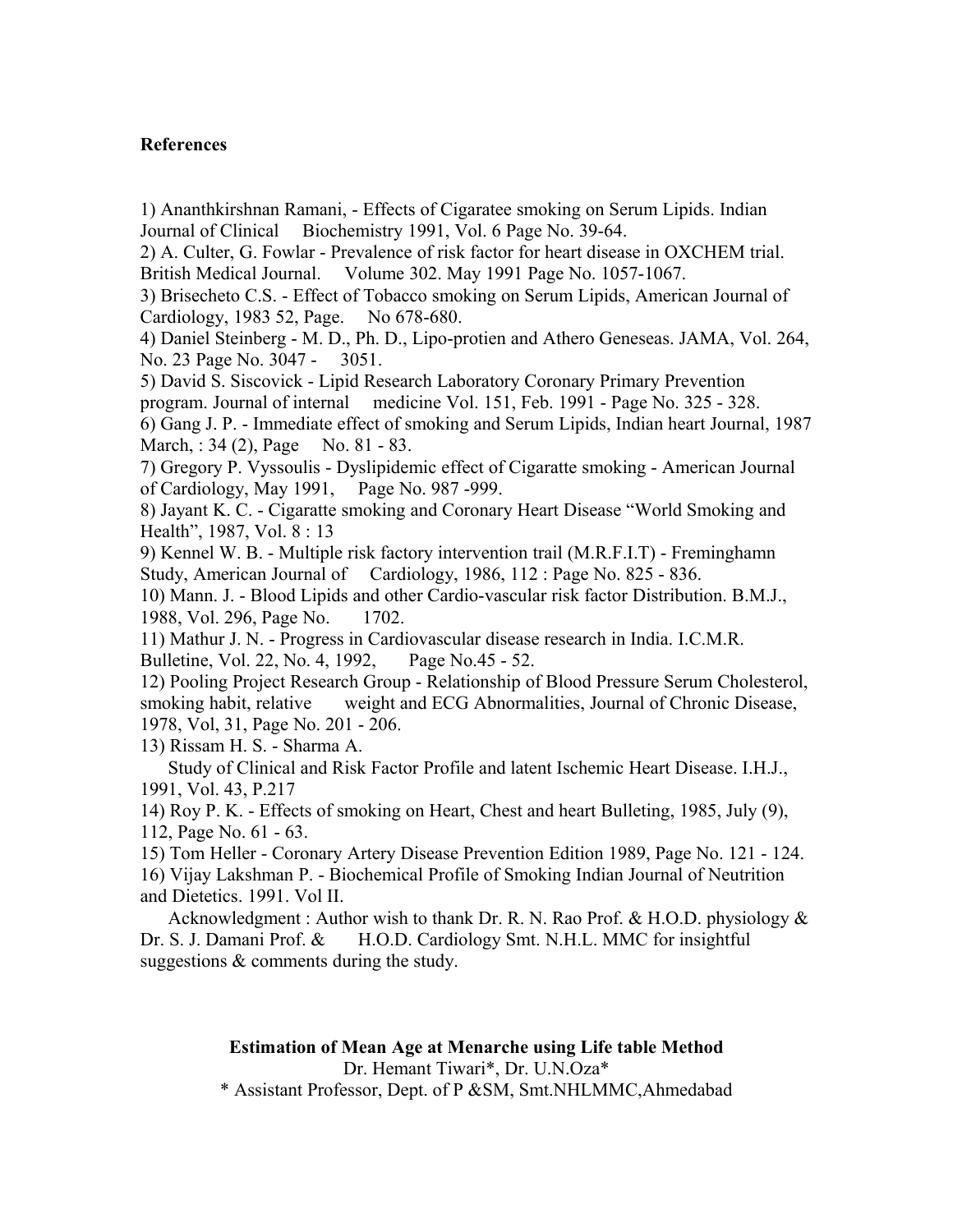#### **Abstract :**

The present study is a cross sectional study of adolescent school girls in age group 12-18 years studying in different schools in Anand District of Gujarat State. 900 girls from 22 schools were included in the study. Mean and Median age at menarche was found to be 13.95 and 14.48 Years respectively. Mean age at menarche according to various characteristics were also computed using the life table technique.

Menarche is the onset of menstruation and is one manifestation of puberty among females (Jefcoate, 1952). The onset of the first menstrual period is a qualitative event of major significance, denoting the achievement of a functional state, which involves, if not the ability to regularly conceive at least the hypothalamic control of the ovarian cycle via the pituitary gland.

The knowledge of age at menarche is very important demographically as one can consider the distribution of the age at menarche as the potential starting point of reproduction. In India particularly in rural areas in many cases, marriages are celebrated before menarche, the reproductive life of girl starts just after menarche. Thus age at menarche is an important factor affecting fertility. Knowing the mean age at menarche, the number of girls entering the reproductive cycle every year can be estimated and this can be used for planning of various health activities including family planning activities. Till date family planning activities are confined mostly to older women of society. Knowing the menarcheal age distribution, family planning activities for younger groups can be planned.

Age at menarche is an excellent overall comparative indicator of population health, timing of maturation and nutritional status. Average age at menarche is also used widely as a demographic indicator of population fecundity. More recently, the average age at menarche has been used as a measure of reproductive risk for miscarriage and unsuccessful pregnancy outcomes and as a proposed basis for Public Health Planning related to targeting sex education.

For computation of mean/median age at menarche a relatively easily performed approach would be to survey girls around the age at menarche who should have the most precise recall of age at onset. However, some will not have started to menstruate. With such incomplete data one can not simply take the average age of onset of just those who have started to menstruate. To do so would omit those who have yet to start (particularly the late maturers) and be "biased as well as inaccurate" (Chidambram; Eveleth and Tanner, 1976). Hence, life table can be used to find mean/median age at menarche which will give a fairly accurate estimate.

The specific objectives of the present study is to estimate the mean age at menarche by various characteristics using life table method.

Life table can be used for estimating the average age at menarche with certain reasonable assumptions. The assumptions of the life table model are:

1. The cohort under study is closed to migration. Its size can change only due to death of its members. In the present case the size changes because of occurrence of menarche to girls.

2. Each member of the cohort is exposed to the risk of death at each age according to the schedule that is fixed in advance and is unchanged. There is no variation in the risk of death over time and thus life table is a purely deterministic model. In the present case each member of the cohort is exposed to the risk of attaining menarche and it is assumed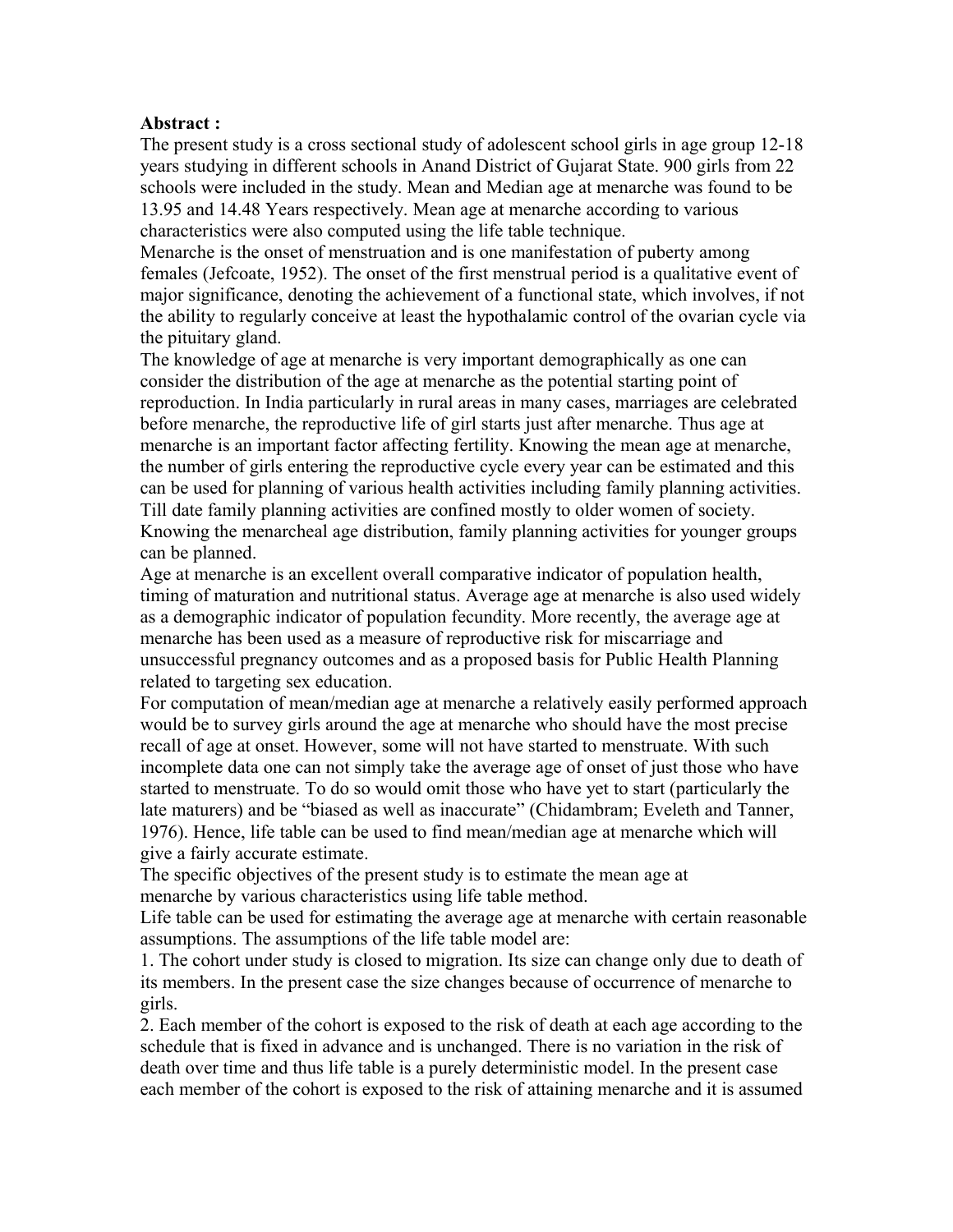that the rate at which the girls are attaining menarche remains same for the whole period of the cohort.

3. The size of the cohort is always fixed number of births of the same sex, say, 1000, 10,000 or 100,000 which is called the radix of the life table in order to facilitate comparison between different life tables.

4. The number of deaths during the year is assumed to be evenly spread over the age interval (except the first few years) especially when it is one year. In the present case it is assumed that the numbers of girls attaining menarche are evenly spread over the age interval.

The data for the present study has been obtained from a survey conducted in Anand taluka using a structured questionnaire. As per the list obtained from the District Education Officer, Nadiad, there were 49 schools in Anand taluka out of which 4 were girl schools run by Panchayats/Municipalities, 5 were boy's schools. Out of the 40 remaining co-educational schools 3 schools were English medium convent schools run by Trusts. For the purpose of the study all the 4 girls school run by Panchayat/Municipalities (Total respondents 434)and all 3 English Medium Coeducational Convent Schools run by Trusts (total respondents 64) were selected. Out of the 37 remaining coeducational schools, 15 schools having Gujarati medium of instruction were selected randomly (Total respondents 402). For the purpose of the present study, schools run by Panchayats/Municipalities are considered as government schools while schools run by

trusts have been considered as private schools.

A pretested structured questionnaire was administered to 900 girl students studying in standard VII to XII standard. The data collection was done from July 1999 to August 1999. It is expected that the data regarding age at menarche and other variables have minimum errors because menarche being a recent and noteworthy event in the schoolgirls, they usually remember the dates exactly.

| X  | WX  | mx  | dx                    | $\mathbf{q} \mathbf{x}$ | $\mathbf{p}$ | $\mathbf{p}$ | mx    |
|----|-----|-----|-----------------------|-------------------------|--------------|--------------|-------|
| 10 | 900 | 5   | $\theta$              | .0056                   | .9944        | .9944        | 56    |
| 11 | 895 | 10  | $\Omega$              | .0112                   | .9888        | .9833        | 111   |
| 12 | 885 | 94  | 8                     | .1067                   | .8933        | .8784        | 1049  |
| 13 | 783 | 186 | 56                    | .2464                   | .7536        | .6620        | 2164  |
| 14 | 541 | 363 | 59                    | .5122                   | .4878        | .3229        | 3391  |
| 15 | 220 | 154 | 11                    | .7179                   | .2821        | .0911        | 2318  |
| 16 | 53  | 41  | $\mathcal{D}_{\cdot}$ | .7593                   | .2407        | .0219        | 692   |
| 17 | 12  | 9   | 0                     | .7500                   | .2500        | .0055        | 164   |
| 18 | 3   | 3   | 0                     | 1.000                   | $\theta$     | .0000        | $55*$ |

**Table 1.1** : Estimation of Mean age at Menarche by using Life Table Method

 $*$ It is assumed that M18=55 and M19=0

Mean age at menarche  $= 13.95$  years

Median age at menarche  $= 14.48$  years.

X Age in Completed Years

W<sub>x</sub> Number of girls who have not started menstruation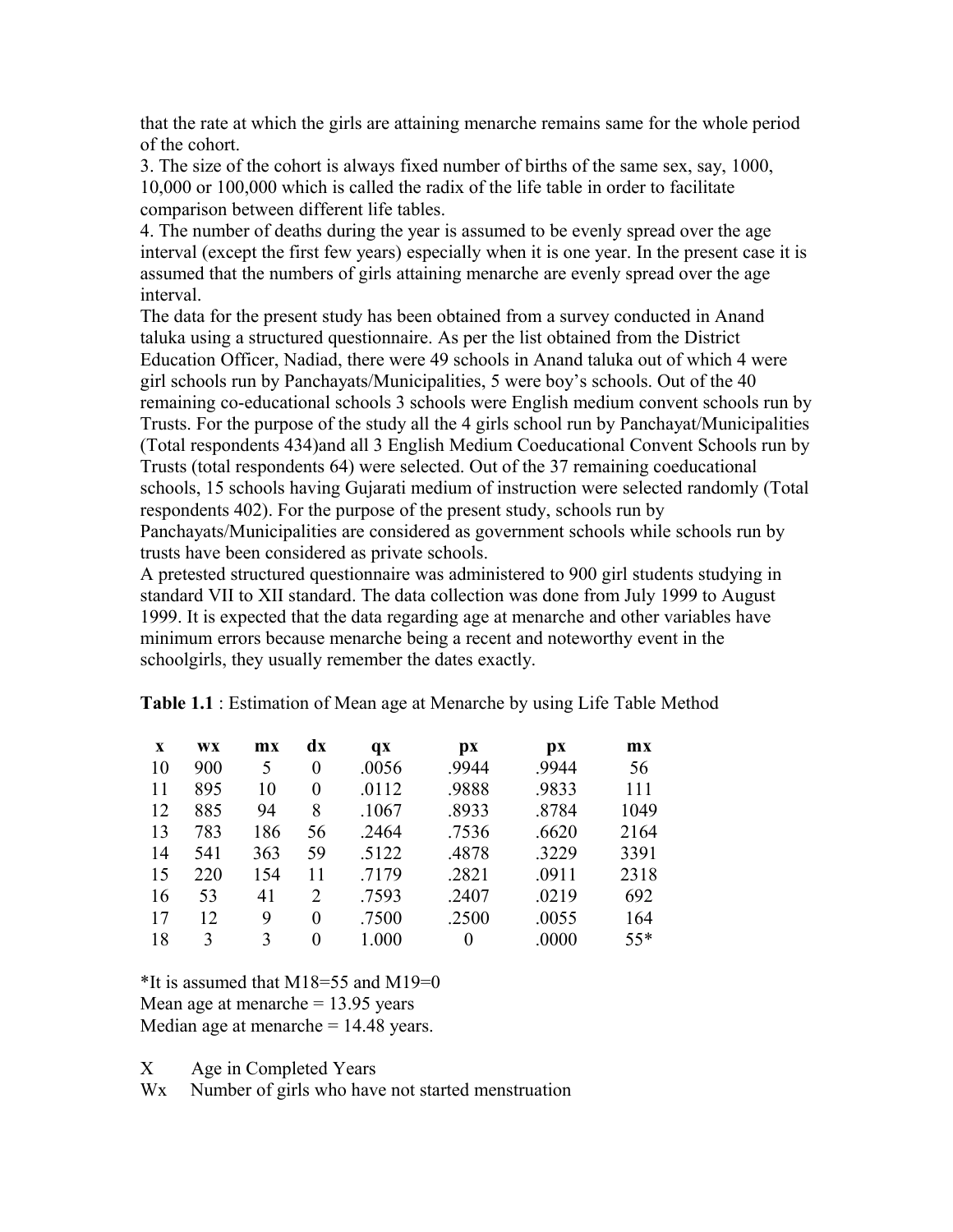until exact age X and are exposed to the risk of starting menstruation.

- mx Number of girls who started menstruation between age X and X+1.
- dx Number of girls who have not started menstruation and are aged X at the time of survey.
- Qx Estimated probability of starting menstruation between age  $X$  and  $X+1$  where  $Qx = mx$  $Wx - 1/2 dx$  $Px = 1 - Qx$
- Px Estimated cumulative probability of not starting men struation by age X
- Mx Estimated number of girls starting menstruation at age x, among an initial cohort of 10,000 girls.  $Mx = (Px - Px + 1)10,000$

| <b>Characteristics</b><br>Of respondent | <b>Size</b> | Sample Mean age at Median age<br>Menarche | at Menarche |
|-----------------------------------------|-------------|-------------------------------------------|-------------|
| <b>Place of Residence</b>               |             |                                           |             |
| Urban                                   | 446         | 13.88                                     | 14.45       |
| Rural                                   | 454         | 13.99                                     | 14.48       |
| <b>Type of School</b>                   |             |                                           |             |
| Girls School                            | 343         | 14.08                                     | 14.52       |
| Coeducational                           | 40          | 14.74                                     | 14.56       |
| Coeducational                           |             |                                           |             |
| Convent school                          | 64          | 12.76                                     | 13.13       |
| <b>Religion</b>                         |             |                                           |             |
| Hindus                                  | 840         | 13.94                                     | 14.46       |
| <b>Muslims</b>                          | 27          | 14.36                                     | 14.96       |
| Christians & others                     | 33          | 13.72                                     | 14.20       |
| Dietary pattern                         |             |                                           |             |
| Vegetarian                              | 786         | 14.01                                     | 14.52       |
| Non-Vegetarian                          | 114         | 13.52                                     | 14.11       |
| <b>Type of family</b>                   |             |                                           |             |
| Joint                                   | 287         | 14.05                                     | 14.58       |
| Nuclear Education of mother             | 613         | 13.89                                     | 14.41       |
| <b>Illiterate</b>                       | 141         | 14.09                                     | 14.62       |

**Table 1.2**: Mean and Median age at menarche computed by using life table method.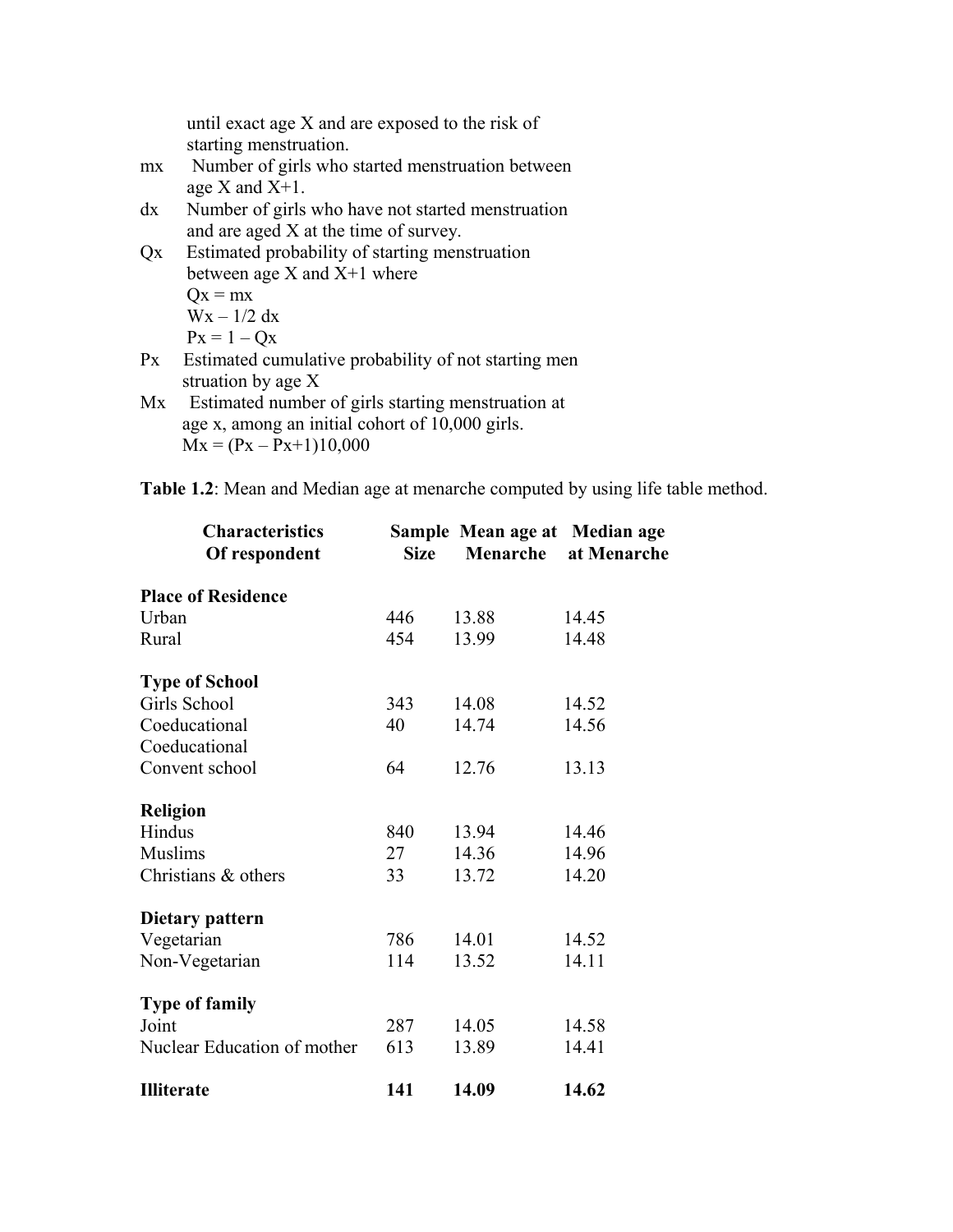| Primary<br>Higher<br>Secondary Grad. & Above | 254<br>363<br>142 | 13.72<br>14.03<br>12.71 | 14.37<br>10.57<br>14.30 |
|----------------------------------------------|-------------------|-------------------------|-------------------------|
| <b>Birth Order</b>                           |                   |                         |                         |
|                                              | 345               | 13.97                   | 14.48                   |
| $\mathfrak{D}$                               | 355               | 13.85                   | 14.40                   |
| 3 & above                                    | 200               | 14.04                   | 14.51                   |
| <b>Body Mass Index</b>                       |                   |                         |                         |
| Normal $(\leq 28.6)$                         | 868               | 13.96                   | 14.48                   |
| Obese $(>28.6)$                              | 32                | 13.82                   | 14.22                   |

The median age at menarche found by using life table technique is 14.48 years (Table 1.1).

The analysis presented in the table 1.2, suggests that variable place of residence affects the age at menarche. The mean ages at menarche for rural area was found to be 13.99 years and for urban area was 13.88 years. Comparing the mean ages of menarche of girls studying in different type of schools it is found that the mean ages of menarche for girls studying in government run "girls school" was 14.08 years, for those studying in Coeducational School 14.74 years and for those in Convent English Medium Schools it is 12.76 years. Thus it is seen that the mean menarcheal age for girls in convent school is the lowest one. It might be due to the better socioeconomic condition of the girls studying in such type of schools.

In the case of religion it is found that Christians have the lowest mean menarcheal age of 13.72 years compared to Hindus and Muslims. Hindus have a mean menarcheal age of 13.94 years and Muslims have mean age at menarche as 14.36 years. The mean menarcheal ages for those girls who consume more fatty and protein food is 13.52 years whereas for those consuming vegetarian food it is 14.01 years. The mean ages at menarche for girls of joint family is 14.05 years, while that of nuclear family is 13.89 years. Mean age at menarche for those girls whose mothers are illiterate is 14.09 years, for those whose mothers education is upto Primary level is 13.72 years, for Higher Secondary category is 14.03 years and for those belonging to families where mothers are educated upto graduation or above the mean age at menarche is 12.71 years. The mean age at menarche for the girls belonging to birth order first is 13.97 years, for second order birth is 13.85 years and for those belonging to third or higher order births is 14.04 years.

### **References**:

Eveleth, P.B.; Tanner, J.M. (1976): Worldwide variations in human growth, Cambridge University Press.

Gandotra, M.N. ; Narayan das (1982): Age at menarche in Indian Population; Health and Population Prespectives and Issues; 5(3):168-181; Jefcoate, T.N.A. (1952): Principles of Gynecology, Butter Works, London. Krishnan, P (1966): Estimation of age at menarche,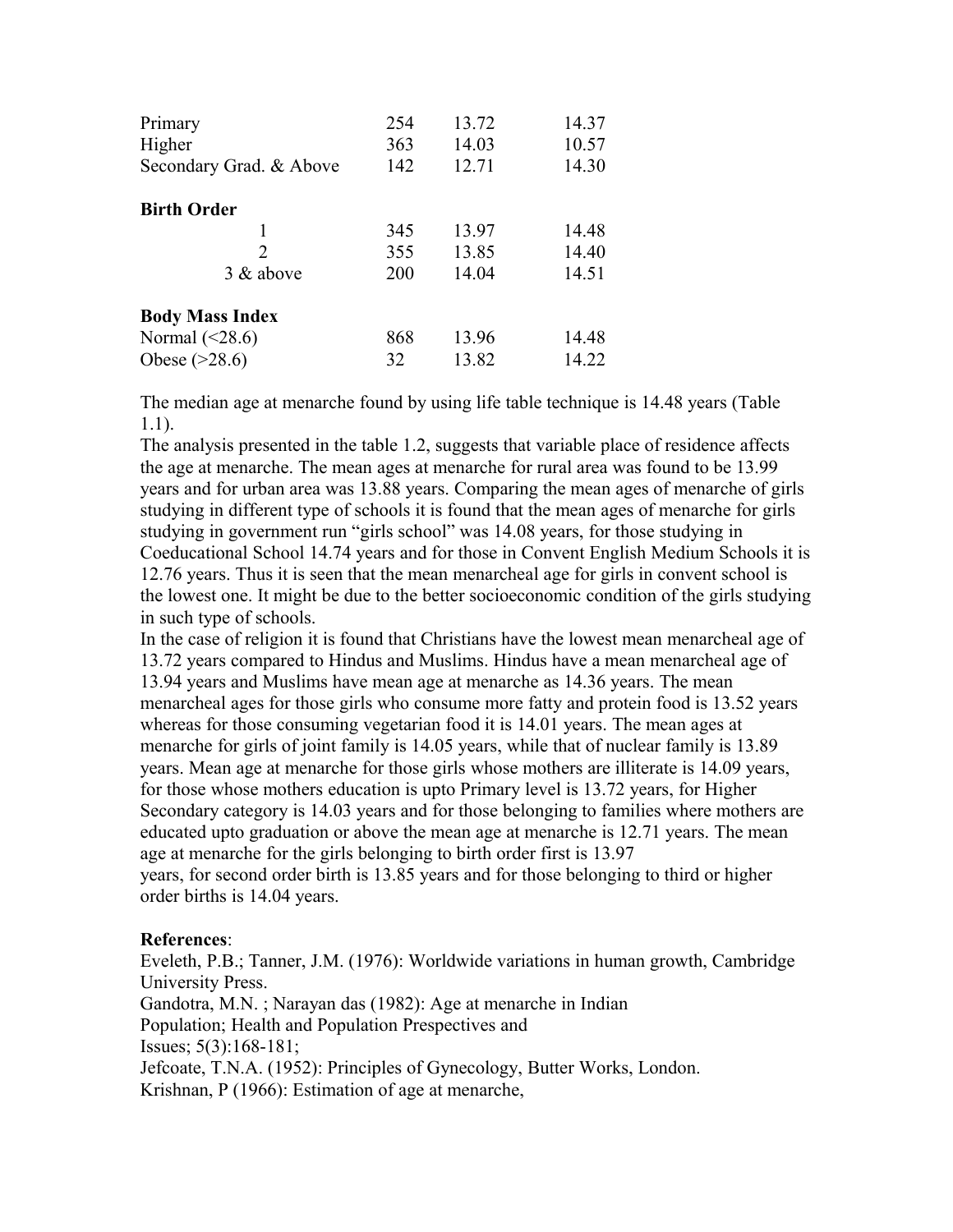Journal Of Family Welfare, 12:4, p. 5-8.

Chidambaram, V.C (1969): A note on the application of Life Table method for estimating Mean age at onset of Menstruation, Journal Of Family Welfare, 16:2,p.18 -24.

### **CIRCADIAN VARIATION IN PEAK EXPIRATORY FLOW RATE (PEFR) IN CLINICALY NORMAL SUBJECT**

Dr. R. Tyagi. Dept. of Physiology Smt. NHL Municipal Medical College, Ahmedabad.

The widely used ventilatory function test are spirometry and peak expiratory flow rate that be defined as the maximum flow that can be sustained for a period of 10 mS. It has been used in various epidemiological studies in identification of chronic disease. In order to fully exploit PEFR as an epidemiological tool, we need to understand the multiple sources of variability in the measurement. This requires understanding of underlying range of biological variation within the individuals. Circadian variation is also one of the factors by which shows variation in PEFR. It is very important in case of bronchial asthama. Therefore, it is necessary to know how much circadian variation occurs in normal person. The normal values help us to to know whether circadian variation occur in subject exposed to industrial and environmental over a shift.

The present study deals with measurement of PEFR value in healthy subject in the morning hrs. and evening hrs. and

determining Circadian variation or biological variation in values.

### **MATERIAL & METHODS :**

Mini peak flow meter is used in this study. For evaluation of circadian variation in values the meassurement of PEFR was done at 7 to 8 am in the morning and anbout 3 to 4 pm in the evening. In 50 clinically normal subjects. Two readings were taken and the difference in the first reading and second readings were noted.

### **DISCUSSION :**

This provides an important information that there is a minimal variation in PEFR between morning and evening and this has an imporant bearing to understand the behaviour of airways in producing changes in PEFR in dust and pollutants exposed subjects. In a study conducted in cotton textile workers, the control workers showed a mean decrase of 6.0 lit. PEFR between morning and evening shift and workers in carding room showed a mean decrease of 11.0 1 lit. Therefore, the present clinically normal subjects the PEFR circadian variation is very much less than these values. Reports indicated that the cycle of airway calibre tends to have its minimum early in the morning in normal subjects (about 4.0 am) and maximum about 12 hrs 2, 3 later. This phenomenon is probably primarily a manifestation of the normal circadian rhythm, although nocturnal phelgm build up limiting flow measured immediately upon rising, may also contribute to the morning low value.

It was suggested that the amplitude in circadian PEFR rhythm could be used as a measure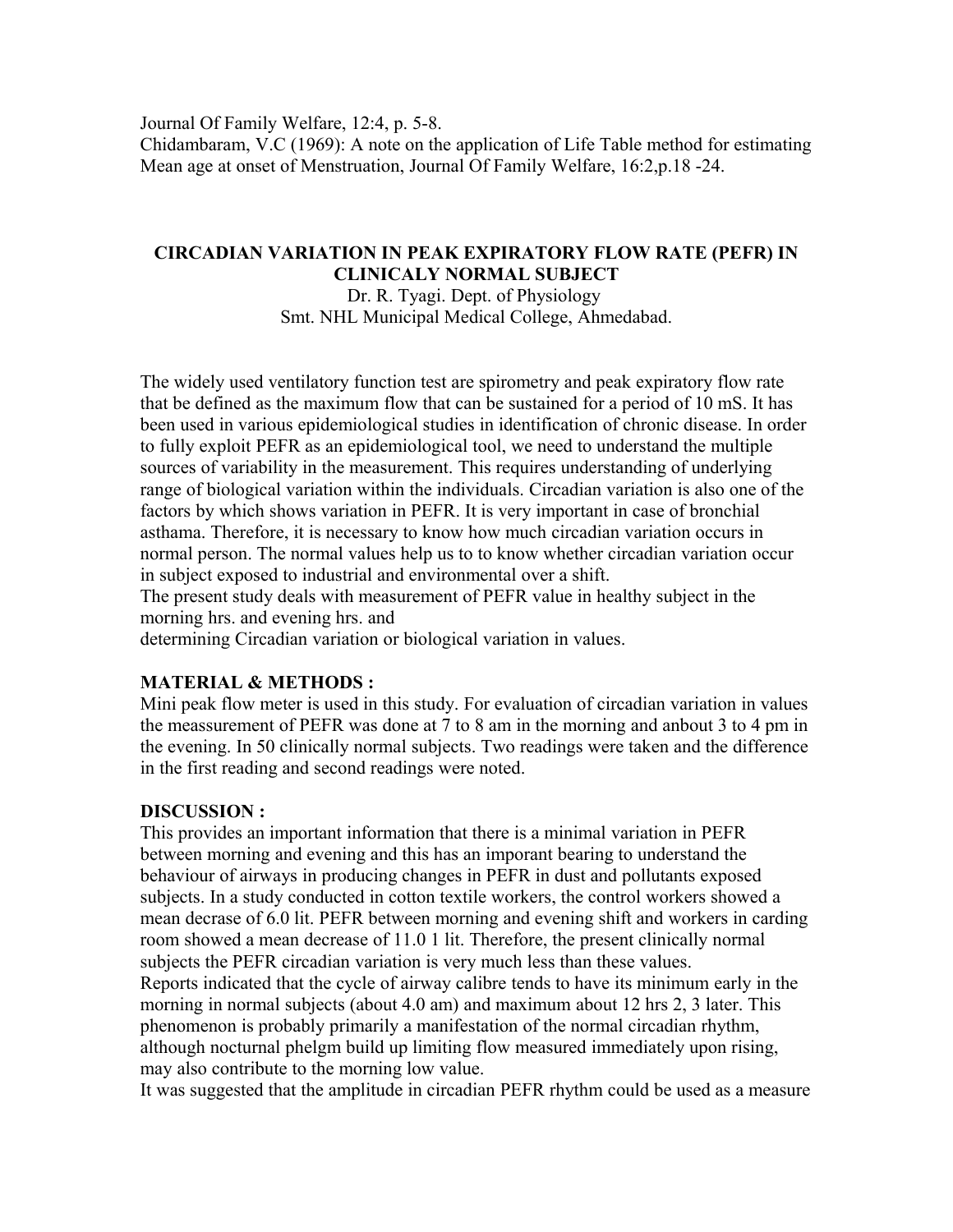of bronchial liability. Their study suggests that those with more than 20% variability in daily PEFR should be considered asthamatics. Related to these observations is the suggestion that daily variation is related to bronchoconstrictor response.

# **RESULTS :**

The PEFR value of Ist reading measured among 50 clinically normal students showed a decrease by 2.3 llit (0.51%) between morning and evening value. The second reading showed an increase of 2.1 lit (0.46%) in PEFR value. The best reading showed an increase of 2.5 lit (0.52%) in PEFR. Overall the changes in PEFR between morning and evening varies from 2.3 lit  $(0.51\%)$  to  $+2/1$  lit  $(0.46\%)$ .

# **TABLE - I**

# **CIRCADIAN VARIATION IN PEFR AMONG 50 NORMAL MALES.**

| Reading     |         | <b>PEFR</b> (lit/min) |            |  |  |
|-------------|---------|-----------------------|------------|--|--|
|             | morning | evening               | difference |  |  |
| Ist 448.0   | 445.7   | $-2.3$                |            |  |  |
| $+81.4$     | $+93.6$ | (0.51)                |            |  |  |
| <b>IInd</b> | 459.4   | 462.0                 | $+2.1$     |  |  |
| $+90.0$     | $+85.4$ | (0.46)                |            |  |  |
| <b>Best</b> | 476.4   | 478.9                 | $+2.5$     |  |  |
| reading     | $+85.2$ | $+84.1$               | (0.52)     |  |  |

# **CONCLUSION:**

Overall changes showed an increase in PEFR between morning and evening varies between 2.3 ltr  $(0.51\%)$  to  $+2.1$  ltr  $(0.46\%)$ . The best reading showed an increase of 2.5 ltr (0.52%) in PEFR. This value is less than that seen in control and occupational exposure subjects. This provides an important information that there is a minimal variation in PEFR between morning and evening and this has an important bearing to understand the behaviour of airways in producing changes in PEFR in dust and cotton textiles workers. Reports indicate that the cycle of airway caliber leads to its minimum early in the morning.

This cycle of airway caliber leads its minimum early in the morning in normal subjects (0400) and a maximum about 1200 hrs later focus sometimes placed on 'morning dip' in PEFR in asthamatics. This henominon is probably primarily a manifestation of the normal circadian rhythm although nocturnal phelgm build up limiting flow measure immediately upon rising may also contribute to the 'morning dip'. Few literatures available in India suggests about circadian variation a biological variation varies in clinically normal subject.

# **REFERENCES:**

1 Mohan Rao N., et al. : Acute and chronic changes in ventilatory lung functionin textile workers. Ind. J. Environ. Protec. 11(9) : 654-658 (1991)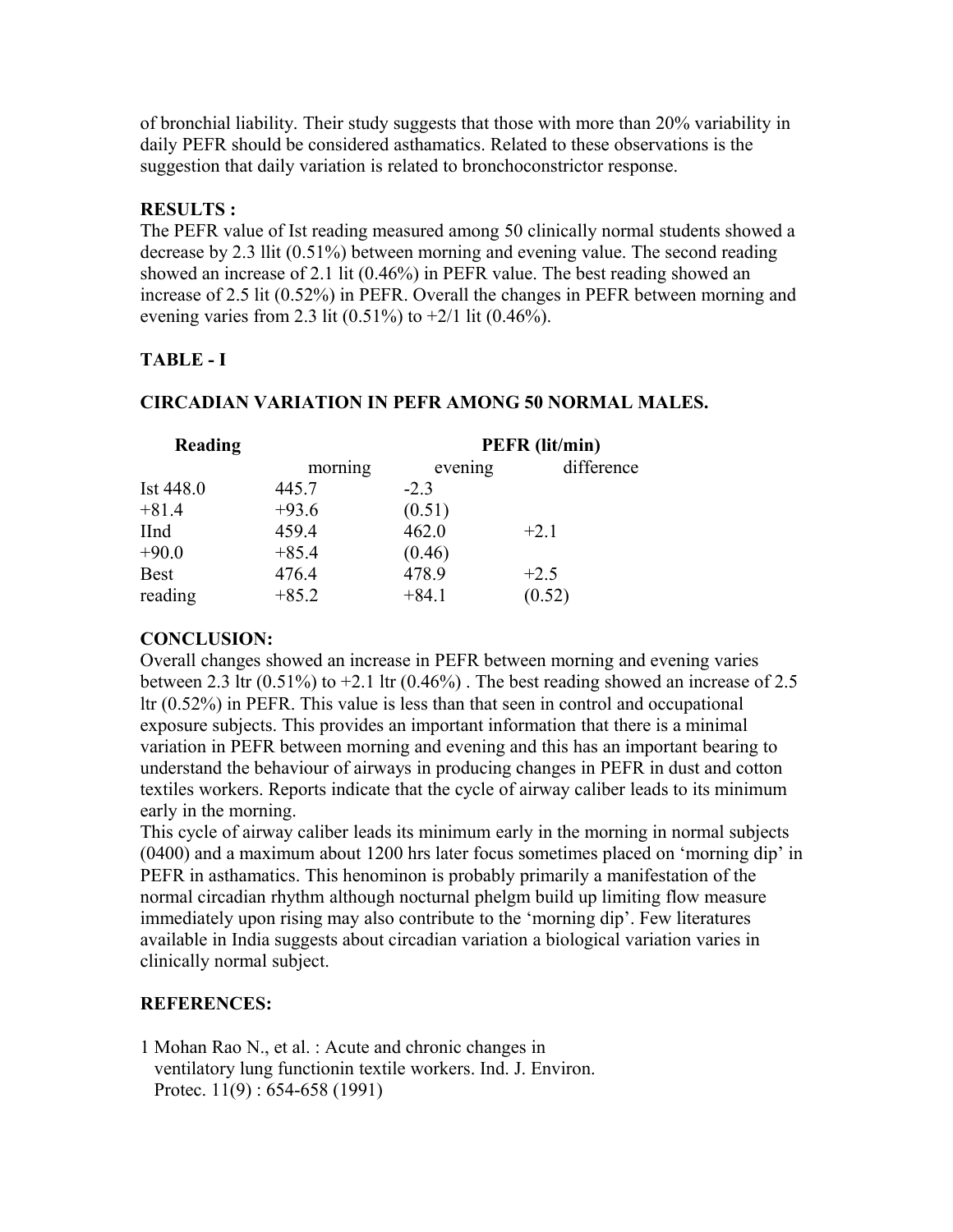- 2 Clark T.J. and Hazet M.R. : Letter to the Editor. Thorax 39 : 759-765 (1984)
- 3 Smolensky M.R., Reinberg A., Provos R.J. et al : The application of chronolical findings and methods in epidesecondarymiological investigations of the health effects of air pollutants on sentinal patients : In Smolensky M.R., Reinberg A., Mc=Govern J.P. (Eds.). Recents and Immunology. Oxford, U.K. Pergamon Press, 1979.

### **PROSTATE - ASSESSMENT TO MANAGEMENTS**

(Medical Aspect) Dr. Janardan V. Bhatt (M.D. Medicine) ; Dr. Jayashree M. Shah & Dr. Falguni R. Shah (M.D. Pathology) Associate Prof. Smt. NHL Mun. Med. College, Ahmedabad.

#### **Introduction:**

Prostate attract the attention of medical professionals because carcinoma of Prostate is the most common malignancy in man. Some people consider it as a counter part of female breast in man, as prostate Cancer is also hormone dependent.

However, the vast varieties of disorders of prostate are associated with significant morbidity and mortality in man. Many men with carcinoma of prostate do not die due to Carcinoma Prostate but due to associate other medical condition with Ca - Prostate as an incidental finding.

Benign prostate hyperplasia (BPH) is a universal phenomenon. It begins with the age of 45 as a second growth spurt.

The most interesting aspect of the prostate is that both benign and malignant tumors are hormone / androgen dependent. As these disorders are common in elderly people;

assessment and management of prostate is the important aspect in geriatrics practice and attract research in gerontology.

In the 8th decade 90% of the man have BPH however it is not pre-malignant condition. Amongst the medical professionals, the question always remains in context to prostate whether lesion is benign or malignant<sup>\*</sup> in this study and article we have discussed our observations and how to sort out whether the lesion is benign or malignant in context to recent and latest literature available.

\* Whether the person is symptomatic or asymptomatic.

### **Material and Method:-**

132 patients suspected with prostate lesion had undergone prostate biopsy. Usual Hysto pathological routine i.e. Paraffin wax etc. were carried out. The tissue was stained with Hematoxyline and Eosin, PAS and retic stains. The slides Were examined under light microscope to label tissue as a benign or malignant. Cyto diagnosis was also carried out.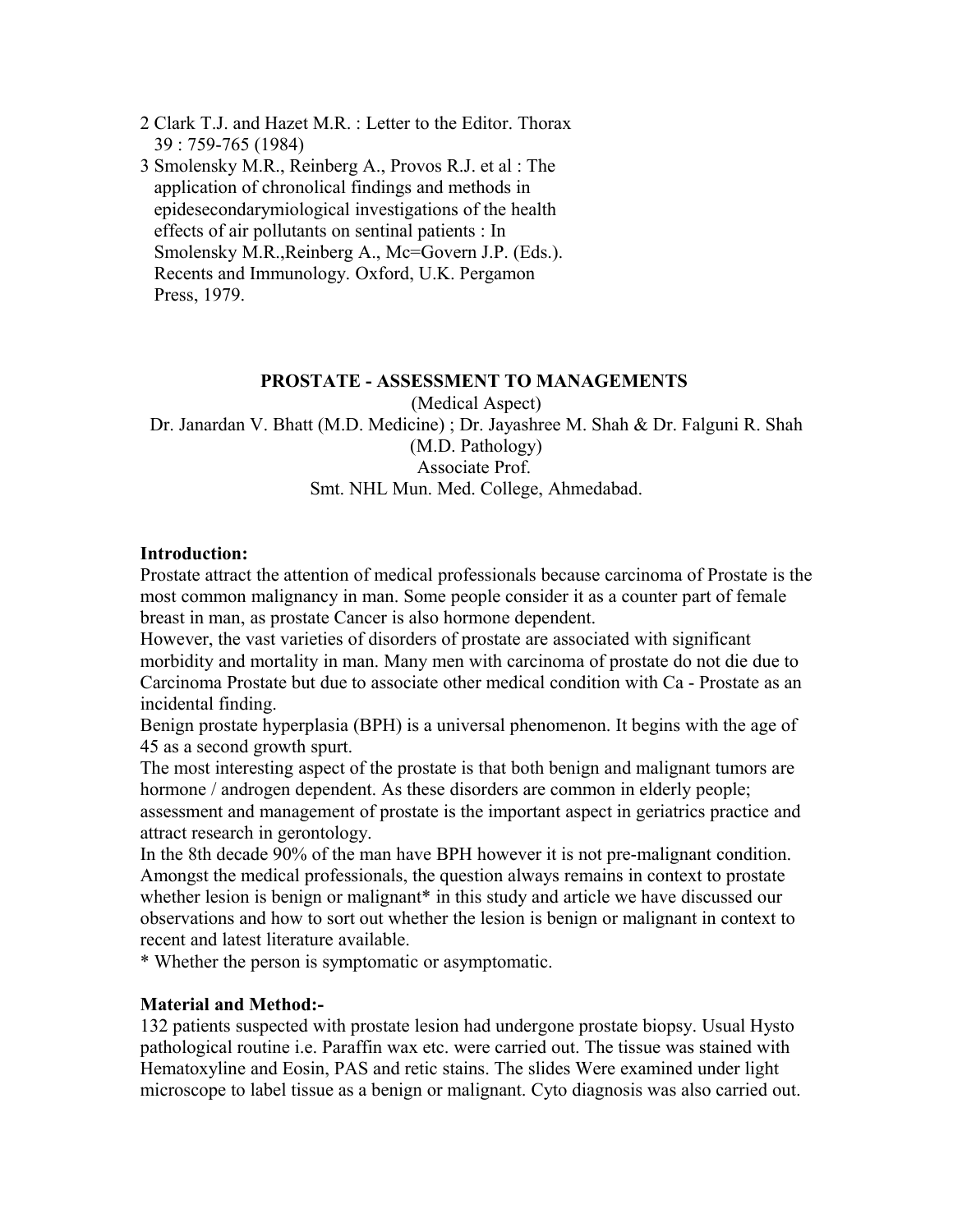Our observation was compared with the observations of similar study done by other research workers.

### **Observations:-**

Total 132 all male patients (age range 38-80) presented to out institute for histopathological diagnosis of prostate lesion between January 2002 - December 2002 were included in our study. The results are summarized in following table.

| Lesion             | <b>NumberPercentage</b> |          |  |  |
|--------------------|-------------------------|----------|--|--|
| <b>BPH</b>         | 124                     | 93.94%   |  |  |
| Adeno<br>Carcinoma | 8                       | $6.06\%$ |  |  |
| Total              | 132                     | 100.00%  |  |  |

BPH was more common among age range from 38 to 63 while adenocarcinoma was more common among age range 53 - 80 years. (P £ 0.05)

The other inflammatory lesion i.e. prostatitis uretheritis metaplasia etc. were associated with BPH.

All the malignant lesions were adenocaranoma (6.06%)

## **Discussion:-**

Benign Prostate hyper plasia is the most common prostate lesion our study (93.94% n= 124)

Comparative study

|                 | Our Study |          |     | D. Javan B. etal Arun Chitale |     |
|-----------------|-----------|----------|-----|-------------------------------|-----|
|                 | Number %  |          |     | Number $\%$                   |     |
| Bph and         | 124       | 93.94820 | 83  | 6357                          | 89  |
| other Begingn L |           |          |     |                               |     |
| Malignant       |           | 6.06 231 | 17  | 0790                          |     |
| <b>Total</b>    | 132       | 100 1.51 | 100 | 7165                          | 100 |

From the above table, it is evident that the benign lesions i.e. BPH is the most common lesion among the Prostate disorders.

Sung J.C. et al studied the prostate biopsy among the men aged more than 70 years. They found malignancy among 56.8% and when the age range selection was > 80 years, 81 persons had malignancy. They followed the all the cases for many years and found in follow up that majority of them died due to unrelated causes irrespective of stage of prostate cancer.

It has been found that cancer of prostate may be present among asymptomatic individuals.

It can be present in the prostate label as BPH. There are no symptoms and signs specific for prostate cancer in clinical set up. Prostate cancers it is difficult to predict which cancer will be slow growing and which will be the aggressive one. Therefore, it remains the rule of thumb just like other cancer to detect early stage and it aggressively irrespective of stage.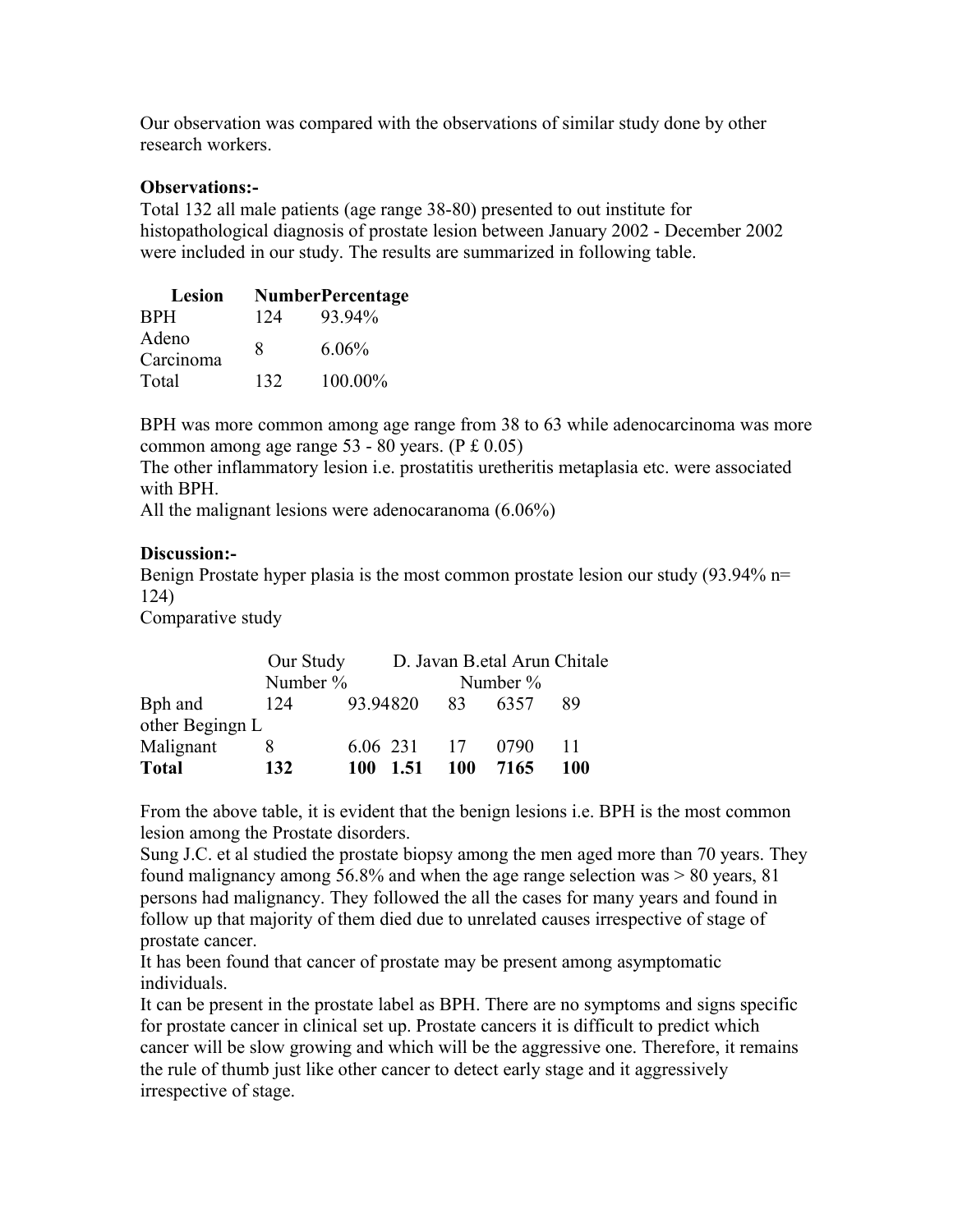American Cancer society recommend Digital Rectal Examination (DRE) to be carried out among the man age  $>$  (greater than) 40 years every year and to measure prostate specific antigen (PSA) is to be measured every year among the man age greater than 50 years for the early detection of prostate cancer. Incidentally prostate specific antigen is insensitive (35% False -ve) and non-specific (raised level in BPH 65%) for the detection of Ca Prostate. Therefore, there is no general rule but it is recommended that

(a) It DRE is negative and PSA<(less than) 4ngm/litre the annual follow up is required. (b) If the PSA is greater than 10ngm/litre, or DRE Is abmormal trans-rectal ultrasonic guided prostate biopsy is indicated (TRUS).

(c) If the DRE is negative and PSA is in the range of 4.1-10 ngm/litre the situation is controversial but majority recommended TRUS aspecially when the sonography of prostate is abnormal.

In this context, Kamoi K et al found that instead of PSA, several PSA related index is highly sensitive. Such indexes include,

(a) Correctng absolute PSA level with Prostate volume.

(b) PSA density for patient's age (Age reference PSA).

(c) Free PSA

(d) Free PSA bound PSA ratio.

(e) Transitional zone PSA.

These indexes are highly sensitive for Ca-Prostate.

In certain instances, serial analysis of PSA and rate of rise of PSA is also useful. PSA is also used in staging the Carcinoma, assessing, the response to therapy and detecting the relapse.

In this set up sonography, C T scan, MRI scan, are useful for the early detection and assessing the stage of the tumor and the gland and use the guideline for the biopsy. They are also useful for the staging. In this context, Baver J J et al have studied the Prostate biopsy under 3D computer visualization of the prostate at the time of biopsy. They found, that the lateral plane biopsy including apex yield better than the core-biopsy.

FNAC of Prostate is also evaluated for the detection of Prostate cancer with advantage and disadvantages and does not appear superior to Traditional biopsy. Large number of other biological markers have been are for the revolution for the cytodiagnosis of prostate cancer including immunohistology flow cytometry, ultra structural study, cytogenetic study, receptor analysis and molecular biology. William J. A. et al found, DNA topo isomerase IInd alpha. In immuno histochemical staining as a marker of prostate cancer. Ornstein D. K. et al found intracellular free form of PSA as a highly valuable Cancer marker.

Arenas M. I. et al found certain glycoconjugates of proteins highly valuable in detecting prostate cancer.

D. Amico A. V. et al found gleasons score from biopsy study very helpful in guiding the therapy of choice and predicting the outcome of prostate Cancer.

Zlotta A. et al found other biological marker i.e. HK2 and tissue Kallikrein.

Krishan A. et al found flo cytometry for androgen receptors expression in both malignant and benign tumors.

Other cytomarkers of prostate cancer are Lewis antigen, tumor toxin, Immunotoxin.

- M. A. b B - 3, Pseudomonas Endotoxin

C-Kit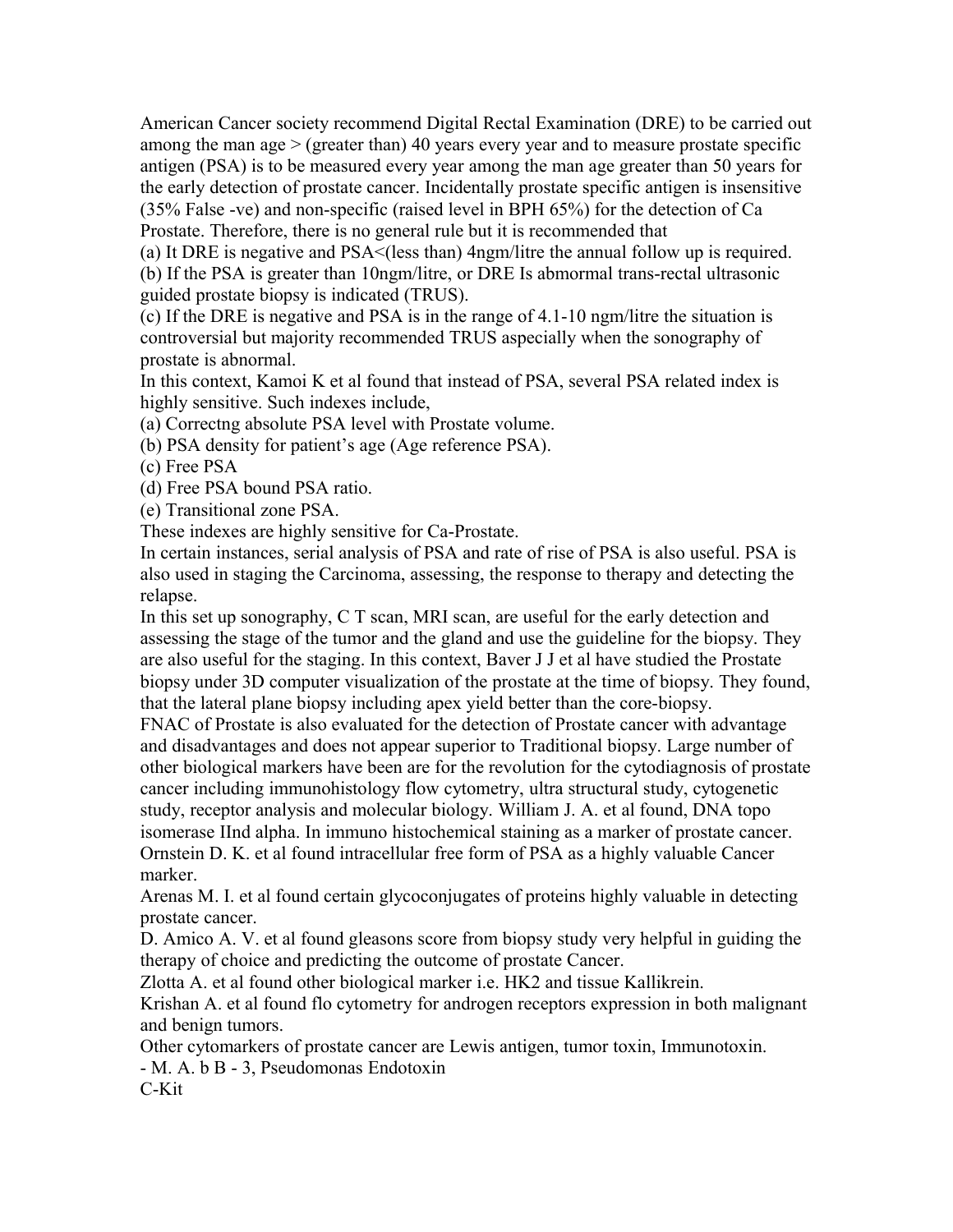### k.t. Ligand

Stem. Cell factor, expression of mutant P. 53c - My, intracellular Prostate Specific Acid Phosphatase. Low molecular weight keratin Lew - 7 epithelial membrane Antigen. Antigen antibody 3u B E 12 identities in basal cells in Prostate. It has diagnostic value for benign lesion and absent in Adeno carcinoma. Such markers increase sensitivity up to 90% or more.

Management Perspectives:-

If the lesion is malignant one and is in operable stage, (early stage) all patients should undergo Radical prostatectomy (Never sparing) with pelvic Lymphadenactomy with the hope of cure of cancer. As the surgery is associated with significant morbidity, and usually done in elderly persons who had usually have associated medical condition to prevent radical surgery radiation therapy as a primary treatment for prostate cancer is under evaluation. However, at present, the radiation is less curative than surgery, Radiation is done in the form of external beam (6000 - 7000 reds). Recently local implantation of radioactive sheets of Iodine 125 I, Gold 198 Au, Palladium 103 Pa, Irridium 192 Ir are also associated with encouraging result of primary care of cancer. The only hazard is impotency . Radiation is also indicated for secondary metastasis e.g. bone. Cancer chemotherapy is reserved for hormone insensitive tumors.Majority of the surgery done today are palliative one for the relief of bladder neck obstructive symptoms i.e. (hesitancy, incomplete emptying residual urine, dribbling, Dysuria, frequency & urgency, obstructive uropathy, etc.). These surgeries include open prostatectomy or trans-urethral resection (TUR)\*. Recently other palliative measures i.e. hyperthermia, cryosurgery LASER, coils stands are also available and claim to be associated with less post-operative morbidity and complication. Their superiority is under emulations.

\*Irrespective of whether the lesion is BPH or malignant.

- Pharmacological Maneuvers :-

Alpha - one, Adrenergic receptor blocker i.e. terazosin……………. relax the the bladder neck smooth muscle and relieve the obstructive urinary symptoms and improve the urinary flow.

- 5 Alpha reclutase inhibitor Finasteride :

It inhibit the conversion of testosterone into Di-Hydroxy-testosterone is indicated in BPH as the BPH is androgen dependent.

As more than, 95 percent of prostrate cancers are hormone / androgen dependent large number of medical and surgical methods have established for development of androgen deprivation i.e. both surgical and medical.

Prostrate: Both the surgical

In addition, medical methods are available for androgen deprivation theory. The surgical methods are Orchiectomy and adrenalectomy as both are the source of androgen in man. Hypophysectomy is also a form of surgery. However, these surgeries are rarely indicated in elderly people due to associate significant morbidity. Besides significant number of effective medical methods of androgen deprivation are also available and preferable. This includes (a) Inhibition of pituitary Gonadotropines by Estrogens i.e. Diethylstilbestrol - 3 mg per day leads to decrease secretion of testosterone. This therapy was used largely in past and today also. (b) Recently L HRH analogues such as Leuprolide or Buserelin are introduced and inhibit the LH secrection and leads to decreases secretion testosterone. This compounds have safe cardiovascular profile and can be used safely in elderly people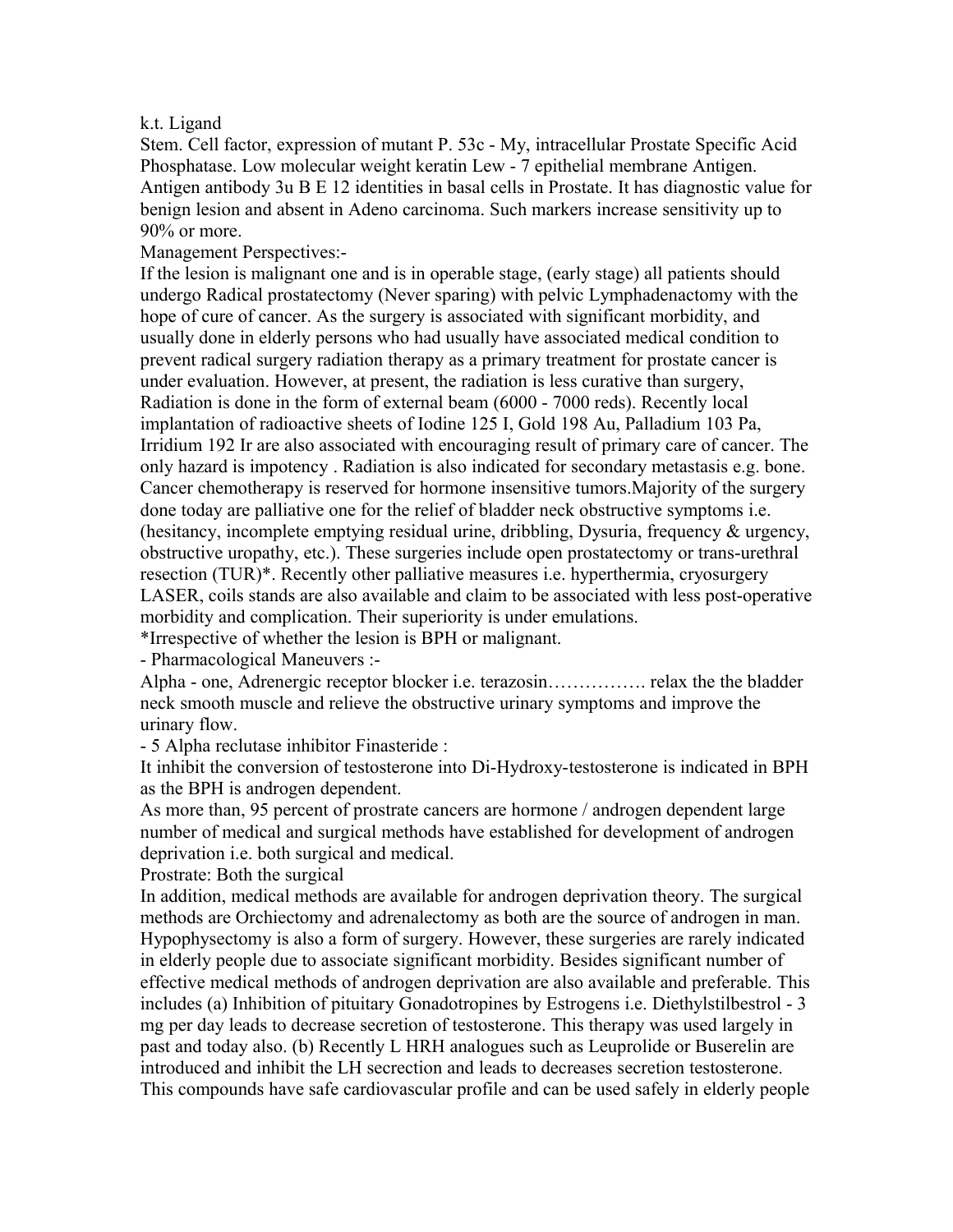(Better than Estrogens) (c) The third medical method of androgen deprivation is the inhibition of androgen synthesis by testis and adrenals i.e. (I) Medical Adrenalectomy by high dose of exogenous glucocorticoids for a long period (ii) A compound aminoglutethemide androgen synthesis inhibitors (iii) Androgen receptors blocking antiandrogens which inhibit the binding of androgen to cytoplasmic acceptor protein. i.e. Cyproterone, Bicalutamide, Flutamide or Nilutamide. Exceptionally certain prostate cancer express DCL2 gene and become androgen independent and certain mutation of genes leads to loss of specificity for legand. Therefore, the receptor can respond to hormones such as progesterone. They overall prognosis of prostate cancer is depending upon the stage, the grade of malignant cells. (Gleason's scale) Capsular penetration and invasion to perineal structures i.e. Seminal resides, urinary bladder , etc. metastasis of Lymph nodes, distance metastasis, androgen dependency and response to therapy. But overall medical therapy is significantly beneficial,n addition, medical methods are available for androgen deprivation theory. The surgical methods are Orchiectomy and adrenalectomy as both are the source of androgen in man. Hypophysectomy is also a form of surgery. Though this surgeries are rarely indicated in elderly people due to associated with significant morbidity. Besides significant number of effective medical methods of androgen deprivation are also available, preferable acceptable to the patient. This includes (a) Inhibition of pituitary Gonadotropines by Estrogens i.e. Diethylstilbestrol - 3 mg per day leads to decrease secretion of testosterone. This therapy was used largely in past and today also. (b) Recently L HRH analogues such as Leuprolide or Buserelin are introduced and inhibit the LH secrection and leads to decreases secretion testosterone. This compounds have safe cardiovascular profile and can be used safely in elderly people (Better than Estrogens) (c) The third medical method of androgen deprivation is the inhibition of androgen synthesis by testis and adrenals i.e. (I) Medical Adrenalectomy by high dose of exogenous glucocorticoids for a long period (ii) A compound aminoglutethimide androgen synthesis inhibitors (iii) Androgen receptors blocking anti-androgens which inhibit the binding of androgen to cytoplasmic acceptor protein. i.e. Cyproterone, Bicalutamide, Flutamide or Nilutamide. Exceptionally certain prostate cancer express DCL2 gene and become androgen independent and certain mutation of genes leads to loss of specificity for legand. Therefore, the receptor can respond to hormones such as progesterone. They overall prognosis of prostate cancer is depending upon the stage, the grade of malignant cells. (Gleason's scale0 Capsular penetration and invasion to perineal structures i.e. Seminal resides, urinary bladder , etc. coma metastasis of Lymph nodes, distance metastasis, androgen dependency and response to therapy. Overall, medical therapy alone is associated with good prognosis. Conclusion and Implication:

The study documents the fact that the majority of the prostate lesions are begin one, though all the efforts should be made to rule out the malignancy in every individual, with the hope of cure of cancers by early detection and radical prostatectomy and Lymphadectomy or by intensive curative radiation therapy. In last two decades, large number of imaging techniques has been evolved to detect prostate lesion in early stage. I.e. CT MRI, etc. The recent method i.e. computerized 3-D-imaging followed by histopatholpgical biopsy gives the best result; through it is available in few centers. Similarly, large number of immuno-histo-cyto chemical studies are under evaluation and associated with 80 percent - 90 percent sensivity in diagnosis to cancer cells prostate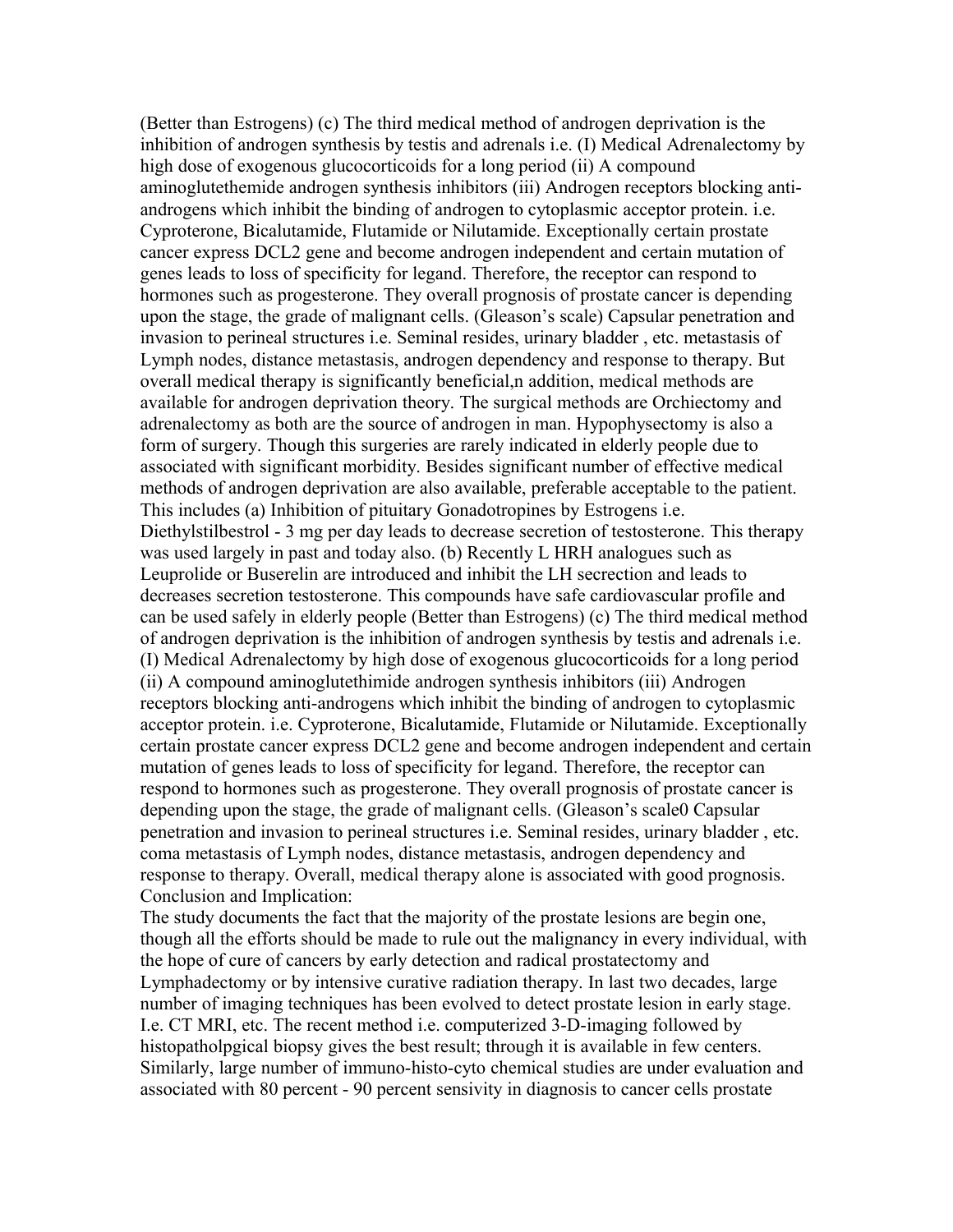lesions. Newer cytological and biological markers of prostate cancers are also on way and will be available for clinical utilization. Meanwhile it is worth to consider the recommendation of American Cancer Society for the early detection of prostate cancer even in asymptomatic individiuld i.e. (a) Digital Rectal Examination every year in the male age greater than 40 and

(b) yearly assessment of PSA among the male age greater than 50 years.

Though PSA is not specific for prostate cancer, PSA related indices and ultrasonogralhy guided trans Rectal Prostate Biopsy are the primary steps for the assessment and management of prostate lesion in day to day practice at present.

# **References:**

\* Bauer JJ3-D computer visualization and interactive prostate biopsy simulation leads to an improved systematic technique for the detection of prostate cancer: clinical correlation. European cytokine network (FRANCE) Mar 2000 11; (1); p119-27 ISSN: 1148-5493

\* D'Amico AVThe impact of the biopsy Gleason score on PSA outcome for prostate cancer patients with  $PSA \leq or = 10$  ng/ml and  $T1c, 2a$ : implications for patient selection for prostate-only therapy.International journal of radiation oncology, biology, physics (UNITED STATES) Nov 1 1999 45 (4) p847-51 ISSN: 0360-3016

Djavan B Optimal predictors of prostate cancer on repeat prostate biopsy: a prospective study of 1,051 men.Journal of urology (UNITED STATES) Apr 2000 163 (4) p1144-8; discussion 1148-9ISSN: 0022-5347

\* Krishan AFlow cytometric analysis of androgen receptor expression in human prostate tumors and benign tissues.Clinical cancer research (UNITED STATES) May 2000 6; (5); p1922-30 ISSN: 1078- 0432

\* Ornstein DKCharacterization of intracellular prostate-specific antigen from laser capture microdissected benign and malignant prostatic epithelium.

Clinical cancer research (UNITED STATES) Feb 2000 6 (2) p353-6 ISSN: 1078-0432 Romo EA lectin histochemistry comparative study in human normal prostate, benign prostatic hyperplasia, and prostatic carcinoma.Glycoconjugate journal (UNITED STATES) Jul 1999 16 (7) p375-82 ISSN: 0282-0080

in oncology\* Kamoi K; Babaian RJAdvances in the application of prostate-specific antigen in the detection of early-stage prostate cancer.Seminars (UNITED STATES) Apr 1999 26 (2) p140-9 ISSN: 0093-7754

\* Sung JCProstate cancer detection, characterization, and clinical outcomes in men aged 70 years and older referred for transrectal ultrasound and prostate biopsies.Urology (UNITED STATES) Aug 1 2000 56; (2); p295-301 ISSN: 1527-9995

\* Willman JH; Holden JAImmunohistochemical staining for DNA topoisomerase IIalpha in benign, premalignant, and malignant lesions of the prostate.

\* Arenas MIProstate (UNITED STATES) Mar 1 2000 42 (4) p280-6 ISSN: 0270-4137

\* Zlotta A; Schulman C{Cancer of the prostate: advances in the use of PSA and its derived indices—new tumor markers}Revue medicale de Bruxelles(BELGIUM) Sep 1999 20 (4) pA201-5 ISSN: 0035-3639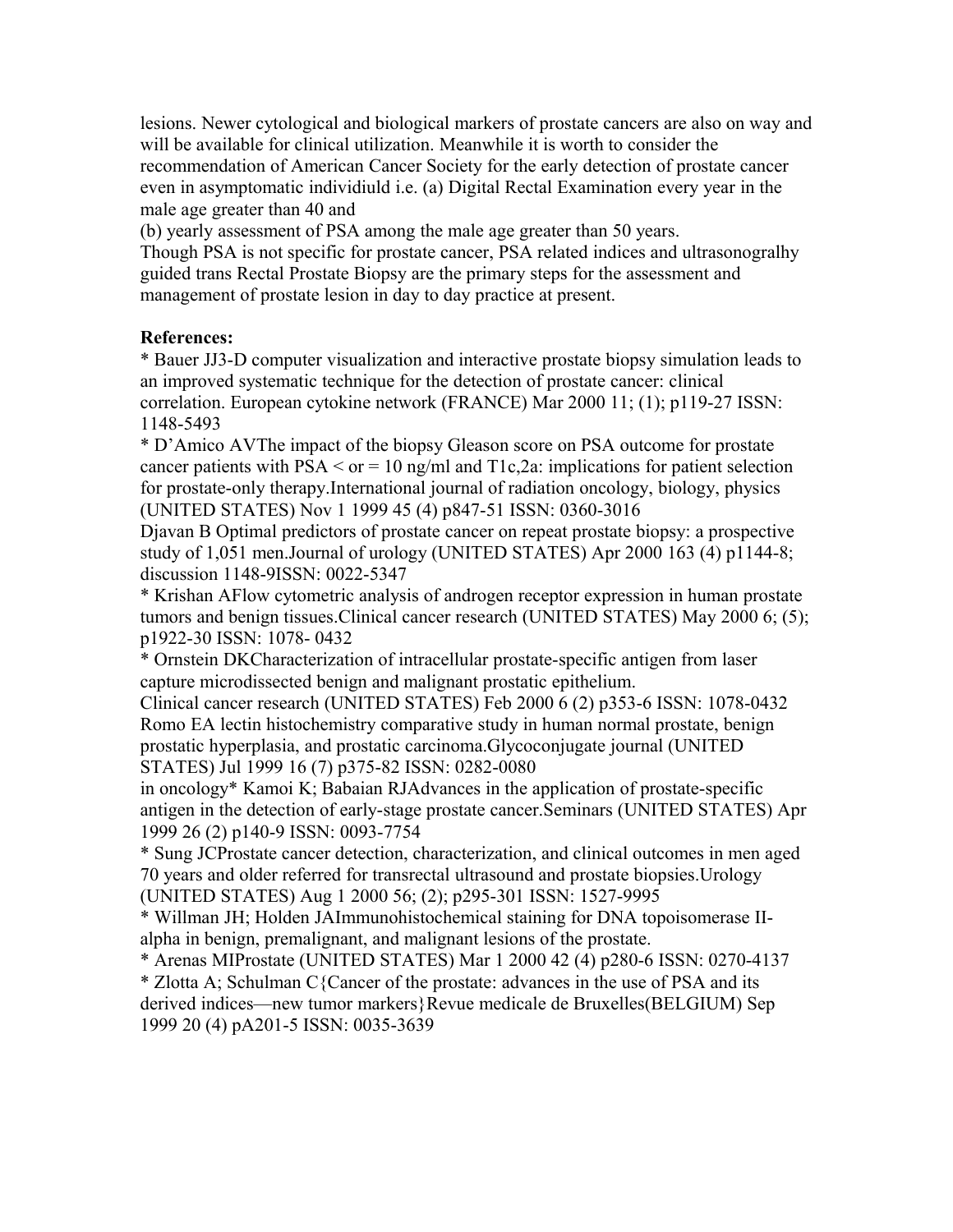### **STERILIZATION AND DISINFECTION**

Dr. Jyoti S. Deokule Prof. H.O.D. Microbiology Smt. N.H.L. Mun. Medical College, Ahmedabad-6.

Microorganisms cause infection, contamination and decay. So it becomes necessary to remove or destroy them, from the material or from areas. This is the object of sterilization.

Sterilization is defined as a process by which an article, surface or medium is freed of all living microorganisms including bacteria, fungi. Spore and viruses.

Disinfection means the destruction or removal of all pathogenic organisms by chemical disinfectants e.g. aldehyde, Halogens, alcohols, surfactants.

Cleaning of the material is necessary prerequisite for sterilization of disinfection.

#### **Choice of method of Sterilization and Disinfection**. :

All instruments and apparatus to be sterilized should be first thoroughly cleaned by washing and scrubbing. The same applies to areas for fumigation as the presence of organic matter reduces the efficiency of chemical disinfectants.

Autoclaving is the method of choice for sterilizing all the theatre appliances that will withstand it. Those which cannot withstand autoclaving are sterilized by chemical methods; Lysol, chloroxylon or iodophor for surgical blades and scissors; formaldehyde o0r gluteraldehyde for endoscopes and specialized rubber equipment; and ethylene oxide for heart-hung machines. Syringes are sterilized by autoclaving, hot air sterilization or gamma radiation. Diabetics are commonly advised to keep their syringe and needle permanently immersed in spirit and to boil them once a week. Gamma radiation is now increasingly used to sterilize many types of disposable articles on a massive scale so that they can be had ready for use.

Autogenously and some types of synthetic grafts seed in cardiovascular surgery are sterilized with anti biotics. It is customary to sterilize the air in operation theaters with ultra-violet radiation or with iodophor spray. Ultraviolet radiation is also used to sterilize the air inside sterile dispensing cabinets. Solutions of biological material such as sera and antibiotics which cannot be sterilized by heat are often sterilized by filtration. Though a few vaccines will withstand sterilization by steam at 100 degrees C. Laboratory glassware is ordinarily sterilized in a hot air oven after thorough preliminary cleaning. Wards, theaters and sick rooms and the contaminated furniture can be swabbed with formalin or iodophor solution, fumigated with g aseous formaldehyde or sprayed with iodophor solution or with a commercial mixture containing glutaraldehyde, chemically bound formaldehyde and benzalkonium chloride (Bacillocid). Books and bedding can be fumigated with gaseous formaldehyde or ethylene oxide. Cotton clothing and rubber mattresses can be autoclaved. Cotton mattresses, however, cannot be autoclaved and have to be exposed to sunlight and fresh air. If heavily soiled they are best destroyed by incineration. Incineration is the method of choice for soiled dressings, pathological materials and animal carcasses. If facilities for incineration are not available they are best disinfected with Lysol or iodophor. Lysol and iodophor can also be used for, disinfecting the excreta of patients with infectious diseases before disposing them into the toilet. The skin, especially its deeper layers, cannot be sterilized. The best method for reducing the bacterial count on the skin is thorough scrubbing and washing, followed by the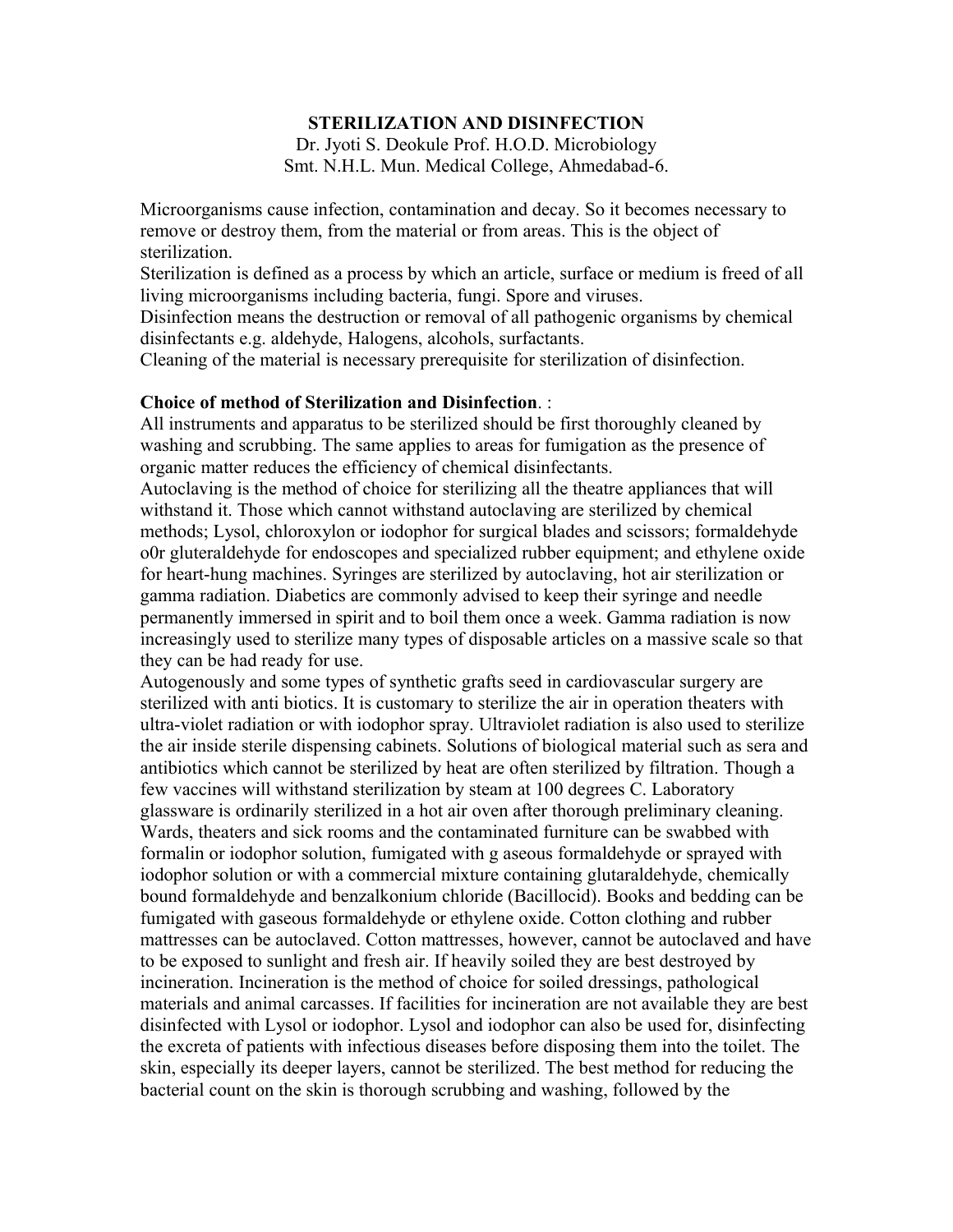application of a suitable antiseptic. For preoperative preparation of the skin, the preferred antiseptics are tincture of iodine (mitis) aqueous iodophor (2%) solution and a 2% solution ofhibitane in alcohol. Alcohol or spirit is commonly applied to the skin before an inspection. Acryflavin and chloroxynol are the popular wound anticeptics, though heavily infected wounds are best treated with systemic antibiotics. Although Condy's lotion (0.1% aqueous solution of potassium permanganate) is still the favorable for bladder washes, 1% aqueous solution of acetic acid and silver nitrate are far more effective for this purpose.

Chloroxylenol is a popular and effective disinfectant for hand washing by attendants and for sick room swabbing. Feeding utensils of patients with communicable diseases are best kept separate, washed and finally washed with boiling water. Soiled bed linen and clothes of patients treated at home should be soaked in a disinfectant such as chloroxylenol and then washed. After recovery of the patient, bed linen and clothes are best loundered and heavy articles such as mattresses exposed to sunlight.

Swimming pools and water supplies are generally disinfected by chlorination, whereas potassium permanganate is a convenient domestic disinfectant for water, fruits and vegetables.

### **MALARIA VACCINE**

## Dr. Naresh R. Patel , prof.and head, dep of TB&chest Smt NHL Mun Medical college Ahmedabad 380006

### **What is the basis of development of vaccine against malaria?**

- The strategy for malaria vaccine development is based on the identification and characterization of those parasite antigens, which specifically stimulate protective immune response.

- interest is focused on the extra-cellular forms (sporozoites and merozoites), which come into direct contact with the immune system and also on the sexual stages, which develop within mosquitoes and could be possible targets of vaccines capable of blocking transmission of the disease.

- After identification of the major sporozoite surface protein, the circumsporozoite protein (CS protein) and the elucidation of the deduced amino acid sequences of several CS proteins, most efforts are focused on producing protective antibodies against the central repeat region of CS proteins.

- T-cell responses elicited by the CS protein and other malaria pre-erythrocytic antigens can definitely protect against malaria.

#### **What are the difficulties in the development of the vaccine against malaria?**

- The complex structure and life -cycle of the malaria parasite and the nature of its interaction with its human host prelude any rapid solution to the vaccine problem. - The protozoan parasite of the genus Plasmodium undergoes a multi stage development cycle, part of which takes place in the vertebrate host and part in the mosquito vector. - Changes in both morphology and antigen expression occur during the cycle.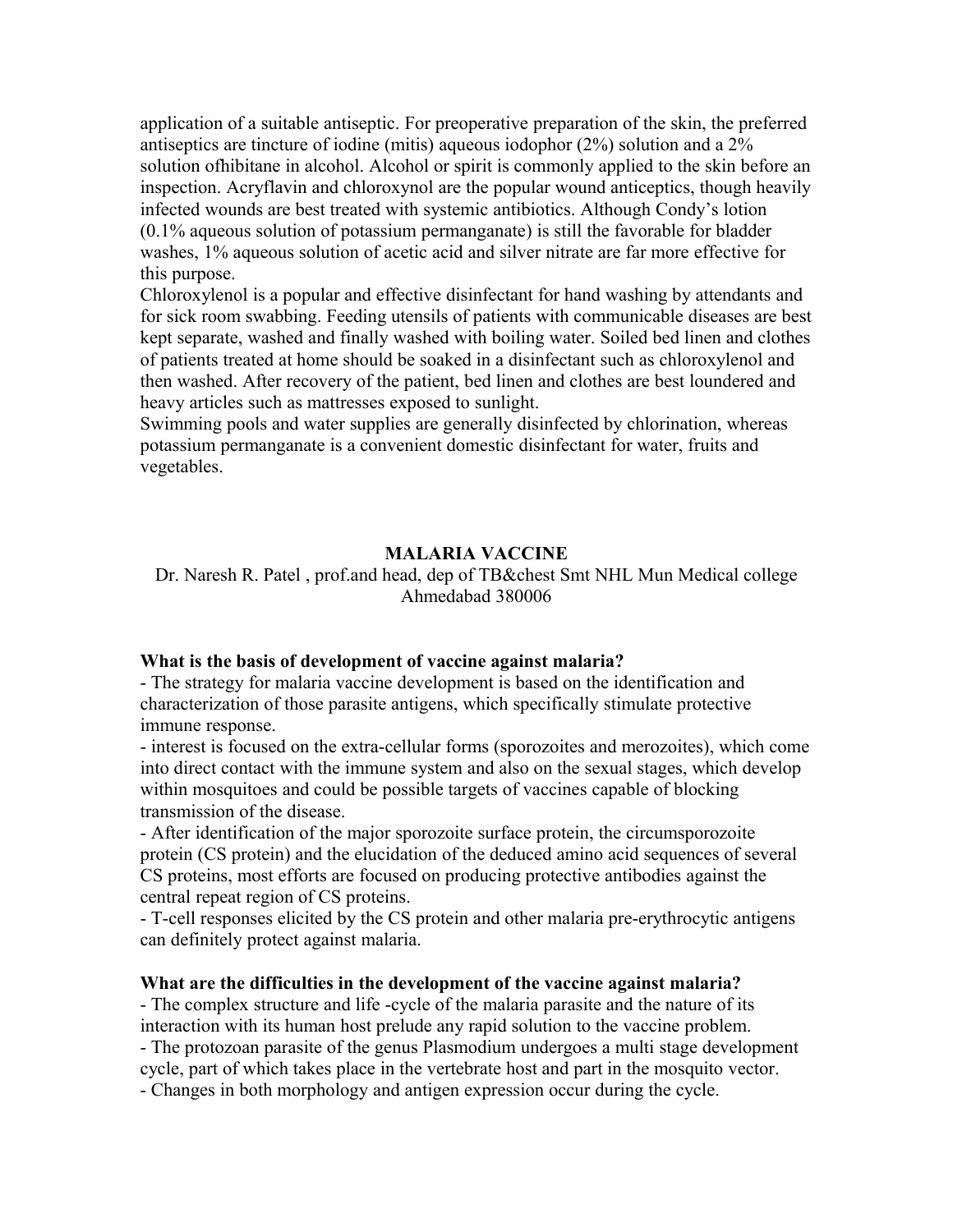- The parasite confronts the host with a large number of antigenic components, each developmental form of the parasite, containing distinct, stage-specific antigens. - Only a small proportion of the many antigens present, however are likely to stimulate protective immune responses. The rest are either irrelevant to protection or may induce undesirable host responses. Vaccination using whole parasite is therefore not feasible. - Malaria parasites cannot be obtained in sufficient quantities or in sufficiently pure form. - Cloning of genes for the protective antigens or antigenic structures requires high tech genetic engineering research.

#### **Ref. Menace of Malaria by the same Author**

#### **NTERESTING FACTS ABOUT AMYGDALA CIRCUIT**

Dr. Anita Verma, Dr. Neeraj Mahajan, Dept. Physiology Smt. NHL Mun Medical College Ahmedabad - 380 006.

An almond shaped neurostructure about 1inch inside each temple in the brain a part of, the brains limbic system. It coordinate the action of the autonomic and endocrine system and is involved in emotions. Unpleasant odors activate the amygdala and the Cortex in temporal lobe (insula). Its gray matter involves mediating the evolutionary ancient chemical nervous system represented today by our blood stream. After its surgical removal angry voices and other negative sign may loose their meaning and become incomprehensible.

Brain circuit coursing through the amygdala holds promise as target for treating anxiety disorders obsessive compulsive disorders post traumatic stress disorder phobias etc. Because its strategic location between inputs from the senses and memory and physiologic and behavioral outputs. Amygdala is hub in a wheel of fear. It can quickly activate almost every system in the body to fight like the or also run like crazy. Not accurate just fast meanwhile it helps brain to learn and form new memories Cortex calms amygdala down. Anxiety disorders can be due to over active amygdala or under active prefrontal Cortex.

Circuits involving the central nucleus of the amygdala appear to process conditioned fear responses to specific stimuli circuits involving a closely related area be bed nucleons of the stria testminalis handle non conditioned anxiety. Both circuits in turn connect to the hypothalamus brainstem and other brain areas mediating specific signs of fear and anxiety. The central nuclear pathway may thus play a role in disorder involving specific stimuli such as phobias while the stria terminalis circuit may underlie the more free floating symptoms of generalized anxiety disorders. If confirmed this could prove to be an important information in the development of treatments for anxiety disorders. If there are biochemical differences between the 2 nuclei one might be able to design medications with enhanced specificity.

A woman who had a defective amygdala was shown series of faces but trouble picking up faces that display fear. This shows fear holds in amygdala.

In intact brain it was found by brain scans and MRI

1. Amygdala of overanxious young children were on an average much larger compared to other children.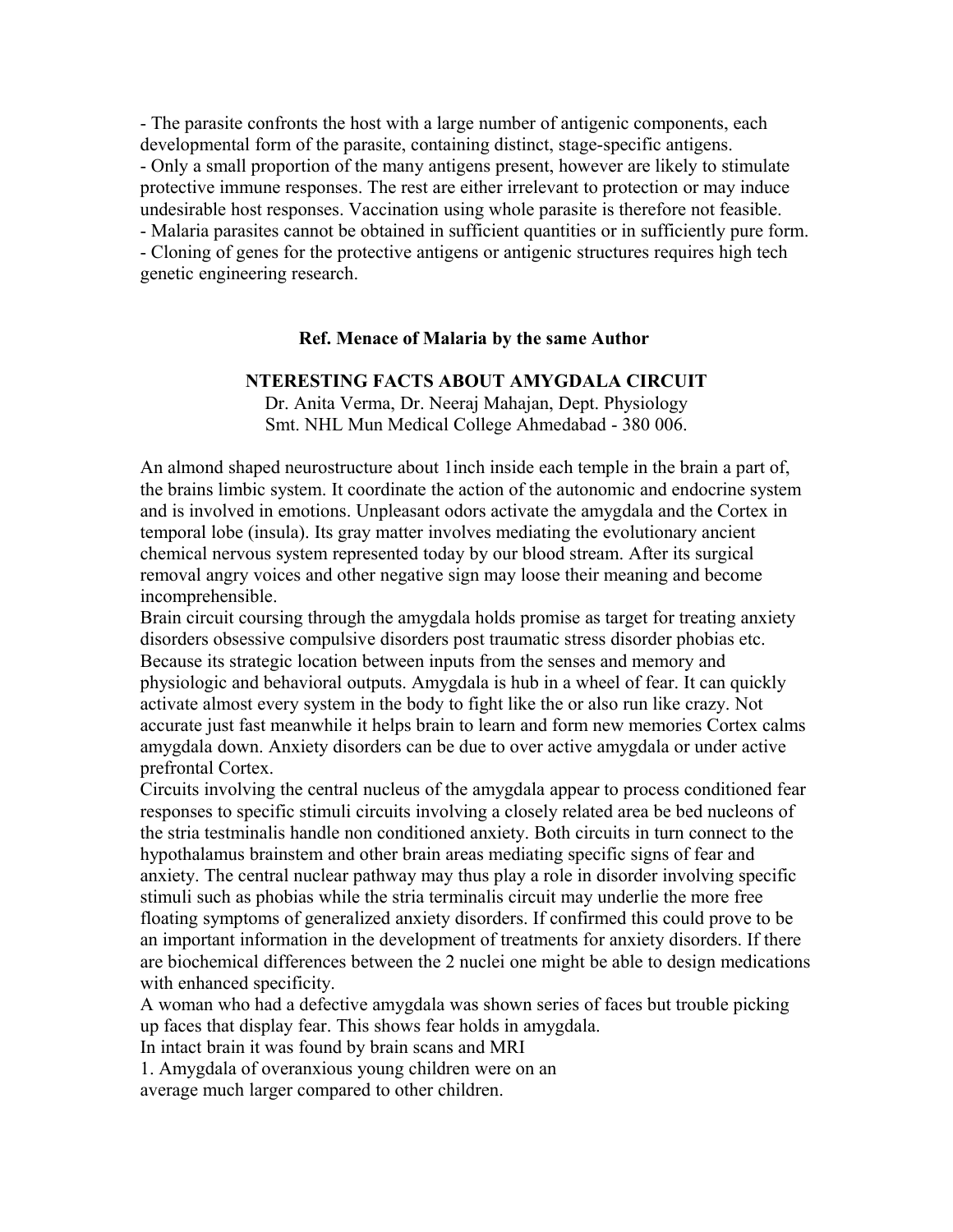2. Brain cells using most oxygen and nutrients therefore signal in the amygdala appears to be more active in

those with post traumatic stress disorder then in those without.

3. The stress of a building collapse could turn a normal amygdala into an over active one.

4. Amygdala is very active in depressed points even when

they are sleeping. Dopamine is not the only neurotrans

mitters involved in Schizophrenia serotonin has been implicated also the amygdala is supposedly the loca

tion of the malfunction as this would explain the pres

ence of auditory visual and olfactory hallucination. Cur

rent research suggests that Dopamine be involved in

brains reward circuit for this reason dopamine is strongly

implicated in connection with highly addictive sub

stances.

The mesolimbic system is the one that includes the internal reward system. This system terminates in nucleus llubean. It also has connection with amygdala, which is involved, in memory processing. The combination of these elements emotional responding memory and the internal reward system results in a circuit this increases the probability that whatever behavior triggers activities in it will be repeated

# **CLINICAL TIPS FOR HIV**

Dr. Atul Munshi Dr. Sanjay Munshi M.D.DGO. M.D.DGO Hon. Prof. N.H.L. Mun. Medical College & V.S. Hospital, Ahmedabad

HIV is – Human Immuno deficiency Virus

AIDS IS – Acquired Immune Deficiency Syndrome

In infection with HIV the cells that defend the body against the disease are killed. When more and more of these cells are damaged, the body finds it difficult to fight this infection and the person develops AIDS.

- HIV infection is detected by blood examination. These

tests do not detect the virus in the blood but they detect

the antibodies that the body produces as a relation to

HIV infection. Antibodies develop in 6-12 weeks after HIV infection.

- There are two types of HIV – HIV 1 & HIV 2 & they mutate.

- 1st December is WORLD AIDS DAY.

- Red ribbon with Fish born is the symbol of AIDS awareness.

- HIV is no longer limited to high risk groups.

# **- INTERPRETATION OF A HIV ANTIBODY NEGATIVE TEST :**

A negative test means :

a. The individual has been infected but not yet produced antibodies to virus.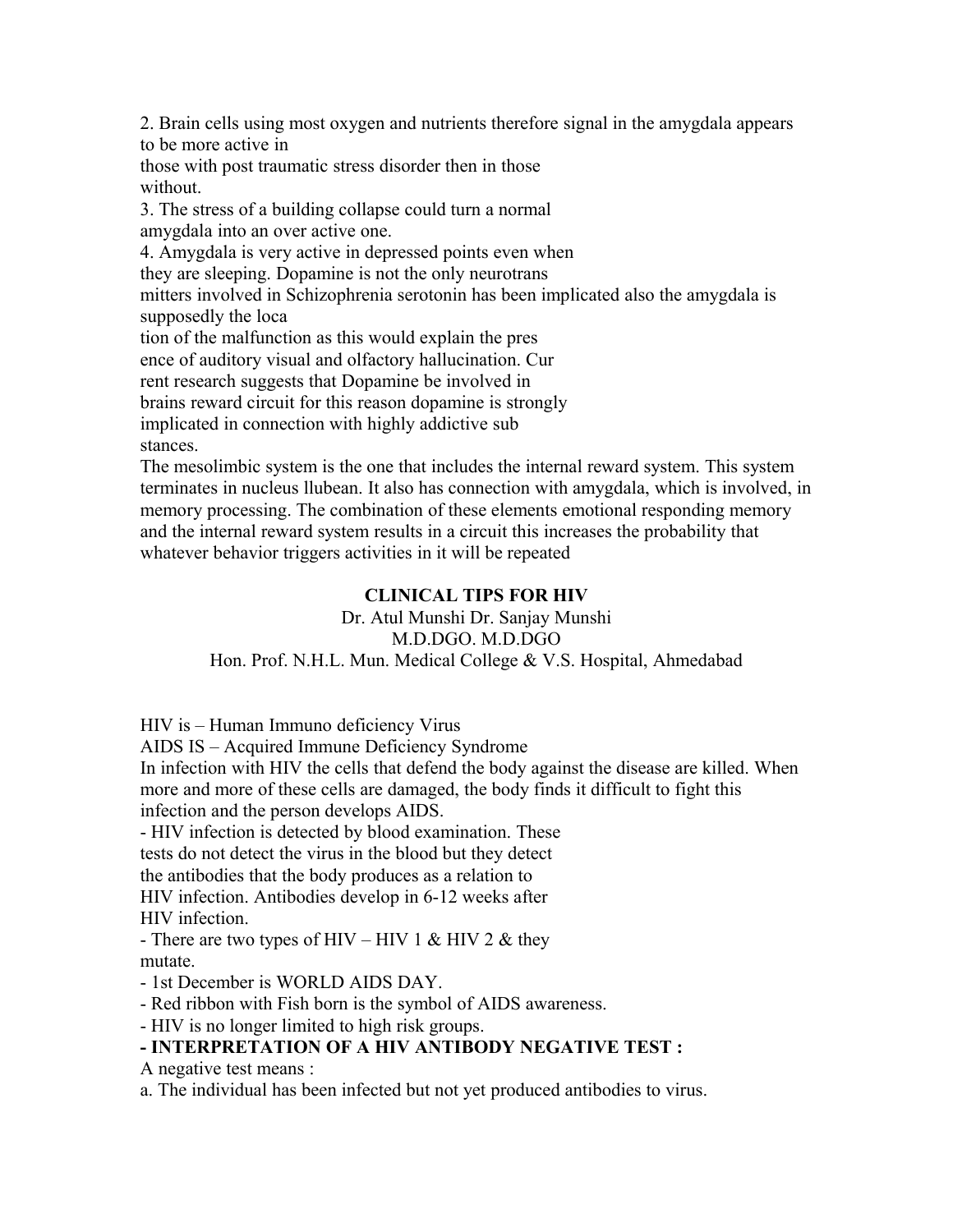b. The individual is not infected with the virus.

c. After Virus enters human body it usually takes 4-8

weeks for the detection of the antibodies. In the

serum samples. This period is referred to as

"WINDOW PERIOD"

# **HIV SPREADS THROUGH:**

1. Using unsterile contaminated needle for injecting, tattooing and shaving with contaminated blade.

2. Sharing contaminated needles and syringes.

3. Transfusion of HIV contaminated blood.

4. Infected women to her baby during pregnancy par

turition of breast feeding.

5. Sexual intercourse with an infected person.

# **HIV DOES NOT SPREAD THROUGH:**

- 1. Urine of faeces 2. Sweat or tears
- 3. Cloths 4. Saliva
- 5. Insects mosquitoes or bed bugs.
- 6. Using same toilet. 7. Water or food
- 8. Air. Coughing or sneezing.

# **SUSPECTS AIDS:**

- 1. Tuberculosis 2. Kaposi's sarcoma
- 3. Esophageal condidiasis, dysphasia
- 4. Oral Candidiasis 5. Prolonged fever
- 6. Chronic Diarrhoea
- 7. Weight loss of more than 10% of body weight.

# **PROTECT YOUR SELF WITH UNIVERSAL PRECAUTION :**

- 1. Wash Hands, Wear Gloves.
- 2. Wear Mast, Gown and protective eye wear
- 3. Do not recap needles or mouth pipette.
- 4. Incinerate the infected material.

5. Protect broken skin against spills of blood and body fluids.

6. Dispose infected material in double bagged waste basket with closed lids.

7. Always prepare fresh hypochlorite to put gloves clothes etc.

8. Add ¼th cup of bleaching powder to 1 bucket of cold water put the gloves and cloth and close the lid for 30 minutes.

# **DIABETES AND INFECTION**

Dr. Bharat B. Trivedi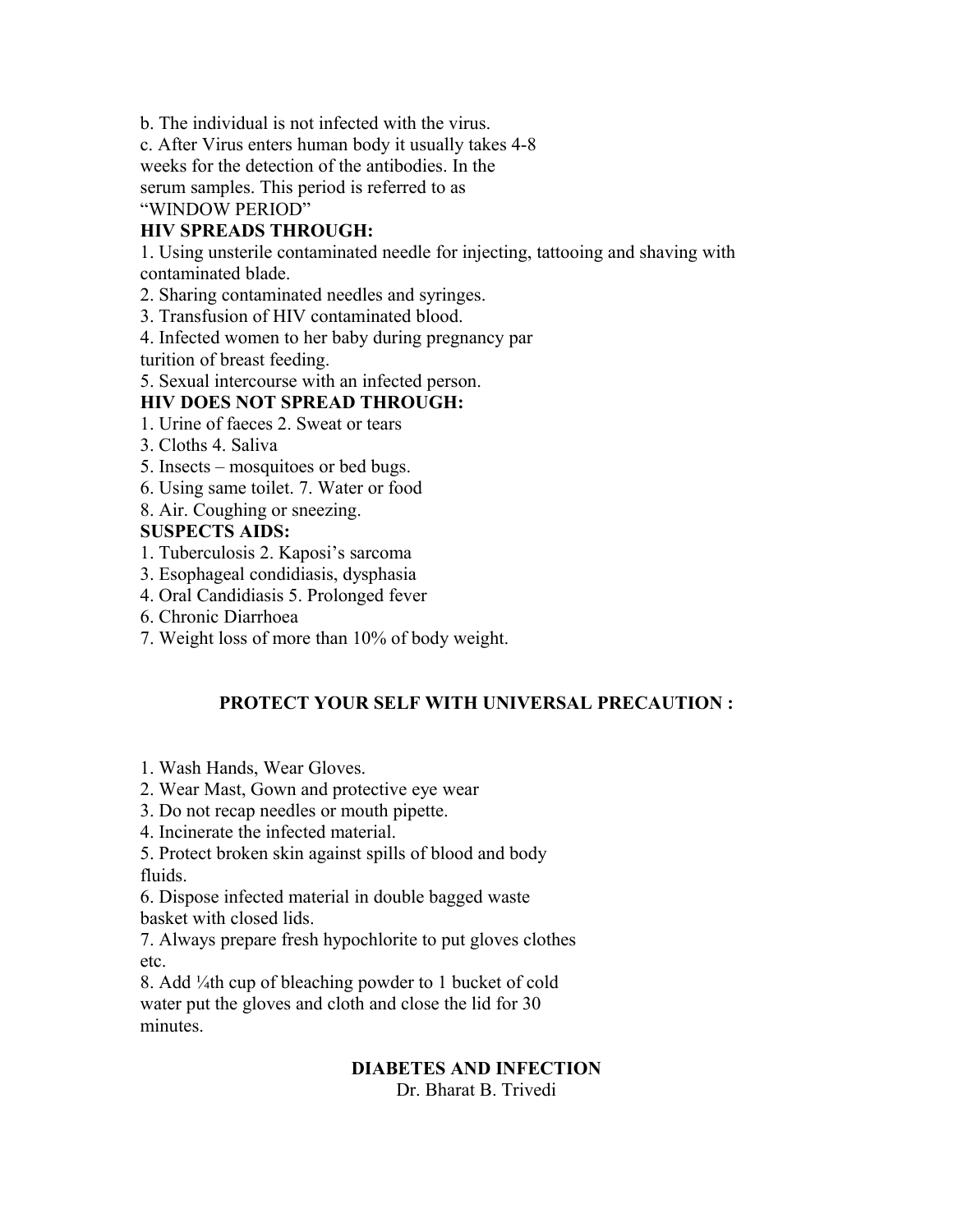Prof. & Head department of Endocrinology. Endocrinologist, Diabetologist. Smt. N.H.L. Mun. Medical College, Ahmedabad-6.

Diabetes is one of the oldest diseases known to mankind. The ebers papyrus of 1500 BC mentions its symptoms and suggests treatment. In the same way infections related to diabetes are also known for long. The fateful association of diabetes mellitus and tuberculosis has been known for nearly one thousand years. At the turn of the century many diabetic patients still represent an important issue. Infection tends to occur with greater frequency and severity in diabetic patients than in non-diabetic. The occurrence of infection in a diabetic patient perpetuates a vicious cycle in which infection results in uncontrolled hyperglycemia which in turn causes further aggrevation of infections. Diabetics are more prone for infections as compared to normal. Uncontrolled diabetes rapidly promotes infection. There is a typical association of infection with diabetes, as sugar is a good media for rapid and abundant growth of organisms and at the same time infection itself disturbs the blood sugar levels and may precipitates ketoacidosis. Such infections are responsible for complications and morbidity more frequency than would be anticipated in normal individuals. However, now-a-days due to improvement in the greater health and better understanding diabetes and with the development of most effective diagnostic techniques, earlier intervention with newer human insulins as well as availability of broad spectrum antibiotics with better tolerability, have made the results are more favorable and hence the death rates due to infections had gone down from 17.6% in preinsulin era to 8.5% in insulin era. Let us hope still some better data will come out in recent future.

### **WHY DIABETICS ARE MORE PRONE FOR INFECTIONS**

It is said in diabetics there are certain factors which play part in this direction. Increased susceptibility to infection is in this way multifactorial. The main effect f hyperglycemia and additional immune disturbance in type I diabetics do play role. The impairment of wide range of functions in neutrophils and macrocytes (Macrophages) including chemotaxis and adherence phagocytosis and intracellular killing of microorganisms is brought by hyperglycemia. In diabetes the movement of phagocytic cells may be generally impaired.

The W.H.O. has included diabetes in its classification of secondary immunodeficiency diseases. The development of secondary immunodeficiency seems to be determined by alterations involving at generally including polymorphonuclear granulocytes and/or lymphocytic subsets activity.

Polymorph nuclear granulocytes represent the host's first defense barrier against bacterial agents. Alternation in chemo taxis, phagocytosis, immunoglobulin production and complement functions do occur in diabetic patients. Polymorph nuclear granulocytes, cells from diabetics have a reduced chemo taxis especially when the diabetes is poorly controlled. There are two stages of phagocytosis adhesion and ingestion of microorganisms into intracytoplasmic vacuoles. An increase in sialidase enzyme secretion together with a corresponding reduction in cell membrane sialic acid may play part along with defective lactin receptors losing their capacity to recognize target and fail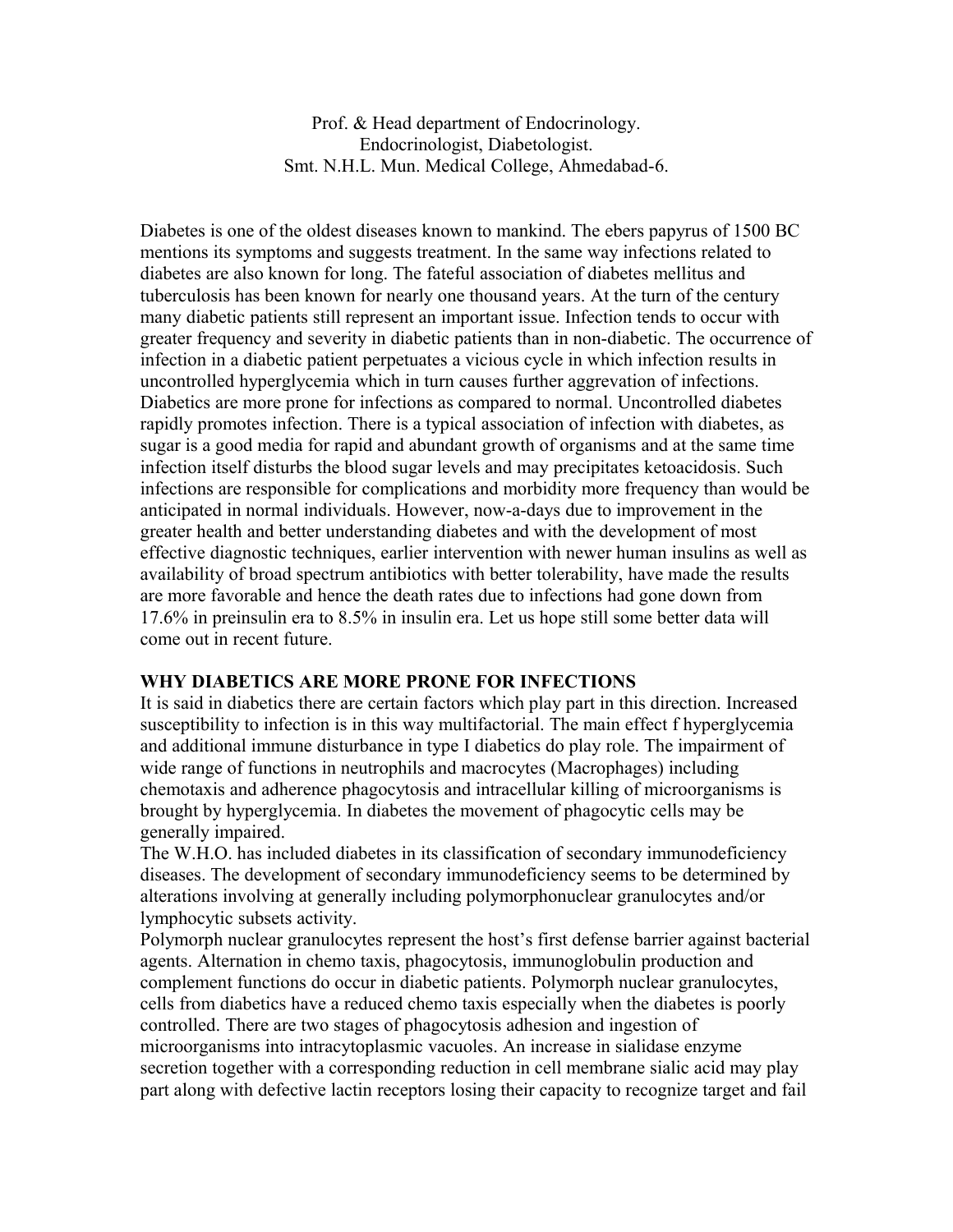to initiate phagocytosis. The critical step of intracellular killing is mediated by the intracellular release of toxic free radicals, super oxides and hydrogen peroxide. This respiratory burst which is impaired in diabetics correlates with intracellular killing. This whole process is dependent on nicotinamide adenine dinucleotide phosphate (NADPH). The NADPH is normally generated by the metabolism of glucose through the hexose monophosphate shunt and in diabetes more glucose enters the phatogocytes and is metabolized by the polyol Pathway. Aldose reductase, the rate limiting enzyme of this process requires NADPH and this is consumed when flux through polyol pathway increase. This competition for NADPH is thought to account for the reductions in the respiratory burst and in intracellular killing.

The metabolic disturbances associated with diabetes are probably important in impairing the function of polymorphonuclear cells. Once phagosome and lysosome fusion has taken place. Killing is carried out by lysosomal enzymes. A decrease in the killing capacity of polymorph nuclear granulocytes associated with high blood sugar may come to normalization within 48 hours after correction of blood sugar levels.

Several immunoglobulin levels IgG and IgA have been reported to be reduced in diabetics as compared to normal. As well as a significant reduction in the quantity and functional activity of complement components may occur in diabetic patients. Above all these local factors like underlying susceptibility to infection, vascular disease, nerve damage and increase in blood sugar may aggravate the process. This may call upon decrease circulation, hypoxia and reduction in absorption of antibiotics and proliferation of bacteria.

In type I or IDDM, genetics predisposition to infections also plays part. Along with all above factors which are abnormalities of aspects of phagocyte functions – mobilization and chemo taxis, adherence phagocytosis and intracellular killing with bactericidal activities, micro vascular circulations abnormality may result in decreased tissue perfusion. Hyperglycemia per say reduces oxidative killing capacity because of increased glucose Metabolism through polyol pathway depleting NADPH which is necessary for generation of super oxide free radicals.

In type I or IDDM, there is alteration in some lymphocyte subpopulations, a reduction in 'T' lymphocytes and under specifically in the number of CD4 phenotype. ('C' helper 'T' Lymphocytes) and reduction in CD4/CD8 ration serum immunoglobulin levels IgG and IgA have been reported to be reduced in diabetics compared to normal. As well as significant reduction in the quantity and functional activity of complements may occur in Diabetic patients. An underlying susceptibility of target tissues due to hyperglycemia, vascular disease and nerve damage is proved with the relative tissue hypoxia may cause proneness to infections. A reduction in antibiotic absorption due to microangiopathy may lead to persistence of infections. A reduction in antibiotic absorption due to microangiopathy may lead to persistence of infection. About 25% of IDDM subjects have this.

### **WHAT EFFECT INFECTION PRODUCES ON METABOLISM:**

The major cause of hyperglycemic crisis is infection. It is the most common precipitation of Ketoacidosis in diabetics and it accounts for 30% of cases. Due to increase secretion of counter regulatory hormones such as glucagons, cortisol, growth hormone and catecholamine, gluconeogensis is stimulated and blood glucose levels are increased and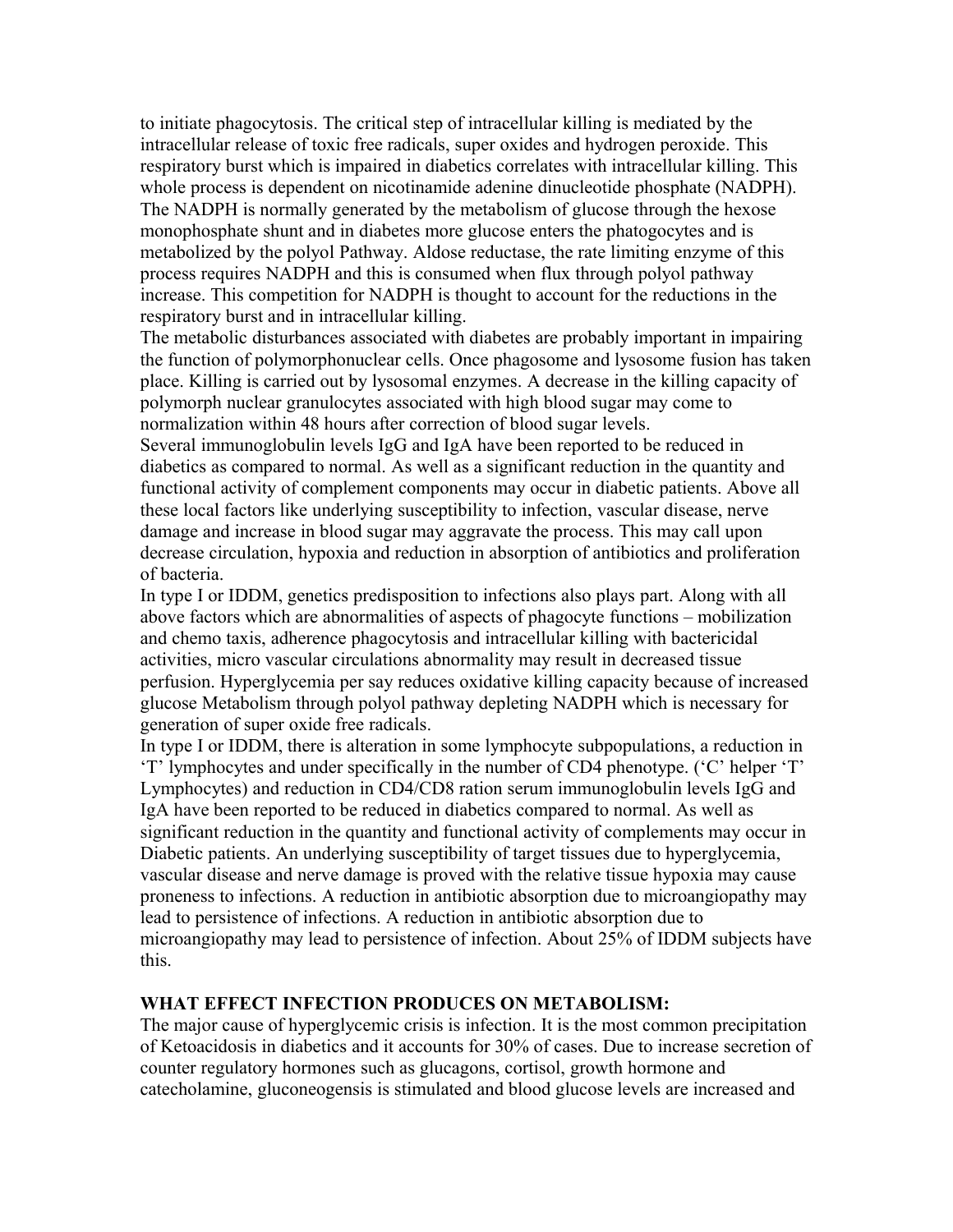insulin secretion is inhibited. This results in relative or absolute insulin deficiency. In NIDDM due to insulin resistance significant hyperglycemia may persist as glucose uptake in liver and skeletal muscles is impaired. The elevation of counter regulatory hormones and insulin deficiency in diabetes with infection leads to diabetic ketoacidosis and creates an emergency which should be dealt with immediately considering condition itself and infection too.

The underlying mechanism has still to be determined, but increases in circulating cortisol concentrations and in certain cytokines, secreted by immune cells in response to infection, may contribute amongst the latter are the interleukins and tumor necrosis factor a, which impair insulin action by inhibiting the tyrosine kinase activity of the insulin receptor. Here the requirement is to keep blood sugar near normal levels.

### **DIFFERENT INFECTIONS IN DIABETICS**

#### **1. RHINOCEREBRAL MUCORMYCOSIS**

The four genera which affect the humans are Absidia, Mortierella, Mucor, and Rhizopus. This relates to a fulminant fungal infection. Pulmonary and alveolar variety are also very common and less common are cutaneous, gastrointestinal (more of esophagus and fugal diarrhea) and other disseminated form.

This fulminant variety is now-a-days seen commonly and frequently, if brain does not know eyes do not see and brain does not record. Here the route of entry is nasopharynx and may extent upwards causing severe headache and involvement of Para nasal sinuses may lead to bloody discharge. When orbital structures are involved, it may lead to proptosis and loss of vision with a bad prognostic value. The diagnosis is done by

culture of biopsy of affected mucosae. Most important complications are meningoencephalitis, thrombosis of internal carotid arteries and cavernous sinuses. Tissue biopsy show characteristic hyphae. Rhinocerebral mucormycosis can presents as a painful soft tissue periorbital and perinasal swelling with induration and

discoloration with blood nasal discharge. Patients may come with diabetic ketoacidosis.

The treatment consist of human insulin to get normal blood sugar, intravenous fluids and aggressive surgical management, especially when it extents to the orbits, then radical debridement is necessary, here the progression is rapid (in hours to a few days) and out come is usually fatal if not dealt with aggressively. It may lead to exophthalmus, opthalmoplegia and cranial nerve palsies and meningoencephalitis. Patients may require reconstructive surgery. Mortality remains as high as 50%.

Tc agents, Tc hexamethylporpyleneamineoxine (HMPAO) is becoming increasingly common for white cell scanning. Recently Tc-anti-Nca-90fab'-fragment was used. In patients with soft tissue and abdominal infection this form of imaging has a diagnostic accuracy upto 100%. In prosthetic infection focal infection and in acute and chronic osteomyelitis it gives accurate results. It also throws some light on successful antibiotic

therapy while comparing 99Tc infection Scan before & after treatment with antibiotics. Pulmonary mucormycosis is also known and it mimics any chest infection, presenting with cough, fever, pleuritic pain and haemoptysis and it should be suspected in any refractory pneumonia in diabetic patients.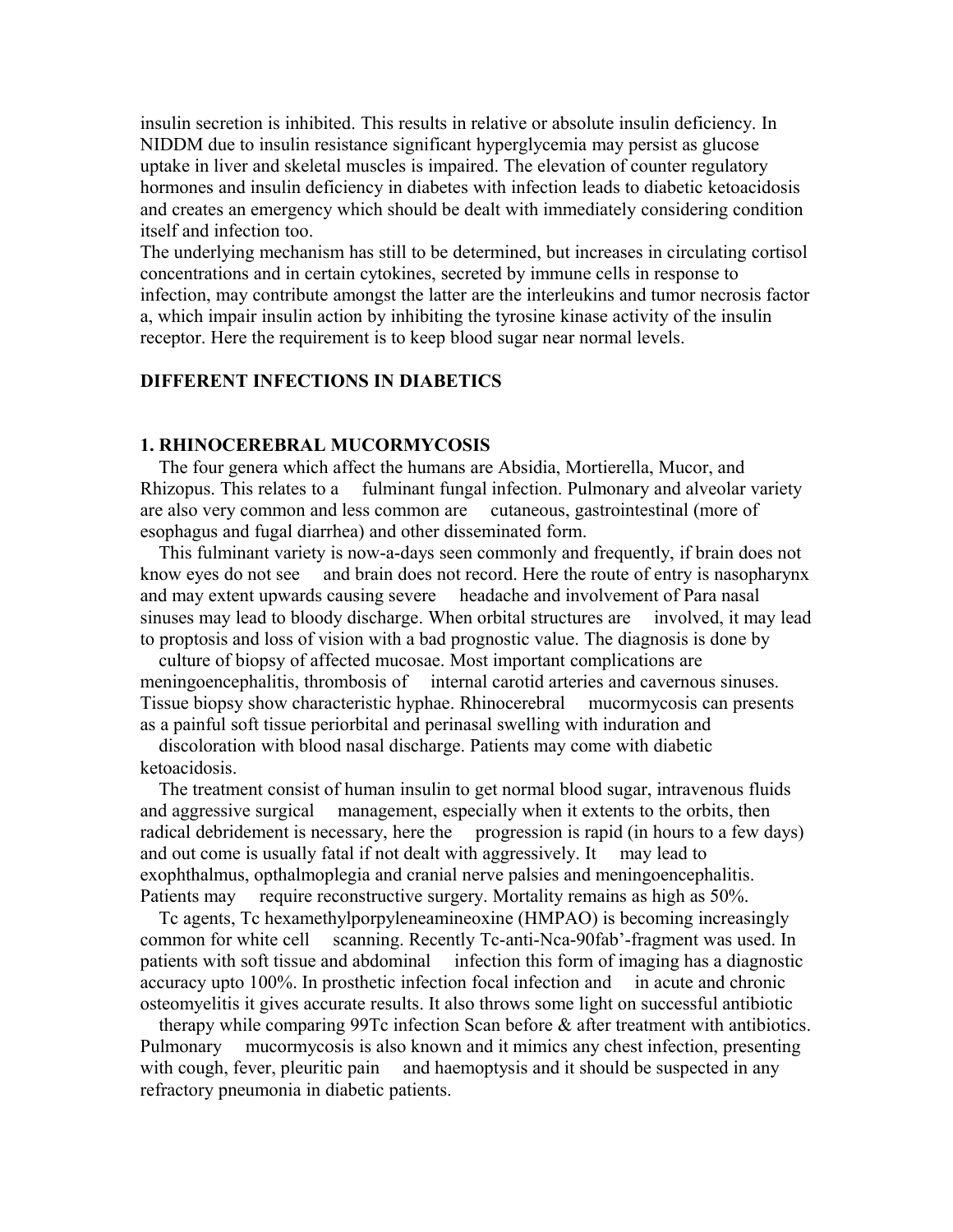#### **2. MALIGNANT EXTERNAL OTITIS**

This condition occurs in elderly uncontrolled diabetics and is caused by a chronic infection of external auditory meatus and leads to destruction of surrounding tissue due to pseudomonas aeruginosa. It is also known as progressive invasive of necrotizing otitis external, high index of suspicion in diabetics, not responding for otalgia and otorrhoea by common drugs will help, in 50% of cases. There is involvement of facial nerve. When there is extension of infection to jugular foramen of in hypoglossal canal, the involvement of 9th, 10th, 11th, and 12th cranial nerves is quite possible. It may end up in meningitis where MRI may help in diagnosis. Standard antibiotics like penicillin (carbenicillin) plus an aminoglycoside for a pretty long time may help with surgical debridement monotherapy with ceftazimide as well as ciprofloxacin may work well. Involvement of temporal bone and back of skull is common – The overall mortality in the condition is 20% and others may land up with permanent disability.

In my department still nine patients are coming with good diabetics control along with very good control of this condition.

Therapy consists of surgical debridement and a combination of carbenicillin with an amynoglycoside continued for upto six weeks and at least one week after negative cultures to ensure no recurrence.

#### **3. EMPHYSEMATOUS PYELONEPHRITIS**

This may follow a severe bacterial urinary tract infection. Pyelonephritis presents with loin pain, fever and systemic upset and urinary tract symptoms often with severe disturbance of glycemic control. Most likely definition of this entity includes a requirement for the presence of gas within the renal parenchyma which may enter the perinephric space by extension. This is a necrotizing infection with gas production in and

around the kidney. Gas may occur in calyces, collecting system of in bladder. A plain x-ray film and CT- scanning without contrast may show a motted renal parenchyma with the gas bubbles and often a radial distribution. Usual causative organism is typical urinary pathogens like E.coli, K. pneumoniae, B. urinabillis and E.aerogens. After giving proper antibiotics like third generation cephalosporin of ciprofloxacin and other fluroquinolones for a sufficient period of time, if it does not respond then nephrectomy is necessary. Intravenous insulin infusion is often required for control of hyperglycemia.

#### **4. EMPHYSEMATOUS CHOLECYSTITIS**

This predominantly occurs in diabetics more common with the type II diabetics involving both the sexes equally. It is a rare complication of acute cholecystitis in which air is found in the lumen and in the wall of gall bladder with the possible extension in the pericholecystic space. In 80% of the cases diabetes is detected. Here perforation and gangrene takes place in the gall bladder and mortality is increased. Here the presentation is the same as pain in the right upper quadrant, nausea, vomiting and fever. During the next 48 hours gas develops in the gall bladder lumen and wall, and then extension of gas occurs. This is revealed on radiological examination. Here the response is well with broad spectrum parentral antibiotics and early cholecystectomy before gangrene in the gall bladder appears.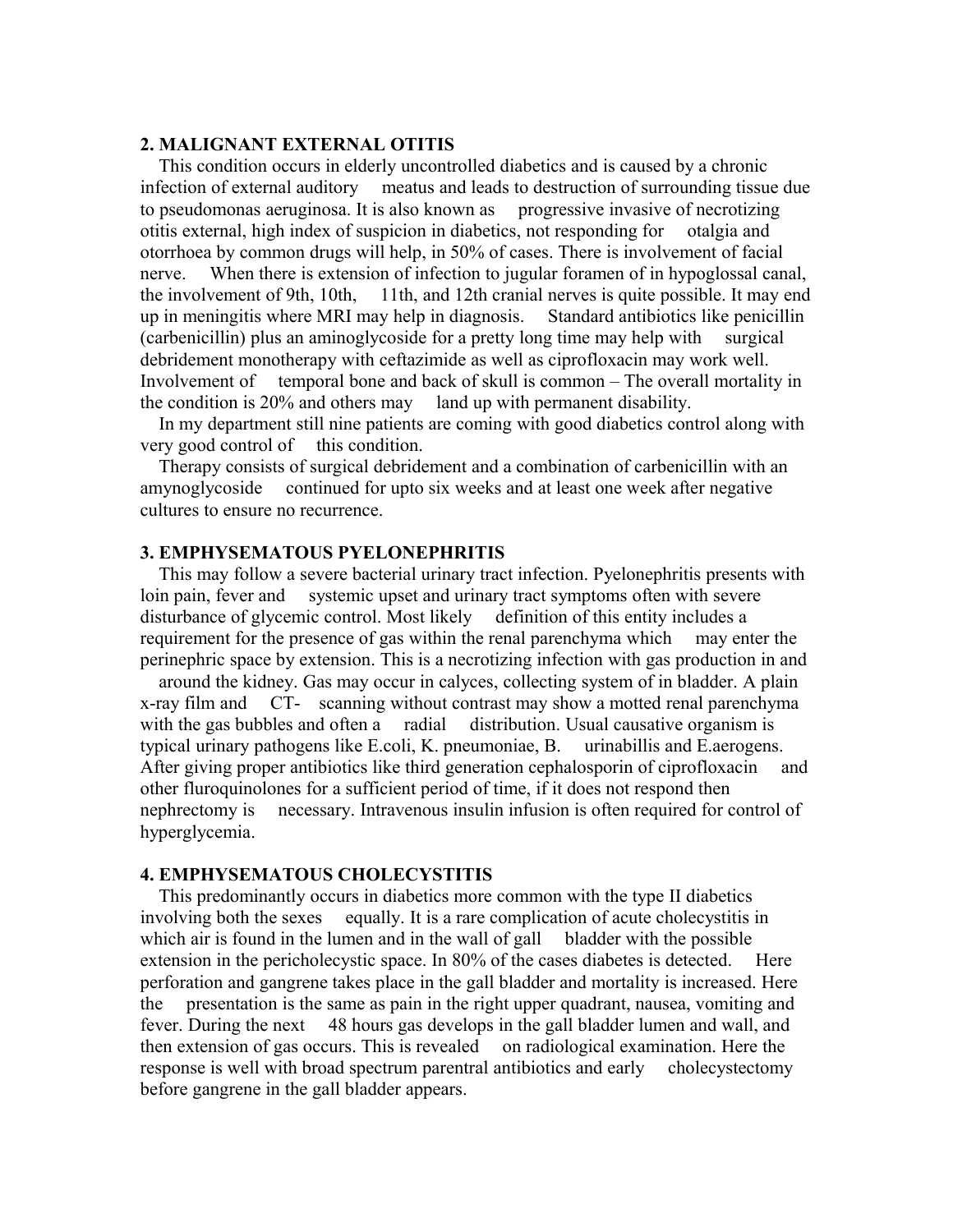#### **5. ACUTE NECROTIZING FASCITIS**

This is soft tissue infection which is necrotizing and spreads along the fascial tracts of planes and causes the problem. This is also known as acute dermal gangrene. It is severe & progressive and leads to necrosis of subcutaneous tissues down to the level of the muscle fascia but usually sparing the muscles. In North Western Europe a sharp increase in the number of cases have taken place with invasion by group streptococci, other Meleney's gangrene which advances very slowly affection the skin is also known.

Involvement of the perineum and external genitalia by group A b - hemolytic streptococci of various serotypes-most common is M1 is primarily responsible but may act together with staphylococci aureus and epidermidis of anaerobes, including enterobacteriae.

With proper control of diabetes with perfect dose of human insulin, high dose of intravenous antibiotics, benzylpenicilline and clindamycin work well. Along with the early and extensive surgical debridement with hyperbaric oxygen therapy may work.

#### **6. INFECTION CAUSED BY THERAPEUTIC INTERVENTIONS**

Now-a-days with new devices of insulin injections, the problems of boiling the needle and syringes have gone away and the occurrence of finger bed infection and abscess have decreased, when patients take insulin by themselves and with newer devices like disposable insulin syringes and Novopen, and Humapen, occurrence of infection and abscess formation have gone down and occurs in few cases.

Impotency is higher in the diabetics than their counter parts non diabetics. Along with other therapies penile prosthesis are very common. The chances of infection are seen as early as 2 week of as late as 2 years after implantation, staphylococcus epidermidis is the infection organism in 40 to 50% of the cases. Immediate therapy consists of the removal of prosthesis and therapy with broad spectrum antibiotics and the post

operative drainage.

As compare to non-diabetics the infection rate is higher among diabetics undergoing organ transplantation e.g. kidney, heart transplantations.

Continuous ambulatory peritoneal dialysis is all increasingly common modality of therapy in end stage renal disease in patients with diabetes. This also carries a risk of infection like any indwelling foreign body in the diabetics. Also many diabetics with end stage renal disease undergo heamodialysis through subclavian or femoral catheter kept in situ for days or months. These are also prone for infections. Arterio venous grafts

can also be infected by haematogenous spread of microorganism form a distant site of infection, staphylococcus aureus is estimated to cause 80% of infection. All above infections need proper antibiotics for adequate time period. Occasionally a surgical approach is required.

### **"Shape the Future of Life: Healthy Environment for Children." World Health Organization - 2003**

(Dr. Jay K. Sheth – Assistant Professor, Dept. of P&SM)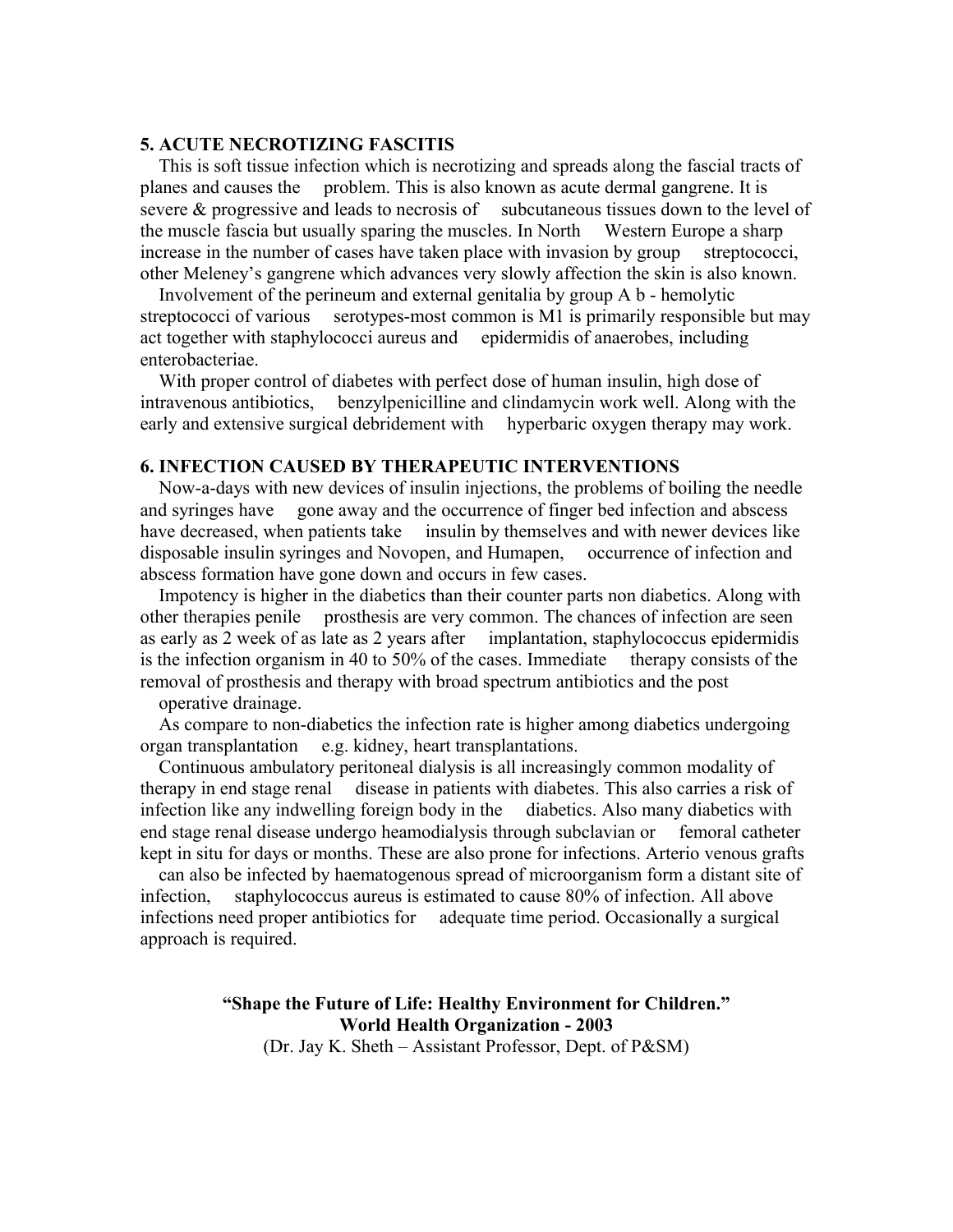World Health Day is celebrated every year by the World Health Organization on 7th April with one World Health Day Theme to focus attention of international community on a specific aspect of public health issues of worldwide concern to mark the importance of health for productive and happy lives. World Health Day 2003 is a global advocacy activity dedicated to environmental health issues with particular emphasis on child health with the theme "Shape the Future of Life: Healthy Environment for Children." The burden of disease from environment-related diseases is great and falls disproportionately on children. Every year over 5 million children ages 0 to 14 die, mainly in the developing world, from diseases related to their environments - the places where they live, learn and play. Almost one third of the global burden of disease can be attributed to environmental risk factors, over 40% of this burden falls on children under 5 years of age, who constitute no more than 12% of the world's population. Air pollution from the inappropriate combustion of fossil fuels for cooking and heating causes respiratory infections, which are responsible for up to 20% mortality in children under five years of age. Diarrhoeal diseases kill around two million children under the age of five every year, and are almost entirely related to unsafe drinking water and the lack of sanitation and hygiene.

Every child has the right to grow up in a healthy environment. The future development of our children – and of their world – depends on their enjoying good health now. Children are particularly vulnerable to environmental hazards. Their immune, reproductive, digestive and central nervous systems are still developing and they spend their time closer to the ground where most dust and chemicals accumulate. They explore their surroundings through hand-to-mouth behaviour and are unaware of potential risks. Children are not "little adults" - they are particularly vulnerable because they are in a dynamic state of growth and their ability to detoxify and excrete toxins differs from that of adults. Their characteristics such as natural curiosity and lack of knowledge, are aggravating factors. Exposure to environmental risks at early stages of development can lead to irreversible damage. they are more susceptible at the same time they are also more exposed at an early age and for a prolonged period of time. Therefore, they develop diseases with long latency periods. Children have a unique vulnerability. As they grow and develop, there are "windows of susceptibility": periods when their organs and systems may be particularly sensitive to the effect of certain environmental threats. Some environmental diseases result in physical or mental long-term disability; others cause more immediate and short-term effects. Many environmental threats to children's health are aggravated by persistent poverty, conflicts, natural and man-made disasters, and social inequity.

For the children although their personal world is often small, but there too lies the risk and these risks are increasing. Generations of children have suffered from certain 'basic' risks existing in their environments. These are unsafe drinking water, inadequate sanitation, indoor air pollution, insufficient food hygiene, poor housing and inadequate waste disposal. Today's 'modern' risks result from the unsafe use of dangerous chemicals, the inadequate disposal of toxic waste and other environmental hazards, noise and industrial pollution. Unsafe chemicals in toys and household products may also harm children. 'Emerging' potential environmental threats to health include global climate change, ozone depletion, contamination by persistent organic pollutants and chemicals and other hazards, and emerging diseases.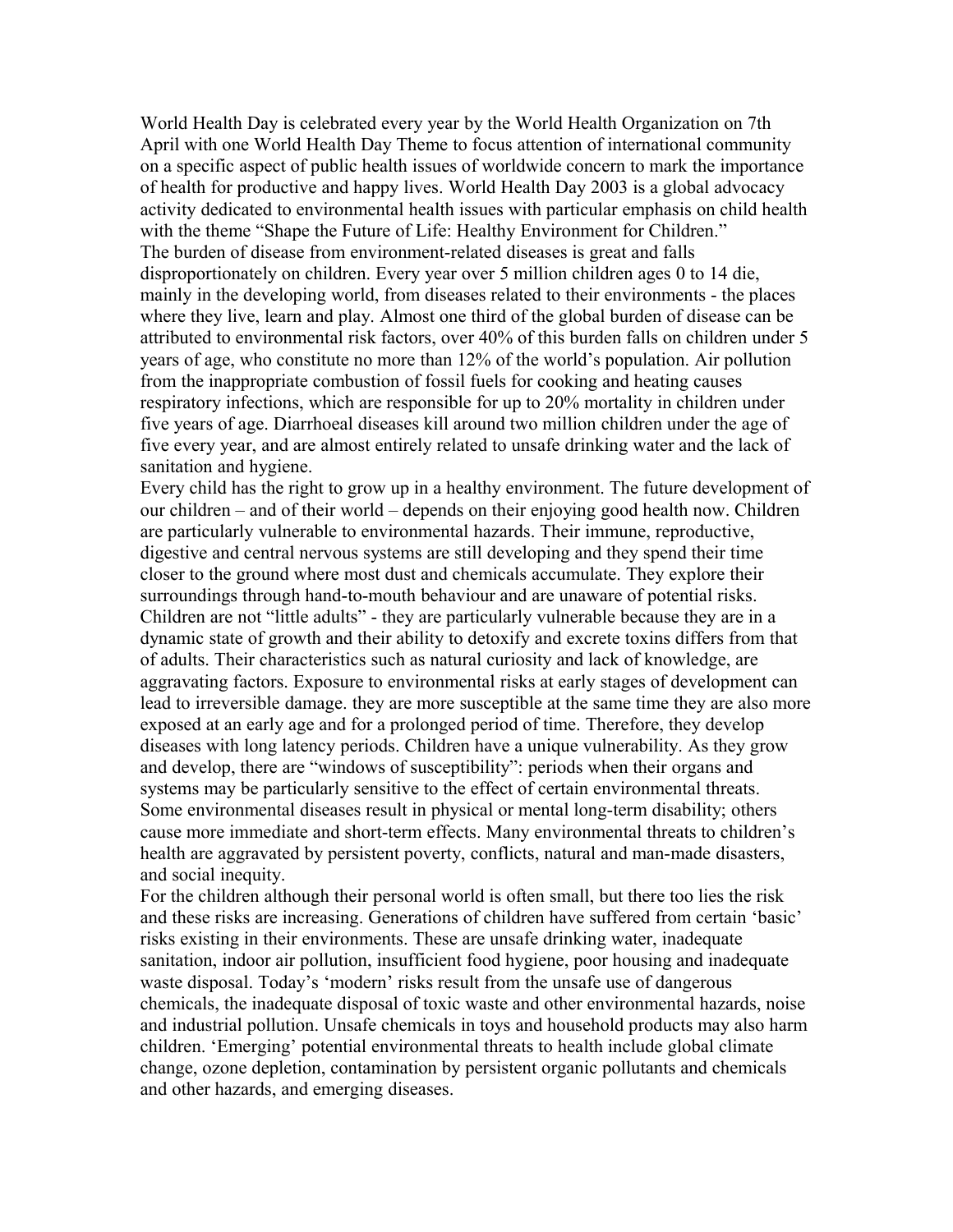Children are often exposed not just to one risk factor at a time but to several simultaneously. They frequently live in unsafe and crowded settlements, in underserved rural areas or in slums on the edges of cities which lack access to basic services such as water and sanitation, electricity, or health care. They are likely to be exposed to industrial and vehicle pollution as well as to indoor air pollution and to unsafe chemicals. Children are also likely to suffer from unintentional injuries (accidents) and poisonings associated with unsafe housing and consumer products. They are more likely to be undernourished, causing them to be more vulnerable to environmental threats.

The suffering of children because of environmental hazards is not inevitable. There are solutions; most of the environment-related disease and deaths can be prevented. The economic burden of environment-related disease is enormous. But when environmental risks are reduced, the financial gains are considerable. We will have to ensure that through our actions they will inherit a world free of the indignity and indecency occasioned by poverty, environmental degradation and patterns of unsustainable development.

For most of these prioritizing risks, security, stability, emergency preparedness and economic development are key to overcoming them. While experience shows that even in underdeveloped economies, these risks can be significantly reduced, experience also shows that, in higher income societies, the overall burden of environmental diseases in children decreases - at the same time as the relative priorities change. Therefore, regions and countries will have to set their specific priorities to complement these global ones. The physical, social and intellectual development of children from conception to the end of adolescence requires an environment which is both protected and protective of their health. Prevention of exposure is the most effective means of protecting children … and of strengthening the potential of countries. The mission of the WHO Task Force for the Protection of Children's Environmental Health is to prevent disease and disability in children associated with such environmental hazards and acknowledging the importance of social and psychosocial factors.

We all know what we have to do. Strategies have been developed to combat these threats to children's health. They need to be implemented on a national and global scale. By working together on many fronts, by building on existing programmes, and by adapting concrete actions to local needs, every country can make a difference. Together, we are better able to confront the environmental health issues faced by communities, countries, regions and sectors all around the world.

To conclude, in words of executive director of United Nations Environment Programme "Human rights cannot be secured in a degraded or polluted environment. The fundamental right to life is threatened by various types of environmental pollution. Environmental conditions clearly help to determine the extent to which people enjoy their basic rights to life, health, adequate food and housing, and traditional livelihood and culture. It is time to recognize that those who pollute or destroy the natural environment are not just committing a crime against nature, but are violating human rights as well."

#### **PILEPSY: MANAGEMENT ASPECTS** DR.PRANAV JOSHI, M.D. (MED),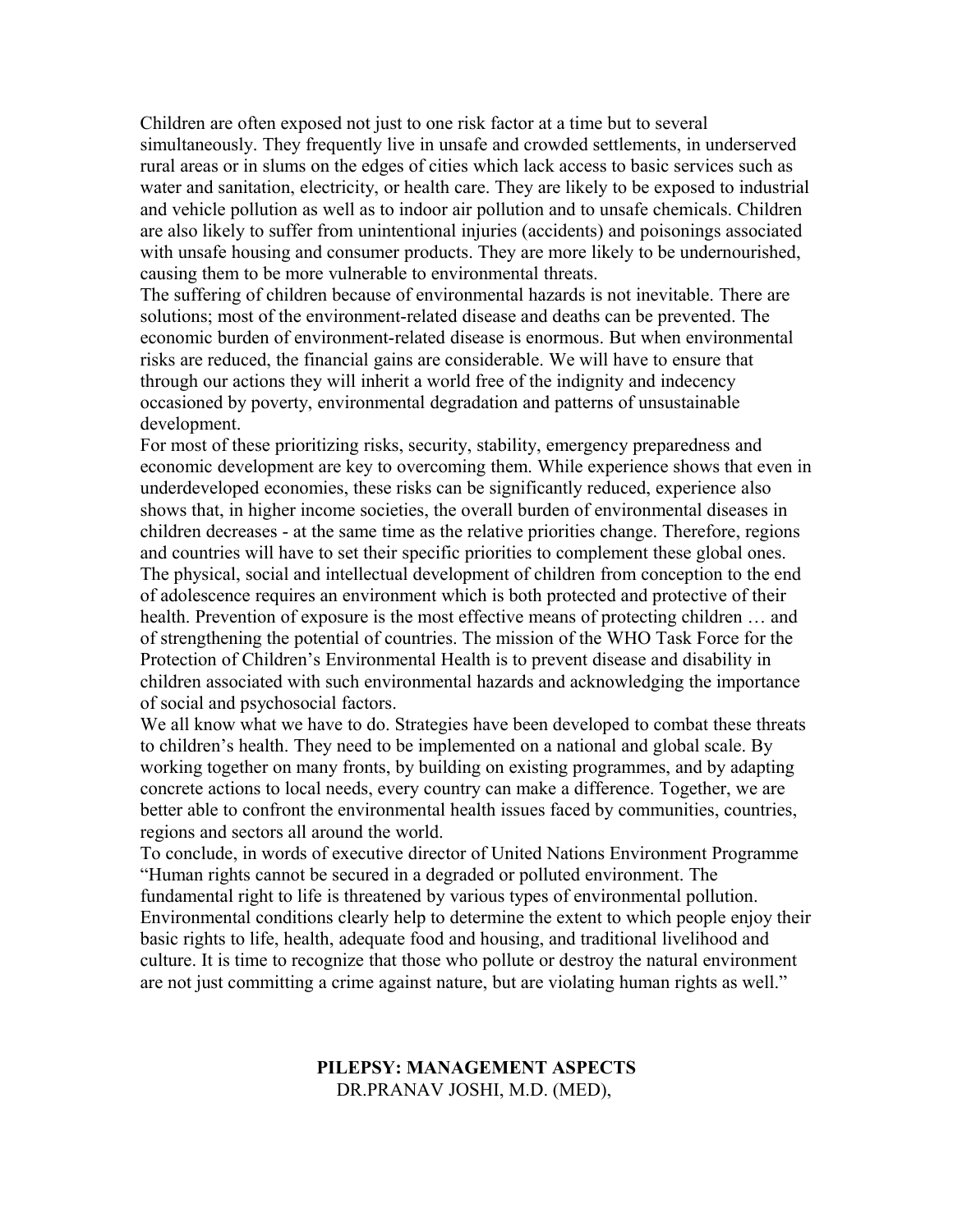Resident in Medicines - Departmental Medicine Smt. NHL Mun Medical College, Ahmedabad-6.

## **Definition**

**Convulsion** is "An intense paroxysm of involuntary repetitive muscular contraction." While, **Seizure** (Latin-to sacire- to take possession of) is defined as "A paroxysmal event due to abnormal, excessive, hyper synchronous discharges from an aggregate of central nervous system neurons."

Approximately 5 to 10 % of the population will have at least one seizure during their lifetime, with the highest incidence occurring in early childhood and late adulthood.

**Epilepsy** (Greek- to seize upon or taking hold of) is "A group of CNS disorder, characterized by paroxysmal cerebral dysrhythmias, manifesting as disturbance of consciousness or body movements or sensory or psychic phenomenon."

It is a condition in which a person has recurrent seizures due to a chronic underlying process; Refers to a clinical phenomenon rather than a single disease entity.

Using a practical definition of epilepsy as two or more unprovoked seizure, the incidence is approximately 0.3 to 0.5 % in different population throughout the world and the prevalence of epilepsy has been estimated at 5 to 10 persons per1000.

**Epilepsy syndrome** are "The disorders in which epilepsy is a prominent feature, and there is sufficient evidence to suggest a common underlying mechanism."

- 1. Partial seizures
- 2. Adult onset epilepsy
- 3. Any abnormality in neurological examination
- 4. Interactable refractory epilepsy
- 5. Patients presenting with status epilepticus.

… MRI has been shown to be superior to CT in the scanning for the detection of cerebral lesions associated with epilepsy.

… Functional imaging procedures such as PET and SPECT are also used to evaluate certain patients with medically refractory seizures

# **Management**

- @ Almost always a multi-modal approach
- @ Includes
- … Treatment of the underlying conditions that cause or contribute
- … Avoidance of precipitating factor/s
- … Suppression of recurrent seizure by prophylactic therapy
- … Addressing a variety of psychological and social issues.
- @ Treatment plans must be individualized for each patient.

# **TREATMENT OF UNDERLYING CONDITIONS**

If the sole cause of the seizure is metabolic disturbance; the treatment is aimed at reversing the problem and preventing the recurrence. (No AED required generally) If the apparent cause was a medication or illicit drug use, and then appropriate therapy is avoidance of the drug.

Seizures caused by a structural lesion of CNS, may not recur after appropriate treatment of the underlying lesion. However, this is a high-risk group and hence most patients are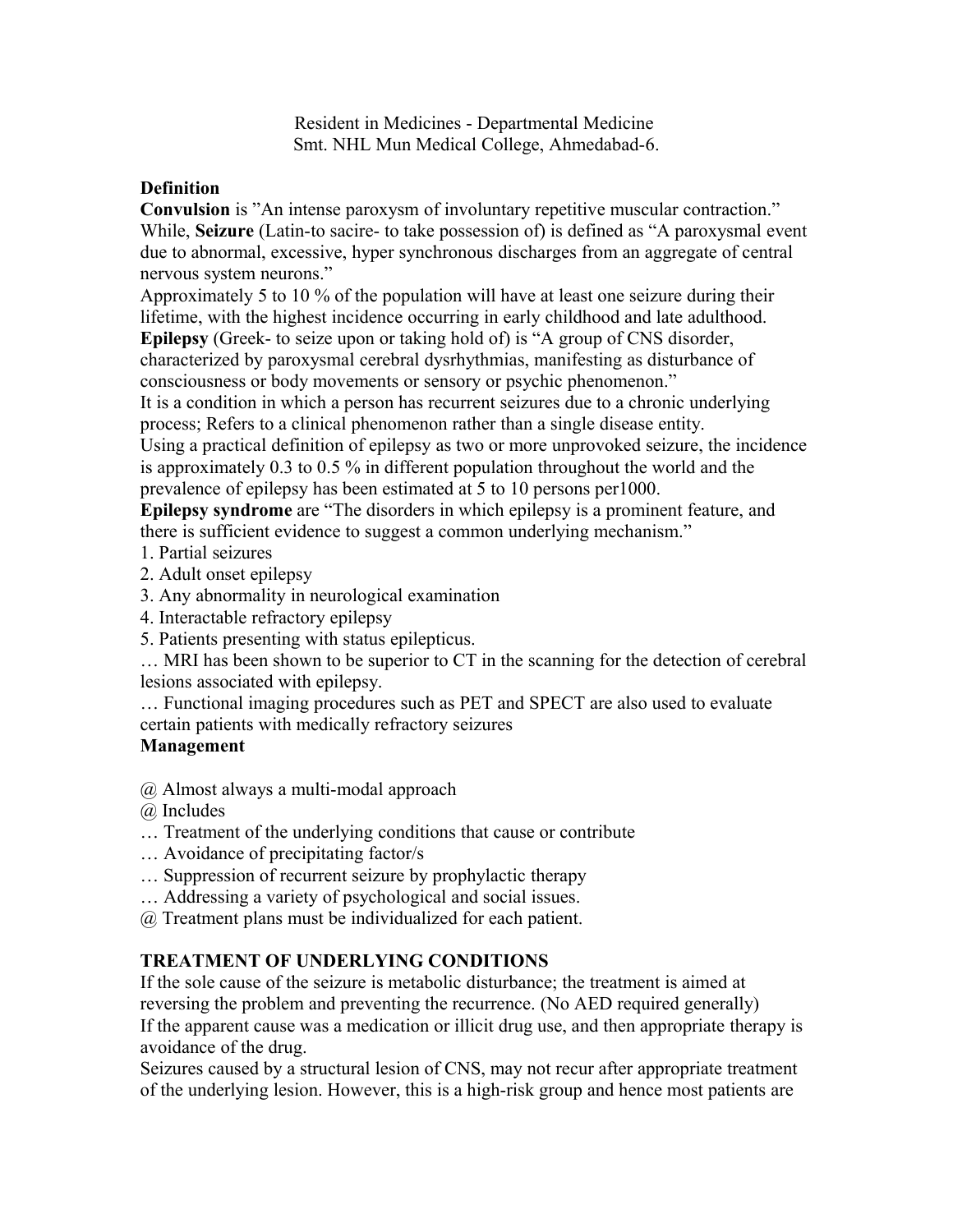maintained on AED for at least 1 year and an attempt is made to withdraw medication only if the patient has been completely seizure free.

# **AVOIDANCE OF PRECIPITATING FACTORS**

Unfortunately little is known about the specific factors that determine precisely when a seizure will occur in a patient with epilepsy. Some of the patients can identify particular situations that appear to lower the seizure threshold, these situation are to be avoided.

Ex- sleep deprivation Alcohol intake

**Stress** 

Rarely, specific stimuli such as video monitor, music or individual's voice (reflex epilepsy)

# **ANTI-EPILEPTIC DRUGS**

It is the mainstay of the therapy. The overall goal is to completely prevent seizures without causing any untoward side effects, preferably with a single medication and a dosing schedule that is easy for the patient to follow.

# **When to initiate?**

AED should be started in any patient with recurrent seizures of unknown etiology or a known cause that cannot be reversed.

@ In a case of first unprovoked seizure in a child:

Start onlywith a repeated attack or there is abnormal

neurological examination.

@ In a case of first unprovoked seizure in an adult:

Start only if- abnormal neurological examination,

Presenting as status epilepticus,

Postictal Todd's paralysis,

Abnormal EEG, or

Structural epileptogenic CNS lesion.

@ Risk of recurrence:

... EEG normal  $& CTSCAN$  normal  $-$  24 % in next 2 yrs.

…EEG abnormal & CTSCAN normal — 48 % in next 2 yrs.

... EEG normal  $& CTSCAN$  abnormal  $\rightarrow$  70 % chance of recurrence

# **Principles**

(As described by International League Against Epilepsy)

1. Identify precipitating factor, if any.

2. Explain the patient /relatives about the AED.

(Rx/limitations/duration/regularity/side effects)

3. Start with small dose of a single drug.

Gradually increase if seizures continue and if S/E do not occur.

4. If seizures continue with a maximum tolerated dose of

a single drug, reconsider the diagnosis and etiology.

5. If still inadequate response, add another first line of drug-Gradually built the dose and withdraw the initial agent.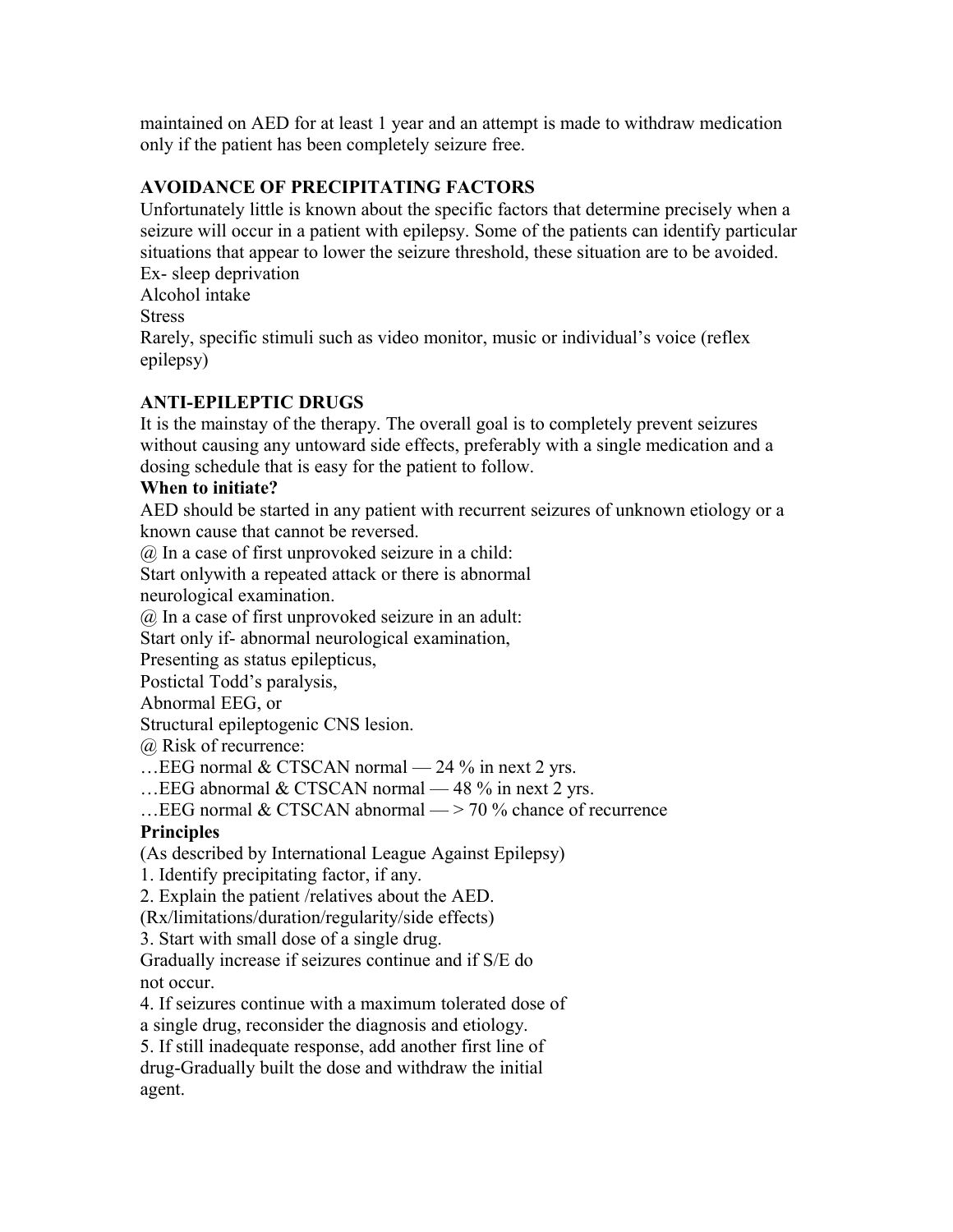6. Adjust the dose of drug to optimum level Based on sei zure response and side effects.

7. If still inadequate response, think of two drug combina tion therapy.

8. If seizures, replace with one of the second line AED.

9. Withdraw the initial agent.

10. If the seizures still continue, use one of the newer AEDs.

## **Monitoring**

Monitoring of serum AED level can be very useful for establishing the initial dose schedule. However, the therapeutic ranges are only approximate guide. The key determinants are the clinical measure of seizure frequency and presence of side effects, not the laboratory values.

## **Selection of AED**

@ Depends on Type of the seizure Efficacy Relative convenience of the dosing schedule Potential side effects First line Second line Partial Carbamazepine Lamotrigine Phenytoin Gabapentin Valproic acid Generalized Phenytoin Lamotrigine Valproic acid Carbamazepine Phenobarbital

Absence Ethosuximide Lamotrigine Valproic acid Clonazepam

Atypical absence, Valproic acid Lamotrigine, Myoclonic, Clonazepam Atonic Felbamate

# **When to discontinue?**

It seems reasonable to attempt withdrawal of AED in a child after 2 yrs and in adults 2-3 yrs of seizure free period. It is preferable to reduce the dose gradually over 2-3 months and then withdraw- especially with barbiturates, benzodiazepines, vigabatrin  $\&$ carbamazepine.

@ Chances of recurrence are high if:

- 1. Abnormal EEG,
- 2. Partial seizures,
- 3. LG syndrome or JME,
- 4. Longer duration of epilepsy,
- 5. Patient on poly therapy,
- 6. Patients with difficult to control seizures,
- 7. Abnormal neurological examination and
- 8.CNS structural lesion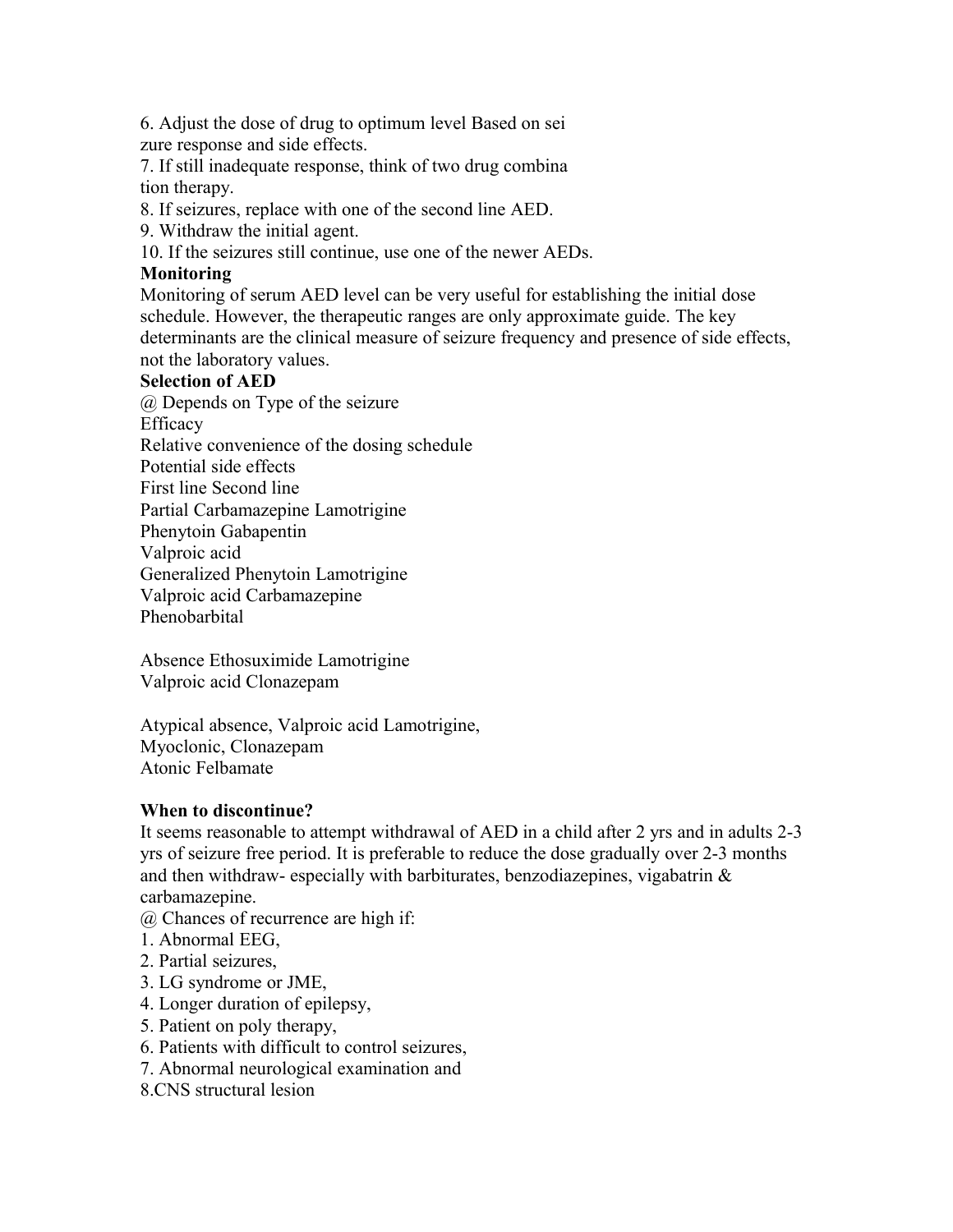### **REFERENCES:**

1.DANIEL LOWENSTEIN: Seizures and Epilepsy, Harrison's principles of internal medicine, 15th ed., 2001.

2. KOTAGAL P, LUDERS HO (eds): The epilepsies: Etiologies and prevention. San Diego, Academic press, 1999.

3. WYLLIE E (ed): The treatment of epilepsy: Principles and Practice, 2nd ed. Baltimore, Williams & Wilkins, 1997.

4.ADAM RD et al: Principles of neurology, 6th ed., 1997

5. Proposal for revised clinical & electroencephalographic classification of epileptic seizures: Epilepsia 1981, 22:489-501

### **NEW DRUGS**

Dr. Randhirsinh V. Solanki – Resident, Deptt. of Pharmacology, Dr. S. M. Mansuri – Asso. Professor, Deptt. of Pharmacology, Smt. N.H.L. Municipal Medical College, Ahmedabad.

**Emend (aprepitant)**, a P/neurokinin 1 (NK1) receptor antagonist, is an antiemetic medicine used to prevent and control nausea and vomiting caused by chemotherapy treatment. It is always used in combination with other antiemetic agents. Emend capsules for oral administration contain either 80 mg or 125 mg of aprepitant. Unlike other chemotherapy-induced side effect treatments, it has little or no affinity for serotonin (5-HT3), dopamine, and corticosteroid receptors.

In addition, animal and human studies using Positron Emission Tomography (PET) have shown that it crosses the blood brain barrier and occupies brain NK1 receptors. It also augments the activity of the 5-HT3-receptor antagonist ondansetron and the corticosteroid dexamethasone.

USFDA approval of Emend was based on several clinical studies. Treatment with aprepitant was compared with standard therapy in subjects receiving a chemotherapy regimen that included cisplatin > 50 mg/m2. Results showed Emend, in combination with ondansetron and dexamethasone, prevented acute and delayed nausea and vomiting associated with highly emetogenic chemotherapy including high-dose cisplatin. In studies, a statistically significantly higher proportion of subjects receiving aprepitant had a complete response, compared with subjects receiving standard therapy. A statistically significant difference in complete response in favour of the aprepitant regimen was also observed.

The most common chemotherapeutic agents used in the studies were etoposide, flourouracil, gemcitabine, vinorelbine, paclitaxel and doxorubicin.

The aprepitant-treated subjects ranged from 14 to 84 years of age, with a mean age of 56 years. 170 subjects were 65 years or older, with 29 subjects being 75 years or older. Commonly observed side effects-

Asthenia,dehydration ,dizziness ,diarrhea ,hiccups and dizziness.

**Fuzeon (enfuvirtide)** is an HIV fusion inhibitor that helps block the viruses' ability to infect healthy T- cells. This drug does not cure HIV infection or AIDS and must be taken as part of a combination antiretroviral regimen.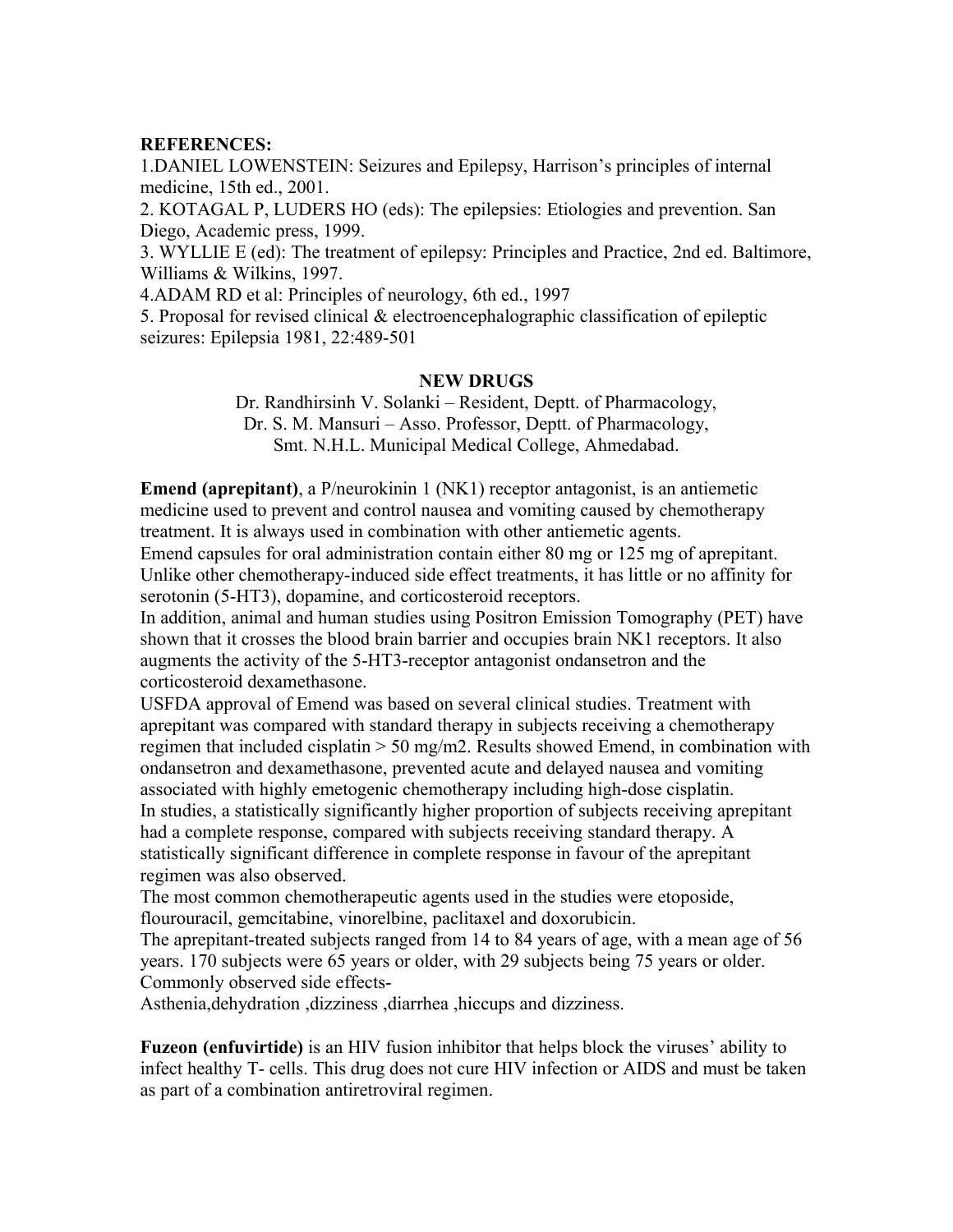Fuzeon in combination with other antiretroviral agents is indicated for the treatment of HIV-1 infection in treatment-experienced patients with evidence of HIV-1 replication despite ongoing antiretroviral therapy.

The drug is given under the skin by injection in the upper arm, upper leg or stomach two times a day. The recommended dose of is 90 mg (1 ml) twice daily.

Fuzeon blocks HIV's ability to infect healthy CD4 cells. When used with other anti- HIV medicines, Fuzeon can reduce the amount of HIV in the blood and increase the number of CD4 cells. This may keep the immune system healthy, so it can help fight infection. The active ingredient, enfuvirtide, interferes with the entry of HIV-1 into cells by inhibiting fusion of viral and cellular membranes. Enfuvirtide binds to the first heptadrepeat (HR1) in the gp41 subunit of the viral envelope glycoprotein and prevents the conformational changes required for the fusion of viral and cellular membranes USFDA approval of Fuzeon was based on data from two 24-week phase III pivotal studies of approximately 1,000 subjects, TORO 1 (T20-301), conducted in North America and Brazil, and TORO 2 (T20-302), conducted in Europe and Australia. These studies showed that treatment-experienced subjects receiving Fuzeon as a part combination regimen of anti-HIV drugs, experienced greater immunologic improvements and were twice as likely to achieve undetectable plasma levels of HIV compared to subjects receiving an anti-HIV regimen alone.

Commonly observed side effects :

Local injection site reaction, pain and discomfort, induration, erythema nodules and cysts, pruritus, ecchymosis, diarrhea, conjunctivitis and pancreatitis) :

Amevive (alefacept) is an immunosuppressive dimeric fusion protein that reduces lymphocyte counts (T-cells) thus treating the cause of psoriasis. It is indicated in patients with moderate to severe chronic plaque psoriasis who are candidates for systemic therapy or phototherapy

Amevive is available in either intramuscular injection (15-mg alefacept) or intravenous injection (7.5-mg alefacept) formulations.

Amevive (alefacept) is an immunosuppressive dimeric fusion protein that consists of the extracellular CD2-binding portion of the human leukocyte function antigen-3 (LFA-3) linked to the Fc (hinge, CH2 and CH3 domains) portion of human IgG1. Alefacept is produced by recombinant DNA technology in a Chinese Hamster Ovary (CHO) mammalian cell expression system.

Amevive reduces immune cell counts, which could increase the chance of developing infection or malignancy. Amevive interferes with lymphocyte activation by specifically binding to the lymphocyte antigen, CD2, and inhibiting LFA-3/CD2 interaction. Activation of T lymphocytes involving the interaction between LFA-3 on antigen presenting cells and CD2 on T lymphocytes plays a role in the pathophysiology of chronic plaque psoriasis. The majority of T lymphocytes in psoriatic lesions are of the memory effector phenotype characterized by the presence of the CD45RO marker<sup>1</sup>, express activation markers (e.g., CD25, CD69) and release inflammatory cytokines, such as interferon y.

**Amevive** also causes a reduction in subsets of CD2+ T lymphocytes (primarily CD45RO+), presumably by bridging between CD2 on target lymphocytes and immunoglobulin Fc receptors on cytotoxic cells, such as natural killer cells. Treatment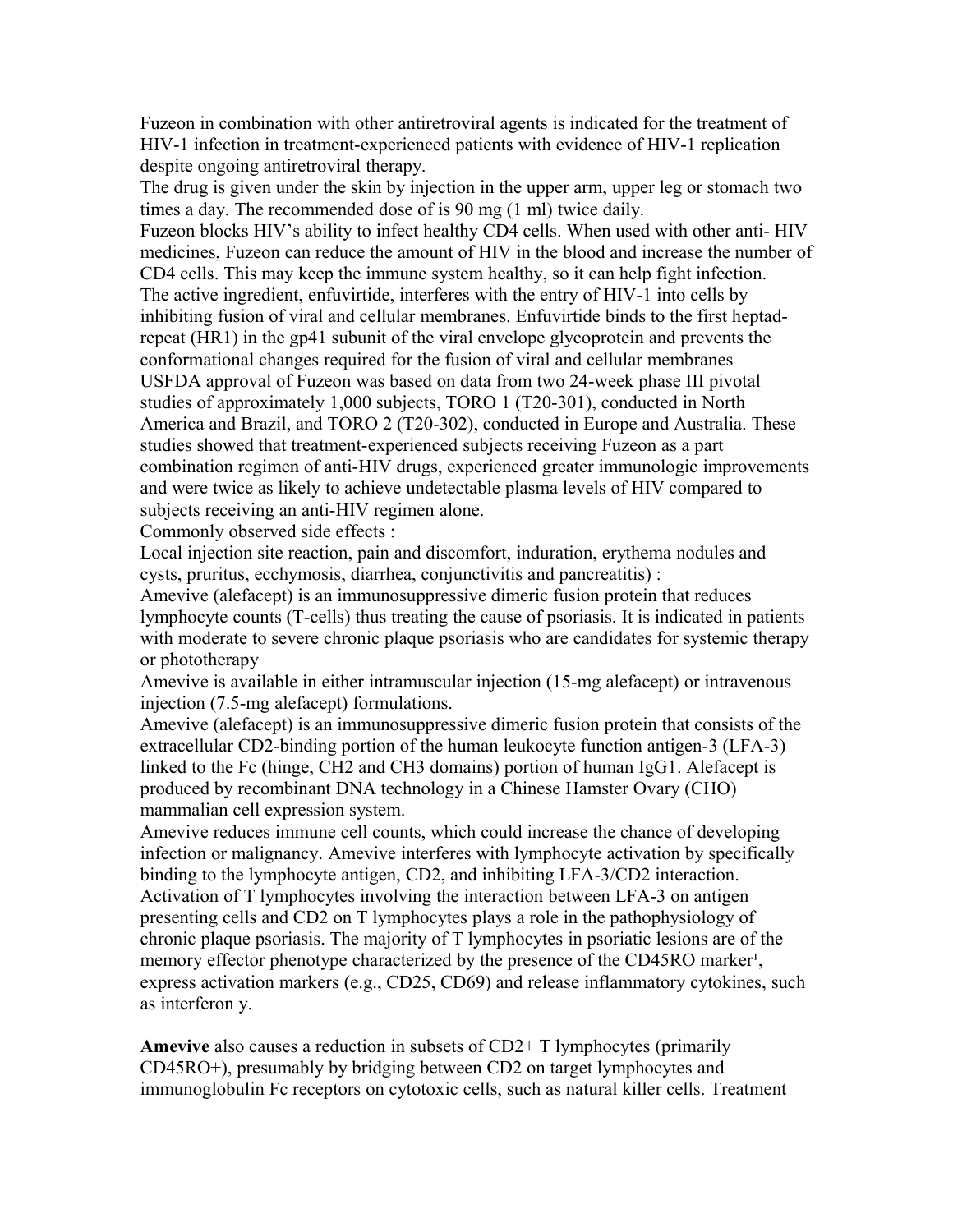with Amevive results in a reduction in circulating total CD4+ and CD8+ T lymphocyte counts. CD2 is also expressed at low levels on the surface of n) :

Iressa is an anticancer drug that inhibits an enzyme (tyrosine kinase) present in lung cancer cells, as well as other cancers and normal tissues that appears to be important to the growth of cancer cells. It is taken alone, not with other atural killer cells and certain bone marrow B-lymphocytes.

Amevive was evaluated in two randomized, double blind, placebo-controlled studies in 726 adult subjects with chronic plaque psoriasis. In both trials, Amevive or placebo was administered once a week for 12 weeks. In total 77% of subjects had previously received systemic therapy and/or phototherapy for psoriasis. Response to treatment was defined as the proportion of subjects with a reduction in score on the Psoriasis Area and Severity Index (PASI) ³ of at least 75% from baseline at two weeks following the 12-week treatment period. In the study,onset of response to Amevive treatment (at least a 50% reduction of baseline PASI) began 60 days after the start of therapy.

Commonly observed side effects-

Serious infections, malignancies, lymphopenia, sore throat, dizziness cough, nausea, itching ,muscle aches ,chills, injection site pain, inflammation and accidental injury .

### **Iressa (gefitinb) :**

The recommended daily dose of Iressa is one 250 mg tablet with or without food. Higher doses do not give a better response and causes increased toxicity.

Gefitinib is an EGFR tyrosine kinase inhibitor. It works by binding to the intracellular enzyme (tyrosine kinase) of the EGFR to directly block signals turned on by triggers outside or inside the cell.

The activity of epidermal growth factor and its receptor, the EGFR, have been identified as key drivers in the process of cell growth and replication. Heightened activity at the EGF receptor, whether caused by an increase in the concentration of ligand around the cell, an increase in receptor numbers or a decrease in receptor turnover or receptor mutation, can lead to an increase in the drive for the cell to replicate. There is now a body of evidence to show that the EGFR-mediated drive is increased in a wide variety of solid tumours, including non-small cell lung cancer, prostate cancer, breast cancer, gastric cancer, colon cancer, ovarian cancer and tumours of the head and neck.

Gefitinib is an anilinoquinazoline with the chemical name 4-Quinazolinamine. The mechanism of the clinical antitumor action of gefitinib is not fully characterized. Gefitinib inhibits the intracellular phosphorylation of numerous tyrosine kinases associated with transmembrane cell surface receptors, including the tyrosine kinases associated with the epidermal growth factor receptor (EGFR-TK). EGFR is expressed on the cell surface of many normal cells and cancer cells.

USFDA approval of Iressa was based on a phase III trial. The multicenter clinical trial in the U.S. evaluated the tumor response rate of Iressa 250 and 500 mg/day in 216 subjects with advanced non-small cell lung cancer whose disease had progressed after at least two prior chemotherapy regimens including a platinum drug and docetaxel. Iressa was taken once daily at approximately the same time each day. Subjects received Iressa, 102 (47%) and 114 (53%) receiving 250 mg and 500 mg daily doses, respectively. In addition, 41% of the subjects had received two prior treatment regimens, 33% three prior treatment regimens, and 25% four or more prior treatment regimens.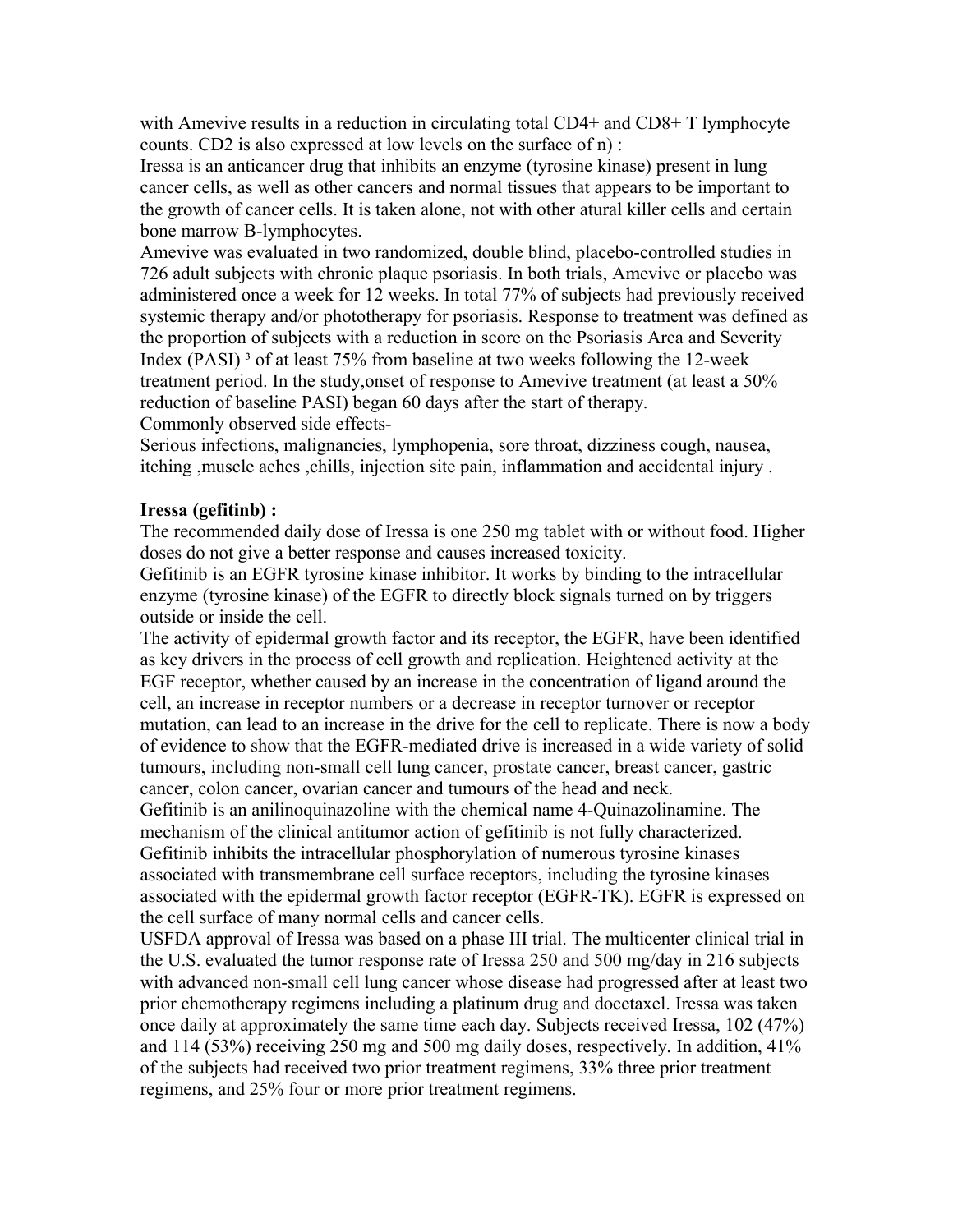Results showed that the overall response rate for the 250 and 500 mg doses combined was 10.6% (95% CI: 6%, 16.8%). Response rates appeared to be highly variable in subgroups of the treated population:

5.1% (4/79) in males, 17.5% (11/63) in females, 4.6% (5/108) in previous or current smokers, 29.4% (10/34) in nonsmokers, 12.4% (12/97) with adenocarcinoma histology, and 6.7% (3/45) with other NSCLC histologies. Similar differences in response were seen in a multinational study in subjects who had received 1 or 2 prior chemotherapy regimens, at least l of which was platinum-based. In responders, the median time from diagnosis to study randomization was 16.7 months (range 8 to 34 months). Commonly observed side effects Diarrhea, rash, acne, dry skin, nausea, vomiting, pruritus, anorexia and asthenia.

**Oxytrol (oxybutynin transdermal system)**, is a transdermal patch designed to deliver oxybutynin continuously and consistently over a 3- to 4-day interval after application to intact skin. Oxytrol is available as a 39-cm2-patch system containing 36 mg of oxybutynin. Oxytrol is indicated for the treatment of overactive bladder with symptoms of urge urinary incontinence, urgency, and frequency.

The dose of Oxytrol is one 3.9 mg/day system applied twice weekly (every 3 to 4 days). Oxybutynin is an antispasmodic, anticholinergic agent. The active ingredient is dissolved in the thin layer of adhesive that sticks the patch to the skin. Oxytrol delivers the medicine slowly and constantly through the skin and into the bloodstream, bypassing initial metabolism in the liver and the gastrointestinal tract

Patients who have urinary retention, gastric retention, uncontrolled narrow-angle glaucoma or hypersensitivity to oxybutynin or other components of Oxytrol should not use Oxytrol.

USFDA approval of Oxytrol was based on the efficacy and safety evaluated in patients with urge/urinary incontinence a phase III controlled study. The study was a randomized, double blind, placebo-controlled study, comparing the safety and efficacy of Oxytrol at dose levels of 1.3, 2.6, and 3.9 mg/day to placebo in 520 subjects. Results showed that subjects experienced a significant reduction in weekly incontinence episodes, urinary frequency, and urinary void volume in active treatment groups versus placebo. Commonly observed Side Effects-

Diarrhea, dysuria headache, dry mouth, flatulence, nausea abdominal pain, application site pruritus, erythema and vesicles.

# **Meningitis Vaccine for infants older than two months:**

Chiron Corporation announced that the UK's Medicines Control Agency (MCA) and the Irish Medicines Board have approved its meningococcal C conjugate vaccine Menjugate™ for immunizing infants aged two months and older against meningococcal disease caused by Neisseria meningitidis serogroup C.

This approval extends the indication for Menjugate to now include active immunization of children from two months of age and up. Menjugate was previously approved for children older than 12 months, adolescent and adults in the UK.

The vaccine has now been included as part of the UK and Ireland's extensive immunization program. The UK initiated a vaccination program and, according to the Department of Health, the program has reduced the number of meningococcal C cases in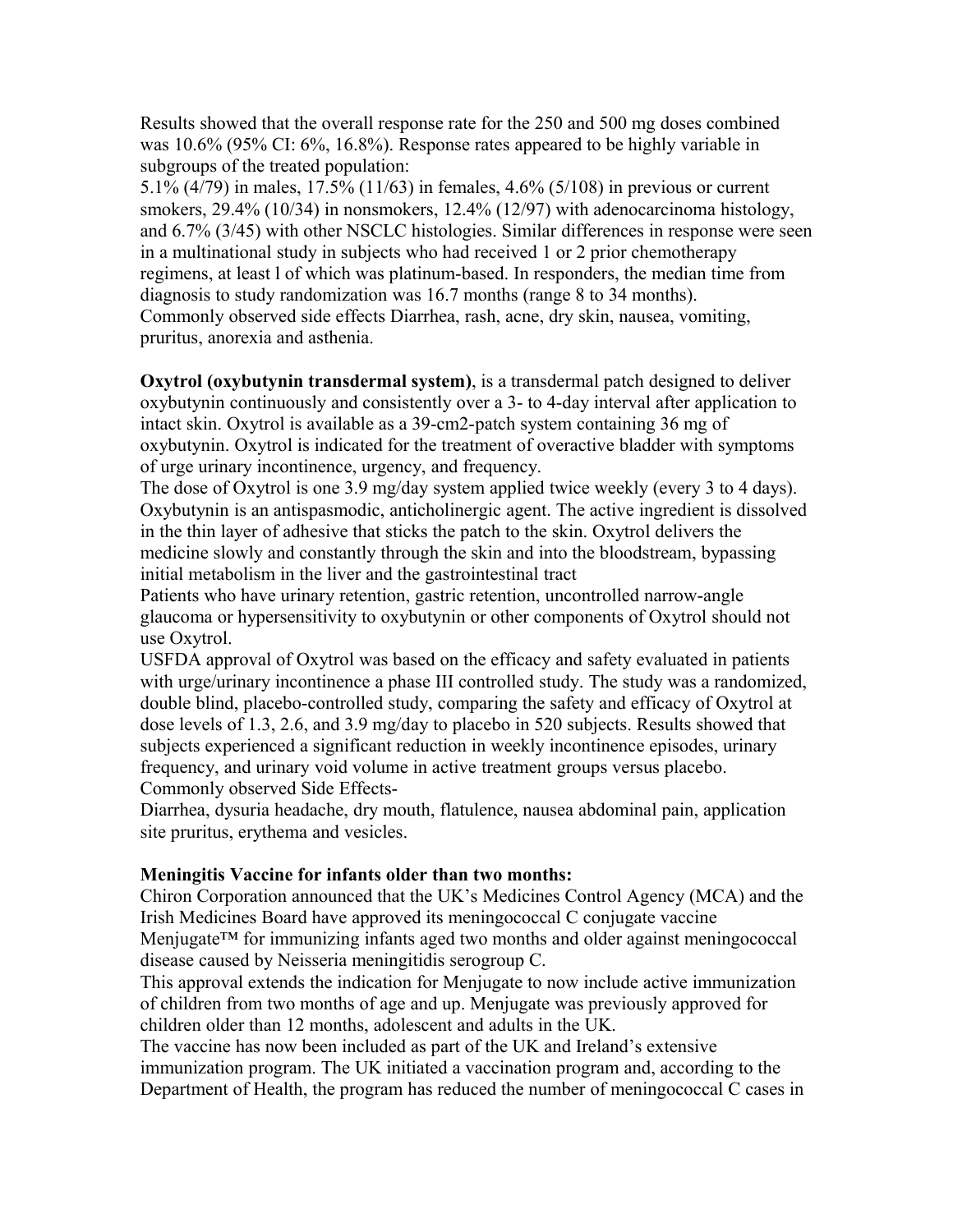immunized groups by 70 percent. The Republic of Ireland has also launched its vaccination campaign.

In published studies analyzing the effective response of infants and children, Menjugate was shown to be well tolerated, capable of stimulating a robust immune response and producing a sustained protective effect against the bacterium after vaccination.

# **Once-Weekly Fosamax (Alendronate):**

The United States Food and Drug Administration (USFDA) has approved a new dosage strengths of Merck & Co., Inc.'s Fosamax® (alendronate sodium), 'once-weekly tablets' — 70 mg for the treatment of postmenopausal osteoporosis.

Fosamax is the first and only oral medication approved for the treatment and prevention of postmenopausal osteoporosis in a once-weekly dosing regimen.

Patients and their health care professionals now have the opportunity to choose between once-daily and once-weekly alandronate.

Fosamax once-weekly regimen is therapeutically equivalent to once-daily regimen. The most common gastrointestinal (GI) adverse experiences were abdominal pain, indigestion, acid regurgitation and nausea. There were no statistically significant differences between the two dosing regimens in upper GI adverse experiences that resulted in discontinuation of the drug.

To assist patients in following the dosing regimen for the once weekly dosing of Fosamax, a patient-friendly blister package containing a four-week supply has been developed. Patients can select a day of the week that works best for them to take the once-weekly dose of Fosamax. If a dose of Fosamax once weekly is missed, patients should take that tablet the morning after it is remembered. Patients should not take two tablets on the same day, but should return to taking one tablet once a week as originally scheduled on their chosen day.

Apart from the dosing frequency, the dosing administration instructions for the onceweekly and once-daily formulations are the same. Fosamax, like other bisphosphonates, should be used with caution in people with certain stomach or digestive problems. In addition, Fosamax should not be used in patients with severe kidney disease or low levels of calcium in their blood, in patients who are allergic to Fosamax or in patients who are pregnant or nursing.

Fosamax now provides physicians and health care providers with the option to prescribe the once-weekly regimen at the same catalog price as a week's worth of the daily regimen.

### **Monthly Injectable 'Combined' Contraceptive Injection:**

The Pharmacia Corporation announced that the U.S. Food and Drug Administration (FDA) approved Lunelle™ Monthly Contraceptive Injection (medroxyprogesterone acetate and estradiol cypionate injectable suspension), Lunelle, a combined hormonal injectable contraceptive method, has contraceptive benefits similar to the pill yet offers women the convenience of once-a-month dosing.

"Lunelle is more than 99 percent effective when administered as scheduled, offering women a reliable and convenient new birth control option."

Lunelle was approved based on data from a pivotal clinical study of 1,103 women that compared the efficacy, safety and patient acceptability of Lunelle versus Ortho-Novum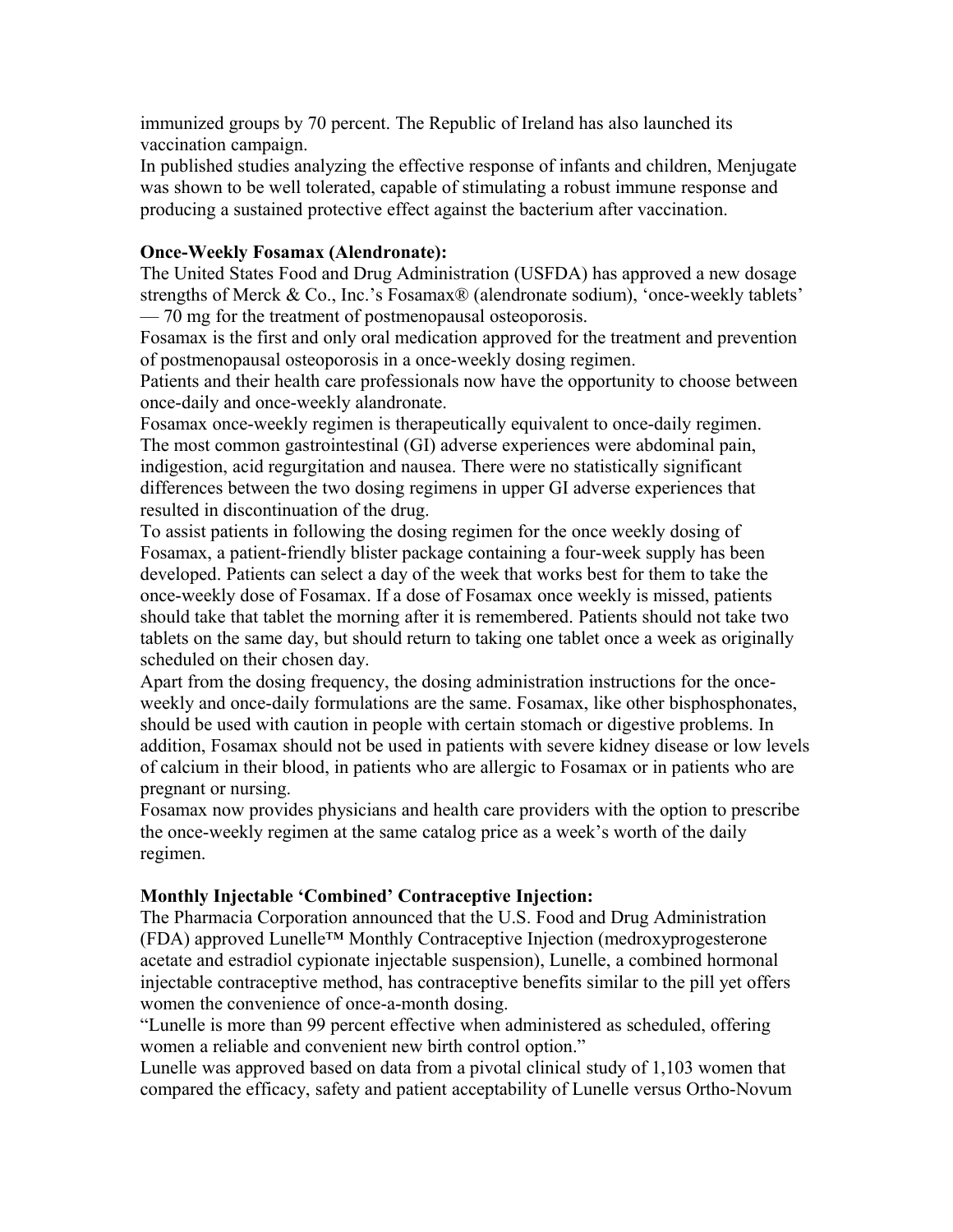$7/7/7\mathcal{D}$ , a leading oral contraceptive, at 42 sites in the U.S. The data reported no unintended pregnancies among the 782 women taking Lunelle versus two unintended pregnancies among the 321 women using the oral contraceptive after 15 cycles of use. The person can be out of the health care provider's office in less than 15 minutes once a month. It is recommended that Lunelle be administered every month by a health care provider, not to exceed 33 days, as a single, small 0.5ml monthly intra-muscular injection. The estrogen in Lunelle is metabolized to 17 beta-estradiol - the body's natural estrogen - and at peak levels does not exceed a woman's natural cyclic levels of estrogen. Lunelle Monthly Contraceptive Injection provides monthly menstrual cycles and unlike long-acting progestogen (Medroxyprogesterone)-only, leads to a quick return to ovulation, usually within two to four months. More than 50 percent of the users became pregnant during the first six months following discontinuation of Lunelle. Adverse reactions were common as with other combined contraceptives.

#### **Lescol XL (Fluvastatin), Extended Release :**

The data on the entirely synthetic Fluvastatin originated from small studies until Novartis Pharmaceuticals Corporation announced approval by the U.S. Food and Drug Administration for Lescol® XL (fluvastatin sodium) 80 mg, an extended-release tablet formulation of fluvastatin.

The reformulated extended-release Lescol XL 80 mg tablet provides patients with a higher dose of medication, while maintaining safety. With this slow release delivery form of the drug, availability of the statin to the liver is increased while minimizing the risk of systemic exposure to high drug doses throughout the body.

In addition, fluvastatin is not predominantly metabolized by the cytochrome P450 3A4 pathway, thus minimizing the potential for interactions with drugs that patients commonly take on a daily basis that are metabolized through this pathway.

The USFDA approved Lescol XL 80mg based on their review of data from five controlled clinical trials that were four to 24 weeks in duration in more than 900 patients with Type IIa or IIb hyperlipoproteinemia. A pooled analysis of pivotal trials and phase III trials showed significant LDL-C reductions ranging from 35-38 percent in patients with dyslipidemia. Lescol XL 80 mg produced a median reduction in TG of 19 percent in patients with dyslipidemia and 25 percent in patients with primary mixed dyslipidemia (Fredrickson Type IIb). Thus, slowing the progression of A.S. in patients with coronary ischaemic heart disese.

In addition, Lescol XL 80 mg produced HDL-C increases ranging from 0-15 percent (25th -75th percentile: median 7 percent) in patients with dyslipidemia and increases ranging from 3-20 percent (25th-75th percentile: median 11 percent) in patients with primary mixed dyslipidemia (Fredrickson Type IIb). These trials confirmed that a daily dose regimen of Lescol XL 80 mg provides significantly improved efficacy with a similar safety profile when compared to Lescol 40 mg.

Health authorities in Austria, Brazil, Portugal, Switzerland, Thailand, and the United Kingdom also have approved Lescol XL 80 mg.

The current formulation of Lescol is marketed in more than 90 countries Lescol has been studied in more than 25,000 patients.

In Phase III clinical trials, the overall incidence of adverse events for Lescol XL was similar to Lescol 40 mg, and no cases of myopathy or rhabdomyolysis were observed in